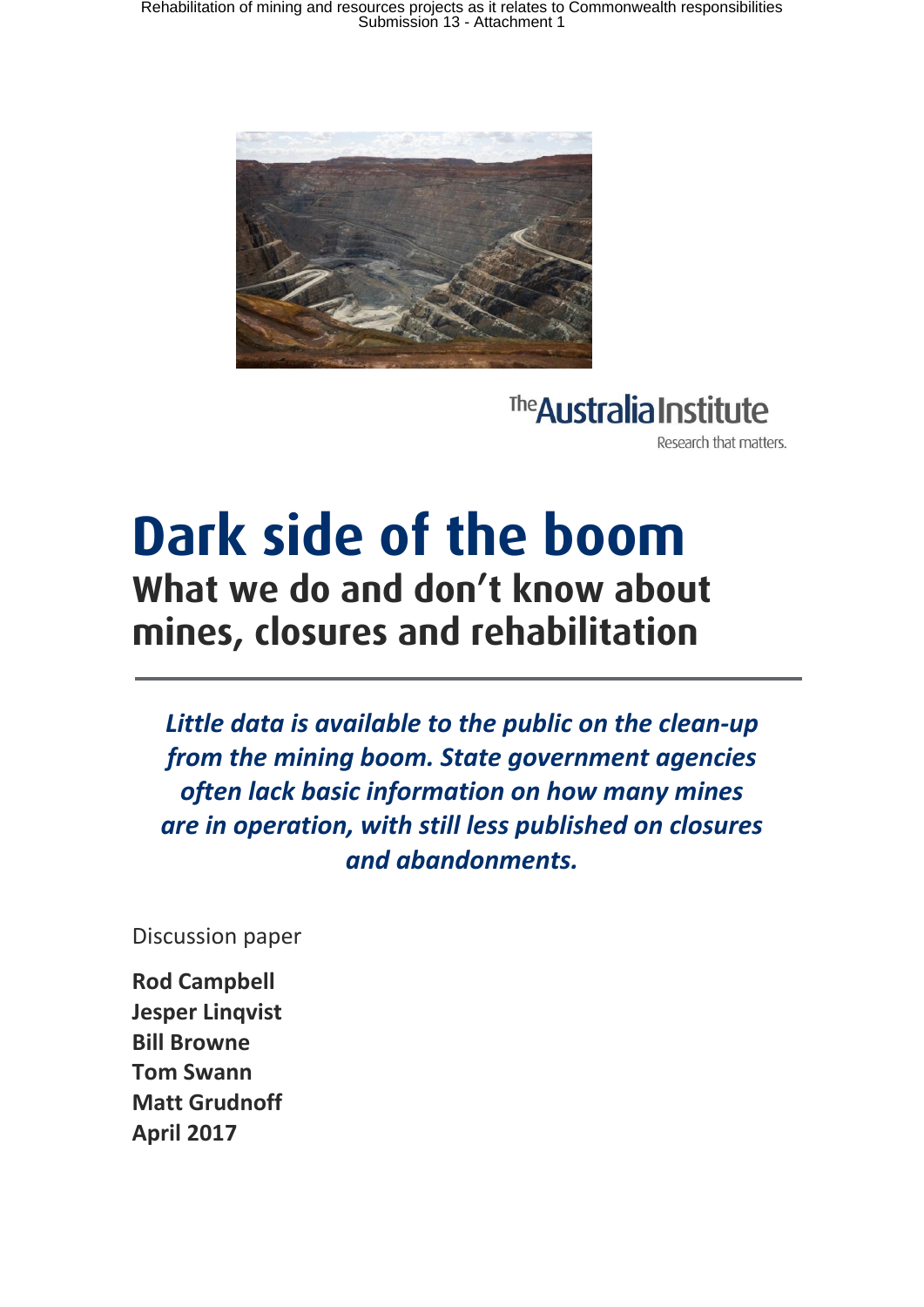# **ABOUT THE AUSTRALIA INSTITUTE**

The Australia Institute is an independent public policy think tank based in Canberra. It is funded by donations from philanthropic trusts and individuals and commissioned research. Since its launch in 1994, the Institute has carried out highly influential research on a broad range of economic, social and environmental issues.

# **OUR PHILOSOPHY**

As we begin the 21st century, new dilemmas confront our society and our planet. Unprecedented levels of consumption co-exist with extreme poverty. Through new technology we are more connected than we have ever been, yet civic engagement is declining. Environmental neglect continues despite heightened ecological awareness. A better balance is urgently needed.

The Australia Institute's directors, staff and supporters represent a broad range of views and priorities. What unites us is a belief that through a combination of research and creativity we can promote new solutions and ways of thinking.

# **OUR PURPOSE – 'RESEARCH THAT MATTERS'**

The Institute aims to foster informed debate about our culture, our economy and our environment and bring greater accountability to the democratic process. Our goal is to gather, interpret and communicate evidence in order to both diagnose the problems we face and propose new solutions to tackle them.

The Institute is wholly independent and not affiliated with any other organisation. As an Approved Research Institute, donations to its Research Fund are tax deductible for the donor. Anyone wishing to donate can do so via the website at https://www.tai.org.au or by calling the Institute on 02 6130 0530. Our secure and user-friendly website allows donors to make either one-off or regular monthly donations and we encourage everyone who can to donate in this way as it assists our research in the most significant manner.

Level 5, 131 City Walk Canberra, ACT 2601 Tel: (02) 61300530 Email: mail@tai.org.au Website: www.tai.org.au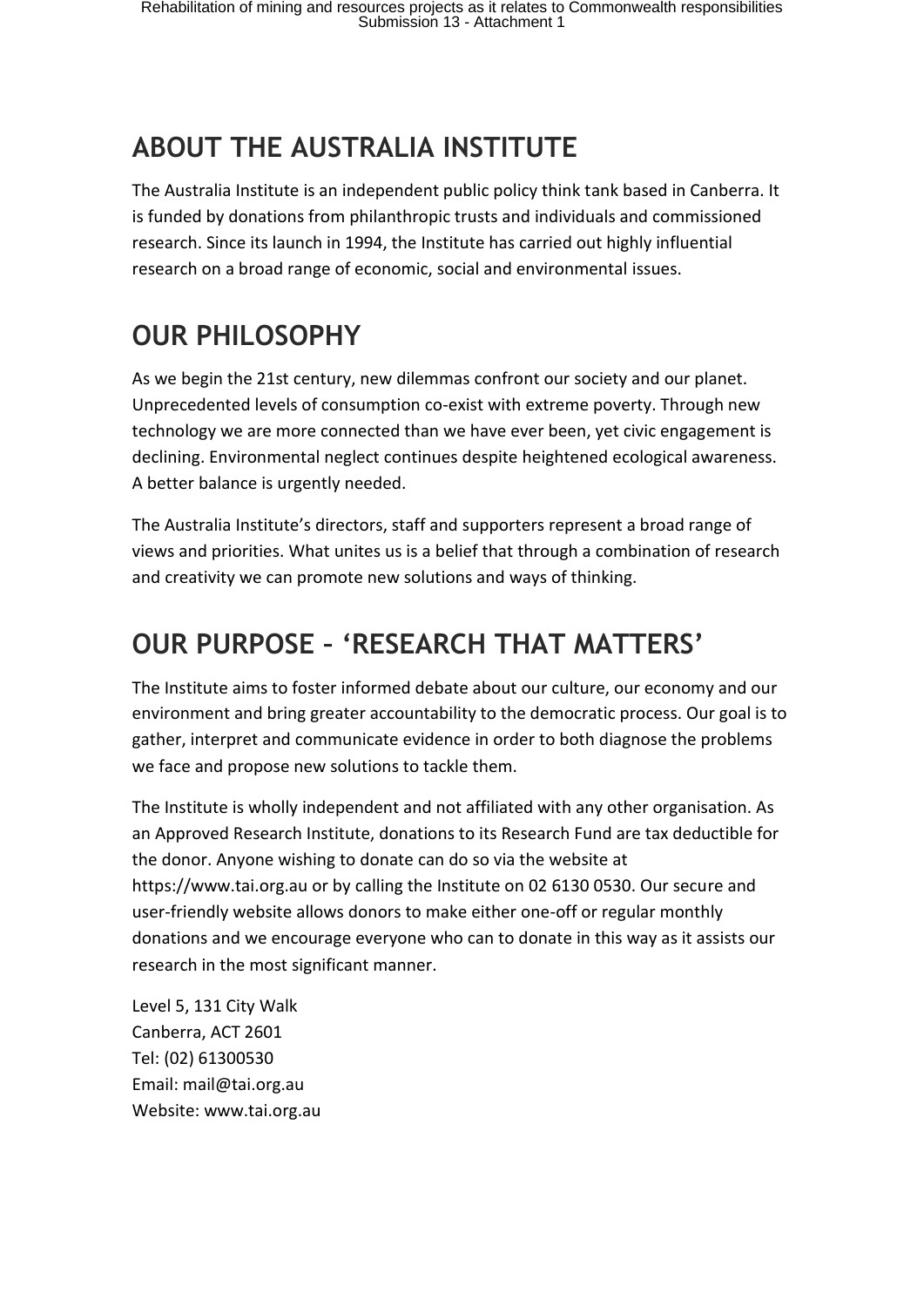# <span id="page-2-0"></span>**Summary**

As the mining boom winds down and the mining clean up boom begins, mine site rehabilitation and mine abandonment are emerging as major issues for Australian communities, governments and taxpayers. All stakeholders will need information on the status of mines and their rehabilitation efforts to ensure this is carried out in a way that does not leave taxpayers and the environment with the costs of abandoned mines and rehabilitated sites.

Unfortunately few reliable statistics are available. While detailed statistics are published on current mine production, price forecasts and future mining projects, far less data is available on mines that are not producing and may be abandoned.

This report attempts to compile data from each state's relevant department on numbers of mines that are operating, have suspended operations (are in "care and maintenance"), are being closed and have been abandoned. We also summarise available information on the environmental bonds that miners pay to governments.

Most states' mining departments do not publish detailed estimates of how many mines are operating in the state. Australia has somewhere between 460 and 2,944 mines currently operating according to government estimates. Much of this discrepancy is definitional. Some databases include huge numbers of small mines categorised as operational, but they are only worked intermittently, if at all. Other sources count only "significant" mines, but this categorisation is subjective and rarely defined. Other major mining complexes are sometimes counted as one complex or as many separate mines.

Little data is published on mines in care and maintenance. Official estimates aggregate to between 206 and 972 mines in care and maintenance across Australia. In addition to the same definitional problems above, distinguishing between mines that are likely to recommence production and mines that will remain closed is difficult. To assist with this question we asked departments for statistics on how many of the mines currently not operational had been in care and maintenance for the last 5, 10, 20 and 30 years. Tasmania was the only state able to provide this information. Most had examples of mines being in care and maintenance for decades, one in the NT since the 1920-30s.

Still less information is available on mines undergoing final closure. Data from Tasmania and examples from other states sum to 8 mines that have begun final closure in the last ten years. Western Australia's database includes 1,137 mines that are "shut" although the scale and precise status of these sites is unclear.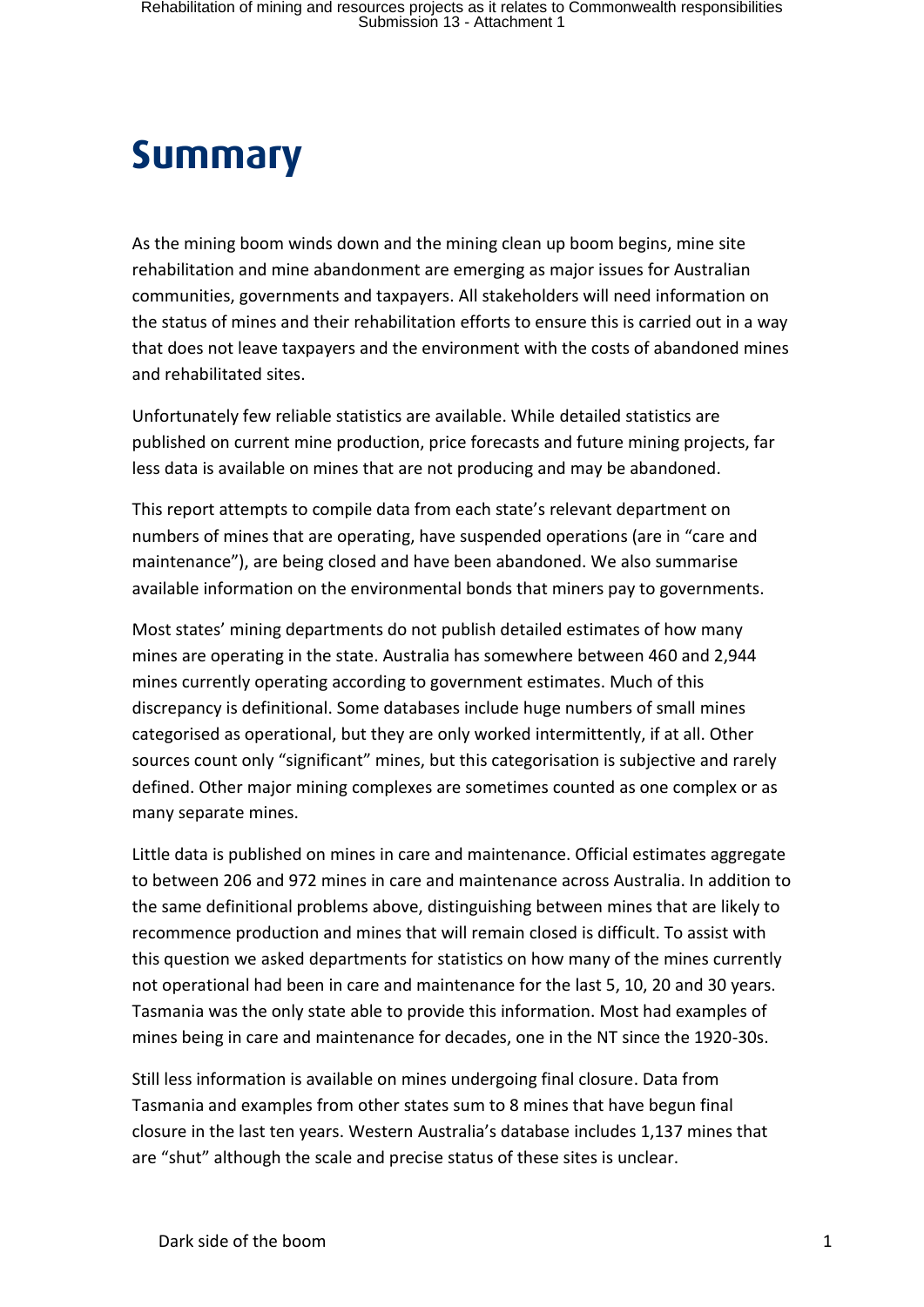Mine closure, complete rehabilitation and relinquishment of the former mine site is almost unknown in Australia. Known examples are the New Wallsend coal mine in NSW and a sand quarry near Melbourne. Tasmanian data lists one in the last ten years and a further five over the last thirty years, although the rehabilitation standard of the earlier sites is unclear. There are no examples of major, modern open cut mines completing rehabilitation to the point where the site can be relinquished.

In stark contrast, numbers of abandoned mines are huge across Australia, with estimates of around 60,000 sites, although again definition and scale are important. While definitions and data limitations make exact numbers of abandonments difficult to estimate, what is certain is that this is not a practice limited to distant history. In 2015 the Western Australian government took on responsibility for a diamond mine and a nickel mine that had been abandoned in the last two years. Last year Queensland taxpayers became liable for a silver mine abandoned in 2015 and a tin mine that produced until at least 2008. On average one mine is abandoned per year in Victoria, including the Benambra gold mine which has already cost Victorian taxpayers \$7 million. As the owners of the largest mines come under financial pressure, such as the coal company Peabody, close attention needs to be paid to the ongoing phenomenon of mine abandonment in Australia. This represents a massive subsidy to the mining industry, paid by taxpayers and the community through a degraded environment.

Australian governments hold around \$10 billion in environmental bonds to assist with rehabilitation if companies abandon their sites. In most cases there is considerable concern that these bonds may be insufficient to cover rehabilitation liabilities of operating mines. Large open cut mines can cost hundreds of millions or even billions of dollars to rehabilitate. Departments and Auditors General in several states have expressed concern that states are facing serious liabilities.

The stakes are high in Australia's mining clean up boom. The Australian public stands to incur billions of dollars in rehabilitation costs through either use of taxpayer funds or a degraded environment if rehabilitation is not well managed and regulated. This would represent a huge subsidy to the mining industry. The large number of historical and modern abandoned mines compared with the handful of fully rehabilitated sites shows that the mining industry does not have a good record at cleaning up after itself.

The last ten years have seen an increase in public attention paid to mining activity, with community groups and NGOs playing a key role in working with and monitoring the mining industry. Provision of better data on mines in each state, their status and history, would empower the community, the industry and the public service to ensure that sites are properly rehabilitated.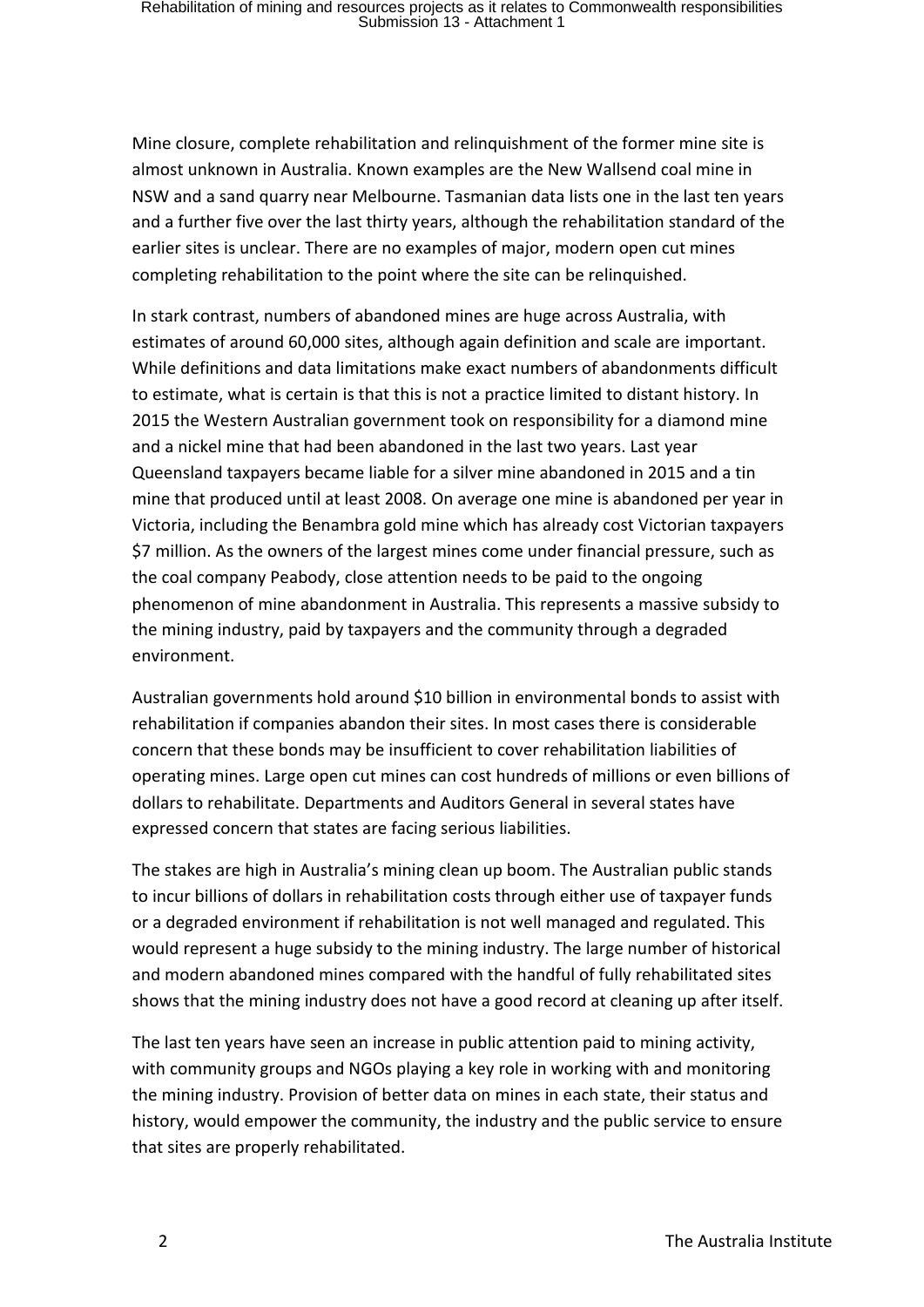# **Table of Contents**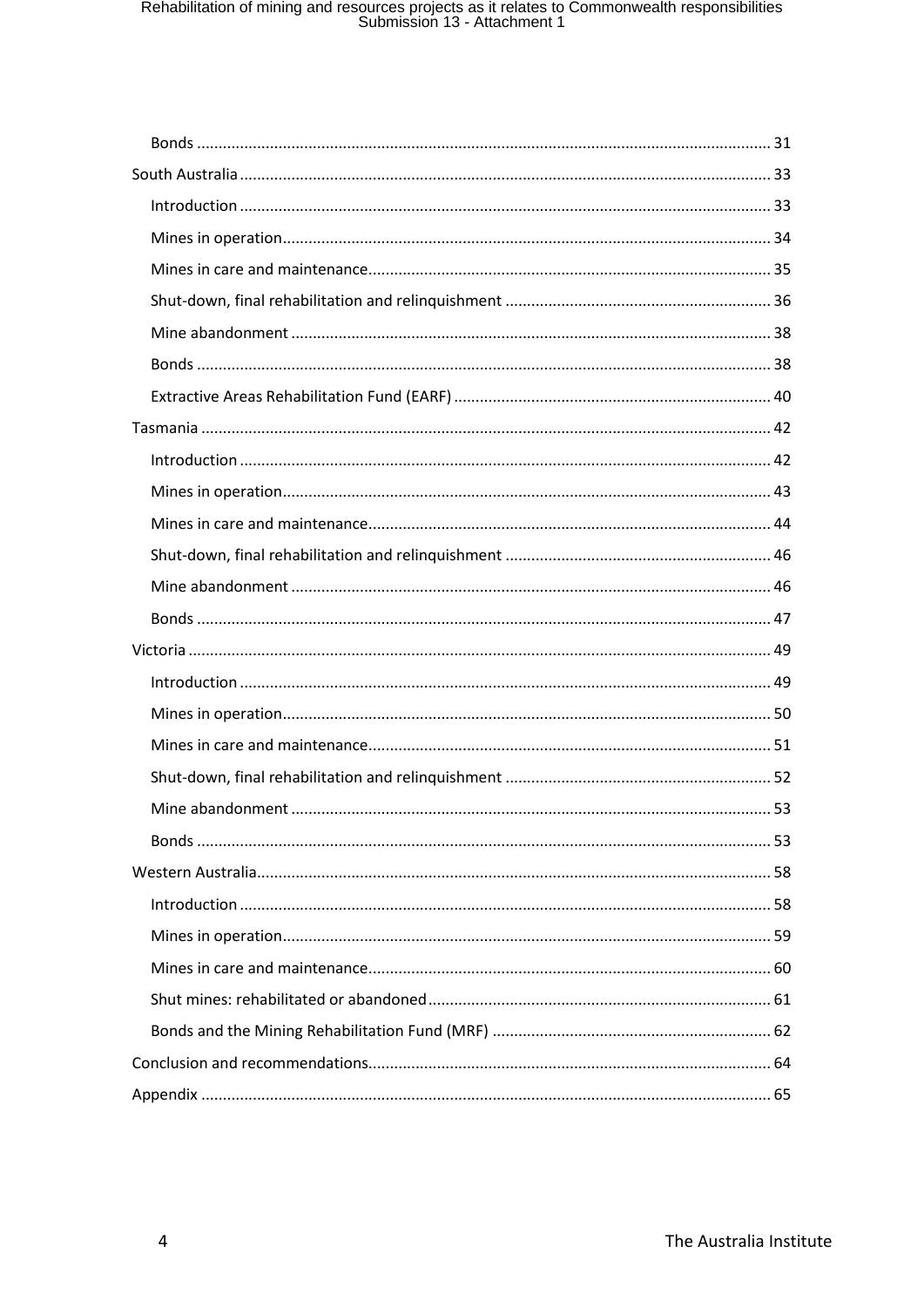# <span id="page-6-0"></span>**Introduction Introduction**

The old cliché goes that if you can't measure it, you can't manage it. As Australia attempts to manage the clean-up from the mining boom, it is important to see how the government agencies measure this process.

Australia's government agencies publish a bewildering range of statistics on mining, such as production volumes, revenue, royalty forecasts, capital expenditure and miners employed. Twice a year, the Office of the Chief Economist identifies what mining projects might exist in the future – those at the 'publically announced' stage, those at the 'feasibility stage' and other stages of development or speculation. $<sup>1</sup>$ </sup>

While figures on current profits and future projects are easy to get, measurements of the clean-up and rehabilitation of mine sites are far harder to come by. This report compiles this data, to the extent that it exists:

- Number of operating mines
- Number of non-operational mines in 'care and maintenance' and length of time mines have been in care and maintenance
- Number of mines shut-down and undergoing final rehabilitation
- Number of mines fully rehabilitated with site relinquished back to the state or sold to a third party
- Sum of rehabilitation bonds held and estimates of likely rehabilitation expenses
- Number of abandoned mines.

A copy of the questions sent to state mining departments is provided in the appendix.

Compared to statistics on the future of mining, or on exploration expenditure in the last financial year, statistics on the number of operating mines or the number of mines in care and maintenance may seem simple. However, they are far more difficult to access. Part of this difficulty is definitional. While the spot price for Newcastle Benchmark thermal coal or the number of tonnes of iron ore shipped through the Port of Darwin are objective, classifying and counting the number of mines in a state requires subjective decisions. Still more complicated are the questions of how many mines are in care and maintenance and how many are being closed.

<sup>1</sup> OCE (2015) *Resources and Energy Major Projects*, [http://www.industry.gov.au/Office-of-the-Chief-](http://www.industry.gov.au/Office-of-the-Chief-Economist/Publications/Pages/Resources-and-energy-major-projects.aspx)[Economist/Publications/Pages/Resources-and-energy-major-projects.aspx#](http://www.industry.gov.au/Office-of-the-Chief-Economist/Publications/Pages/Resources-and-energy-major-projects.aspx)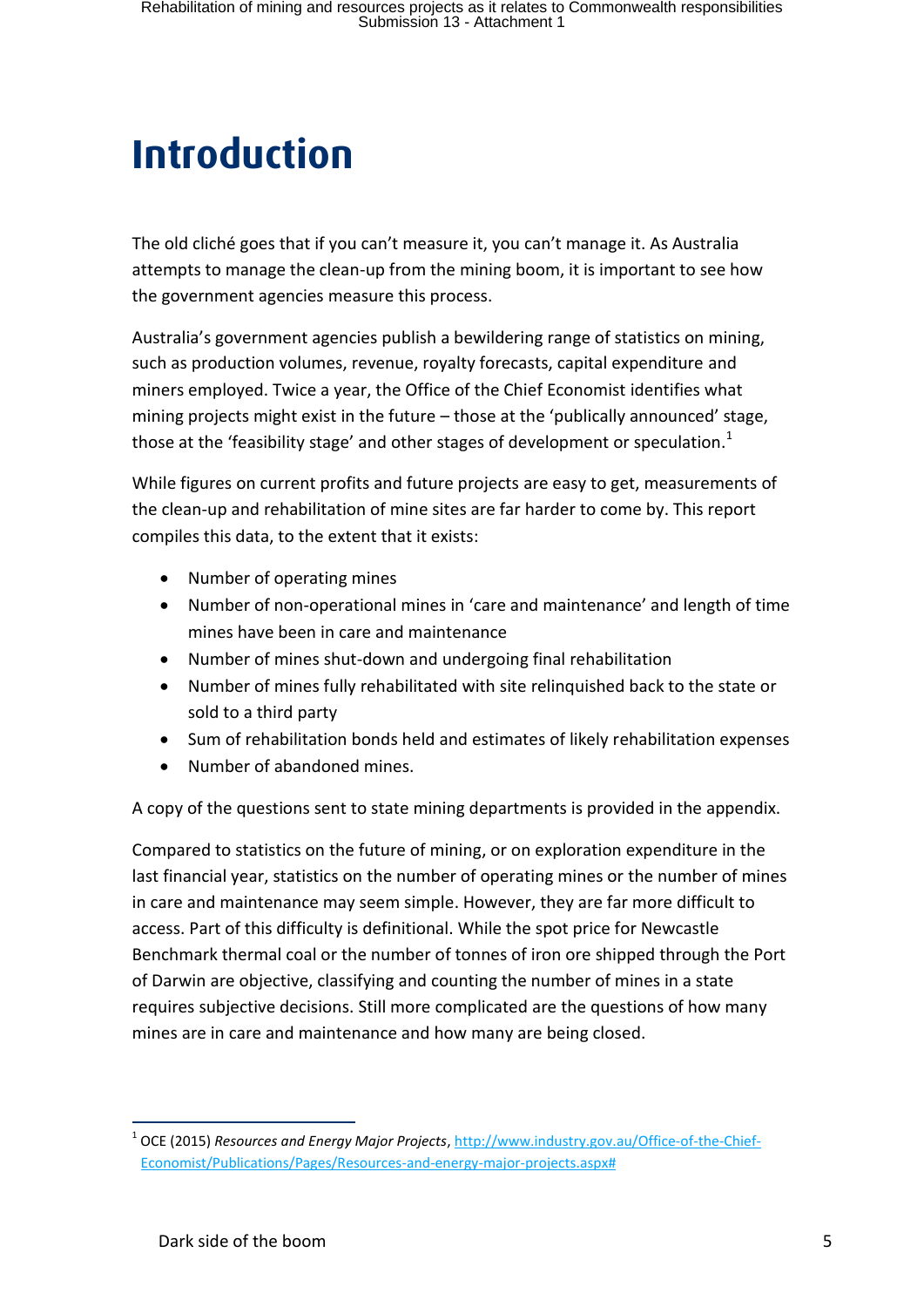When it comes to data on the end of mine operations – of how many mines have been abandoned or how many have been successfully rehabilitated and relinquished for other use – estimates are not ambiguous so much as but absent. There is very little official, comprehensive, publically available data on mine abandonment or relinquishment in Australia.

What data is available on all aspects of mine rehabilitation in Australia is generally poorly defined and often contradictory. Getting data is difficult, as is getting explanations of what the data does or doesn't represent. While some states provided relatively detailed data in a timely manner, in general the government departments that manage and regulate the mining industry are not well equipped to provide this information to the public. While individual representatives are often diligent and helpful, the departments as a whole do not make important data accessible.

For example, obtaining data on NSW required 18 phone calls and emails to the NSW Division of Resources and Energy over six months. At time of writing, our questions referred to the "Industry Coordination" section still had not been responded to. Queensland's Department of Environment and Heritage Protection were more upfront:

In relation to your request about mines that are closed and/or undergoing rehabilitation, this a very broad request for data that is not either centrally held or currently available on any public register.

As I believe [a colleague has] previously advised, there is a cost to the department in time and resourcing to enable us to provide this information and the only avenue for your request to be considered is through the [freedom of information] process. $<sup>2</sup>$ </sup>

As the resources boom subsides and many mining projects come under financial pressure, Australian governments and communities need information to ensure that mine rehabilitation and closure arrangements do not place the public at financial and environmental risk. Currently, much basic information is not available. This report collates what information is available and is hopefully a step towards improving this situation.

 $2^{2}$  Correspondence by email with the Department of Environment and Heritage Protection, 14 March 2016.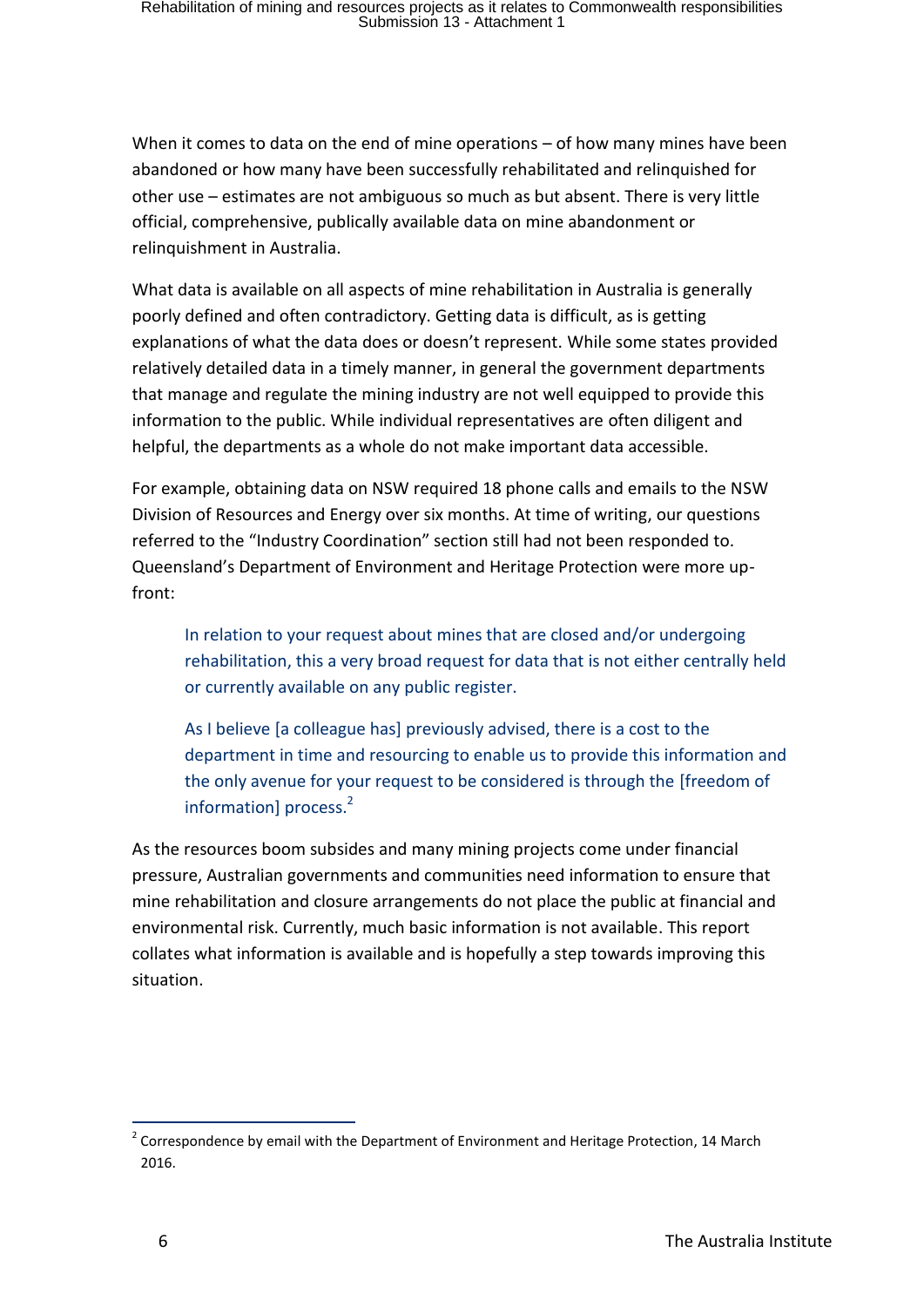# <span id="page-8-0"></span>**National results National results**

This section aggregates the data collected from each state. These results give a broad picture of how little information is available on mine site rehabilitation and closure. Many of the data points include a high and a low estimate, reflecting different sources or different definitions. These are explained in subsequent state-based chapters.

### <span id="page-8-1"></span>**MINES IN OPERATION MINES IN OPERATION**

How many mines are currently operating in each state? This apparently simple question leads to divergent and inclusive figures, as shown by the high and low estimates in [Table 1](#page-8-2) below:

#### <span id="page-8-2"></span>**Table 1: Mines in operation – all states**

|                           | Low | <b>High</b> |
|---------------------------|-----|-------------|
| Queensland                | 147 | 1,207       |
| <b>Western Australia</b>  | 151 | 661         |
| <b>New South Wales</b>    | 85  | 109         |
| <b>South Australia</b>    | 9   | 783         |
| <b>Northern Territory</b> | 6   |             |
| <b>Victoria</b>           | 47  | 162         |
| <b>Tasmania</b>           | 15  | 15          |
| Total                     | 460 | 2.944       |

Source: State government departments, TAI analysis

One hurdle in calculating the total number of Australian mines is definitional. What is an operating mine? Is a farmer extracting gypsum for fertiliser on their property a mining operation? What about a small gravel quarry? At the other end of the scale, is the huge Mount Thorley-Warkworth coal mining complex in the Hunter Valley one mine or several?

What does it mean to be operational? Is a small mine operated by amateur prospectors on some weekends operational? Or a larger mine that operates for only part of the year due to northern Australia's wet season?

In many states, the low figure is based on counts of "significant" or "major" mines, while the higher number is based on databases of development approvals, mining leases or mine site features. Problems arise with the question of what constitutes a "major" mine, a question officials concede is subjective, and the cause of sometimes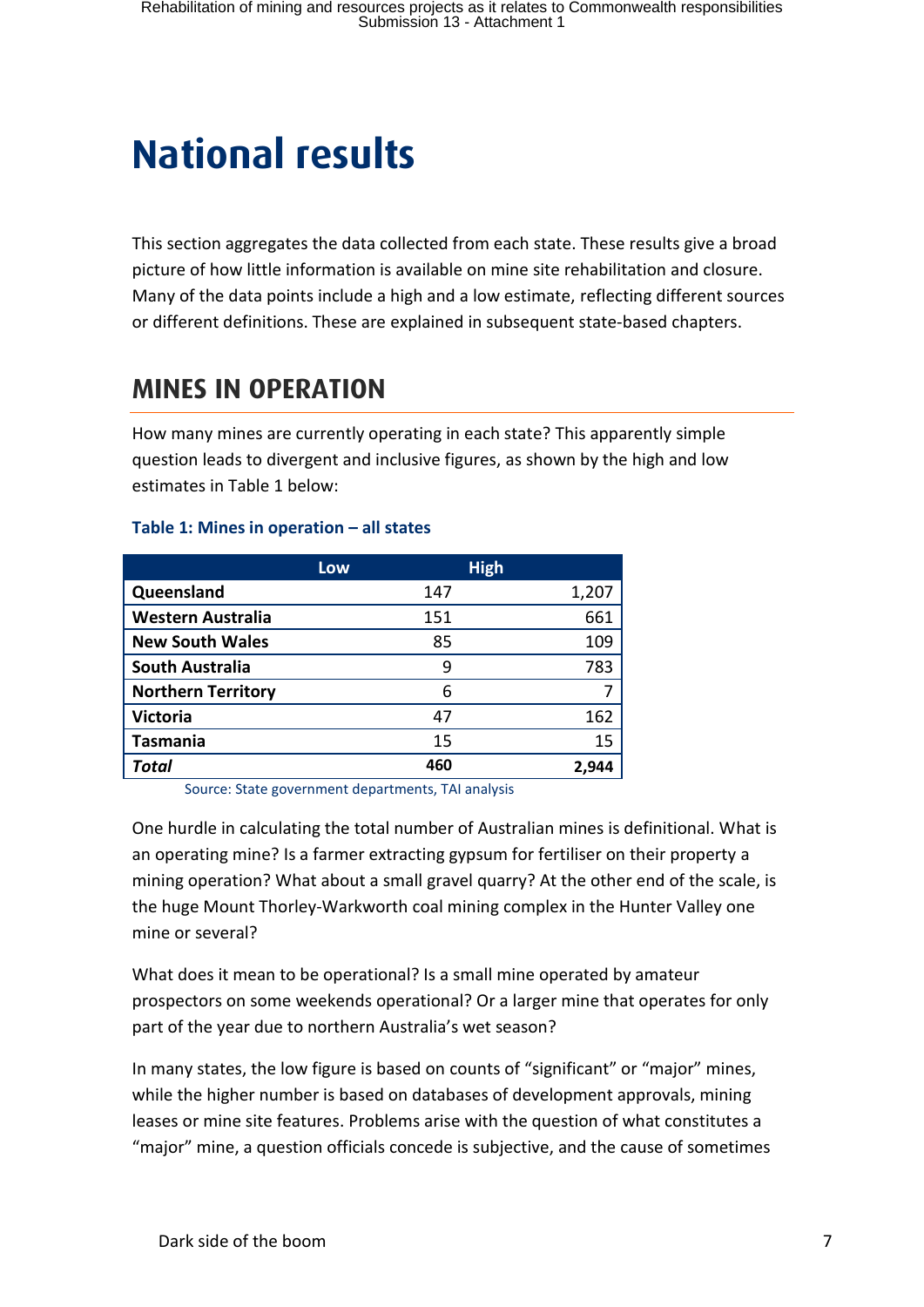contradictory estimates. The higher figure often includes small operations that may not be operational, in some cases for many years.

# <span id="page-9-0"></span>**MINES IN CARE AND MAINTENANCE MINES IN CARE AND MAINTENANCE**

Mines often cease operations when prices are low or when a technical problem arises. If prices recover or the problem is resolved, the mine may start again. While not operating, the site is referred to as being in "care and maintenance". The site and mine are maintained and kept safe, but no minerals are extracted. As with mines in operation, estimates of how many mines are in care and maintenance vary widely, as shown i[n Table 2](#page-9-1) below:

|                           | Low  | <b>High</b> |
|---------------------------|------|-------------|
| Queensland                | 19   | 129         |
| <b>Western Australia</b>  | 44   | 438         |
| <b>New South Wales</b>    | NА   | 123         |
| <b>South Australia</b>    | 8    | 151         |
| <b>Northern Territory</b> |      | Unknown     |
| <b>Victoria</b>           | 122  | 122         |
| <b>Tasmania</b>           |      | 9           |
| Total                     | 206+ | 972+        |

#### <span id="page-9-1"></span>**Table 2: Mines in care and maintenance**

Source: State government departments, TAI analysis

As with mines in operation, lower estimates tend to be of "major" or "significant" mines, while higher estimates include much smaller operations. A further difficulty in estimating how many mines are in care and maintenance is establishing which have genuine intention to re-open and which are left in care and maintenance to avoid or postpone the often considerable expenses associated with final rehabilitation. Mines are often left in care and maintenance for decades avoiding final closure. Northern Territory officials cited an example of a mine that ceased production in the 1920–30s that is not yet fully rehabilitated.

Some states track non-operational mines but do not distinguish between authentic care and maintenance and use of care and maintenance to avoid rehabilitation. For example, NSW data describes 123 "suspended operations", but it is not clear which of these are in care and maintenance and which require final closure.

To estimate what sites are genuinely in care and maintenance and which are avoiding closure, we asked departments how many mines had gone into care and maintenance over the last 5, 10, 20 and 30 years. With the exception of Tasmania, no states were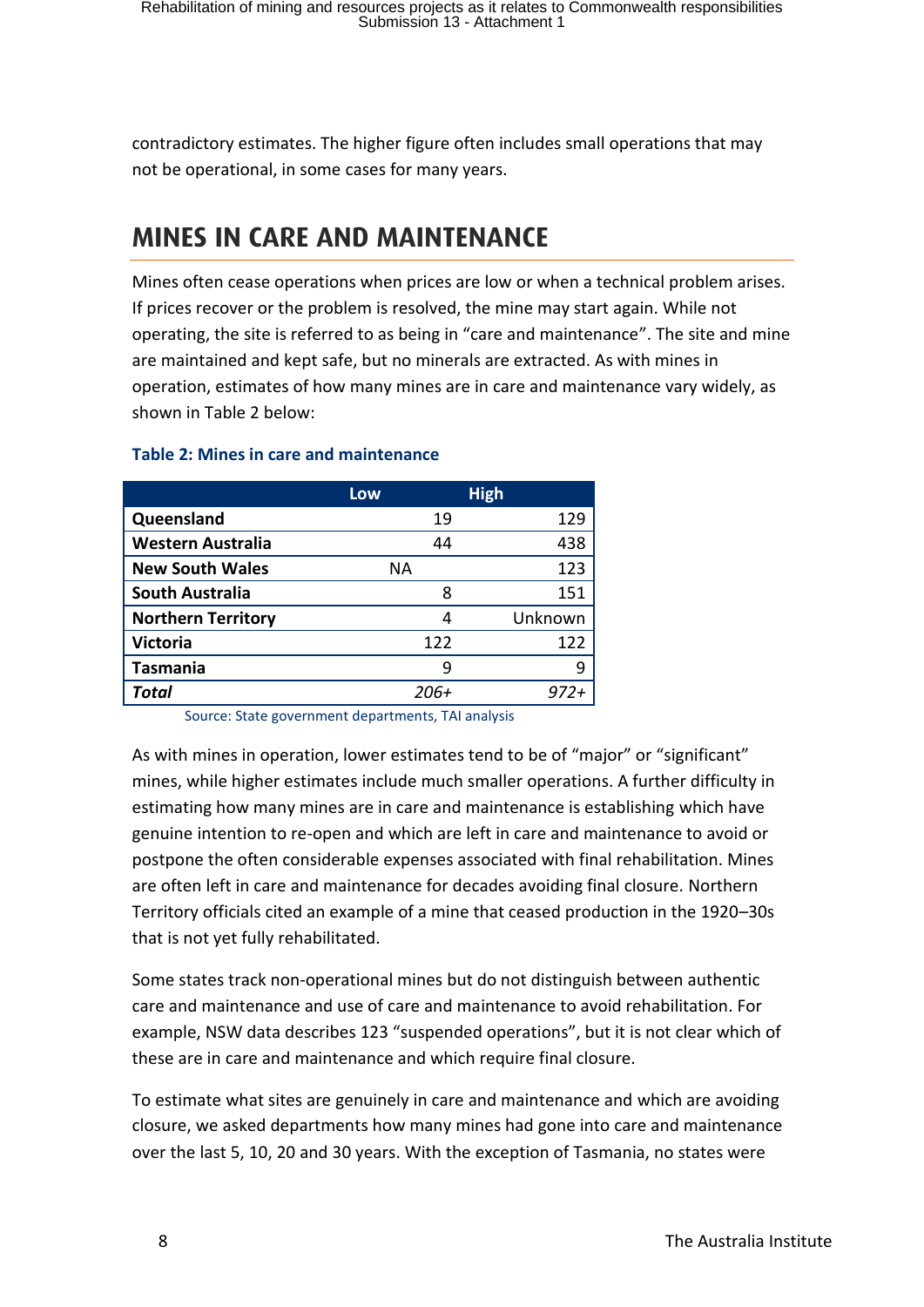able to provide this data. The implications of this are serious: Australian governments and communities do not have the information to assess which and how many mine sites are likely to remain unrehabilitated and possibly abandoned. Given the widespread problem of abandoned mines and the costs this imposes on the environment and state taxpayers, this shortcoming should be urgently addressed.

# <span id="page-10-0"></span>**MINES UNDERGOING FINAL CLOSURE MINES UNDERGOING FINAL CLOSURE**

Little information is available on how many mines are currently being closed and rehabilitated. While state officials provided some examples and estimates, many had no data. Most low estimates in [Table 3](#page-10-1) below are a count of specific examples provided rather than a formal estimate.

|                           | Low     |               | <b>High</b> |
|---------------------------|---------|---------------|-------------|
| Queensland                |         | O             | Unknown     |
| <b>Western Australia</b>  | Unknown |               | 1,137       |
| <b>New South Wales</b>    |         | 1             | Unknown     |
| <b>South Australia</b>    |         | 1             | Unknown     |
| <b>Northern Territory</b> | Unknown |               | Unknown     |
| <b>Victoria</b>           |         | $\mathfrak z$ | Unknown     |
| <b>Tasmania</b>           |         | 4             | 11          |
| <b>Total</b>              |         | 8             | Unknown     |

#### <span id="page-10-1"></span>**Table 3: Mines undergoing final closure**

Source: State government departments, TAI analysis

The high figure from Western Australia is a count projects that have one or more mine site features that are "shut". The same spreadsheet identifies 17,548 mine site features that are "shut". It does not, however, mean that these sites are being actively rehabilitated and many are likely to be effectively abandoned.

The serious consequence of the data in [Table 3](#page-10-1) is that very few major or significant mines are being closed anywhere in Australia. In Queensland, a state with hundreds of mines, including at least 19 significant mines in care and maintenance, it appears that none are being formally closed and rehabilitated. The one NSW example was recently granted approval to expand its operations, stretching the definition of final closure. Victoria's examples are mineral sand mines, one of which is now used to dump radioactive material. South Australia's example is the Leigh Creek Coal mine, which closed as a result of the end of coal fired electricity in the state.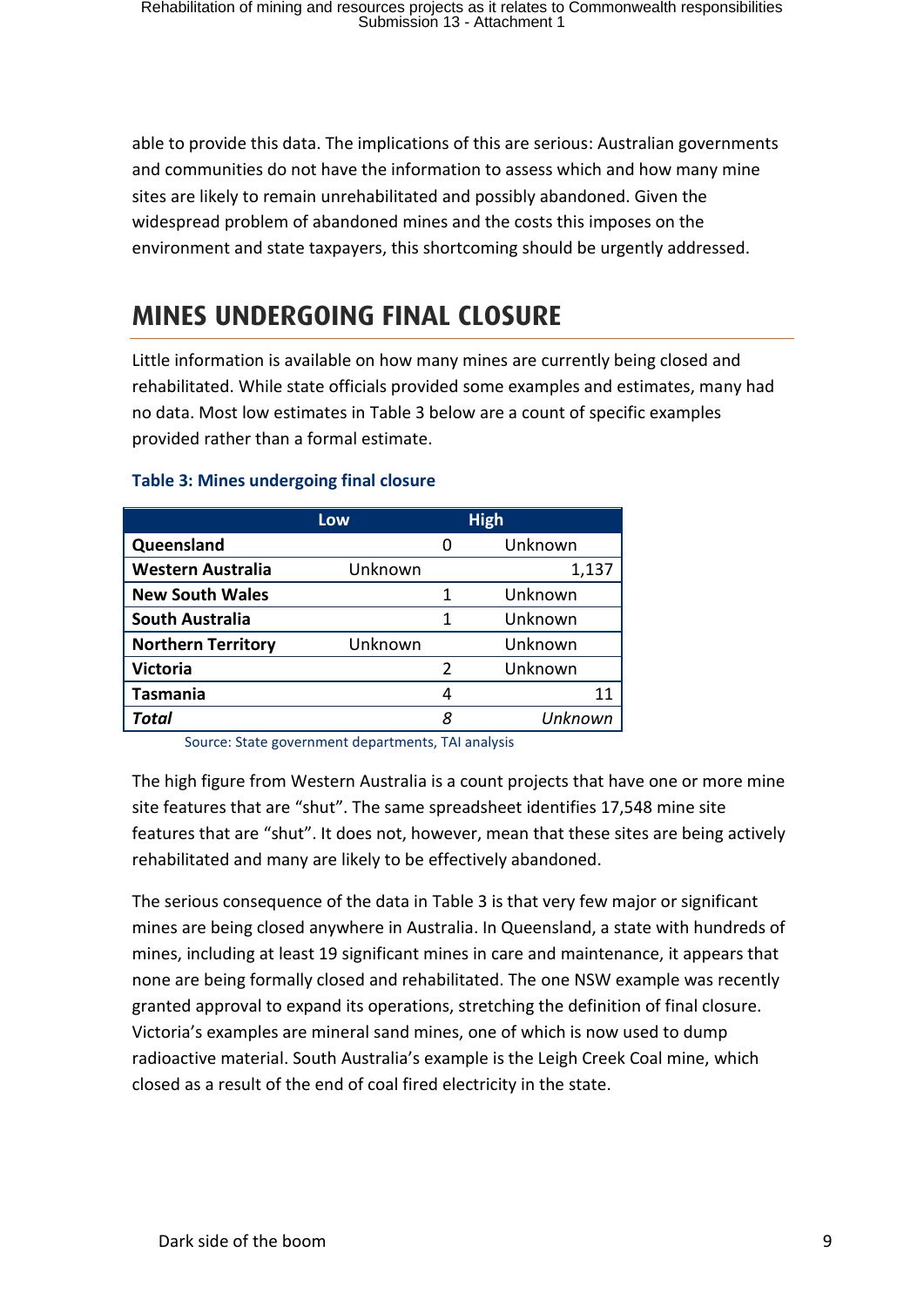# <span id="page-11-0"></span>**CLOSED, REHABILITATED, RELINQUISHED**

The NSW Minerals Council website states:

The final stage in mining is mine closure and lease relinquishment, when mining equipment is decommissioned and removed and rehabilitation is completed.<sup>3</sup>

However, this final stage is rarely reached in Australia. There are very few examples of mines, large or small, being fully rehabilitated, as shown in [Table 4](#page-11-1) below:

|                           | Low     | <b>High</b> |         |
|---------------------------|---------|-------------|---------|
| Queensland                |         |             | Unknown |
| <b>Western Australia</b>  | Unknown |             | Unknown |
| <b>New South Wales</b>    |         | 1           | Unknown |
| <b>South Australia</b>    | 18      |             | Unknown |
| <b>Northern Territory</b> |         | 0           | Unknown |
| <b>Victoria</b>           |         | 1           | Unknown |
| Tasmania                  |         | 1           | 6       |
| Total                     | $22 +$  |             | Unknown |

#### <span id="page-11-1"></span>**Table 4: Mines closed, rehabilitated and relinquished**

Source: State government departments, TAI analysis

As shown in [Table 4,](#page-11-1) relinquishments of mine sites that are fully rehabilitated and suitable for alternative further use are extremely rare. No examples or statistics could be found of relinquishment of major mine sites in the big mining states of Western Australia or Queensland. One relatively small underground coal mine has been relinquished in NSW and an old sand quarry is now a botanical garden near Melbourne in Victoria.

South Australia has 18 mines listed as rehabilitated, although only 14 are mineral mines. Eight of those were barite mines; of the remaining six, most are from the  $19<sup>th</sup>$ Century and one is only "partially rehabilitated".

This should be of major concern to governments, communities and the mining industry. There is no single example of a rehabilitated and relinquished large, open cut mine in Australia. Given the number of such mines currently operating or in care and maintenance, serious attention should be given to whether rehabilitation is possible and ensuring it can be paid for by mine operators. The alternative is abandonment of major mine sites, with the taxpayer on the hook for rehabilitation, an outcome that is unfortunately very common.

<sup>3</sup> NSW Minerals Council (2016) *Rehabilitation and Mine Closure,*  <http://www.nswmining.com.au/environment/rehabilitation-mine-closure>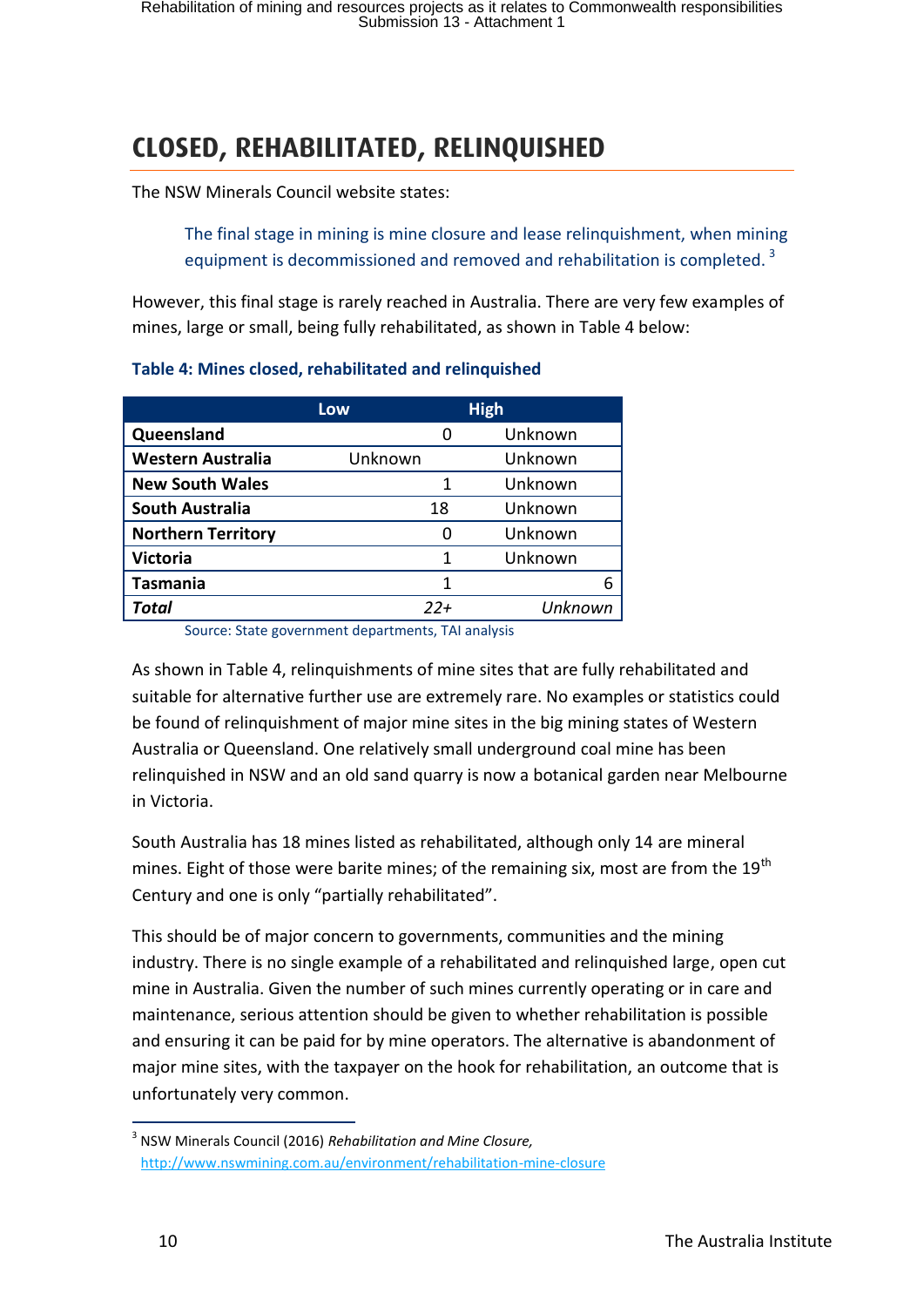# <span id="page-12-0"></span>**ARANDONED MINES ABANDONED MINES**

There are nearly 60,000 abandoned mines in Australia, with no data available for the Northern Territory. Many of these are small, very old mines, some dating back to the gold rushes of the 1800s.

#### **Table 5: Abandoned mines**

|                           | Low     | <b>High</b> |        |
|---------------------------|---------|-------------|--------|
| Queensland                | Unknown |             | 15,000 |
| <b>Western Australia</b>  | 9,870   |             | 17,000 |
| <b>New South Wales</b>    | 112     |             | 410    |
| <b>South Australia</b>    | 681     |             | 3,255  |
| <b>Northern Territory</b> | Unknown | Unknown     |        |
| <b>Victoria</b>           | 25      |             | 19,010 |
| <b>Tasmania</b>           | Unknown |             | 4,200  |
| <b>Total</b>              | Unknown |             | 58,875 |

Source: State government departments, TAI analysis

Data on abandoned mines mostly comes from Unger et al's 2012 study,<sup>4</sup> which itself drew upon state databases. That study discusses extensively the incompleteness of this data, and in particular the fact that different definitions used by different states make a national total of "abandoned mines" essentially impossible to calculate.

Abandonment of mines is often referred to as a historical or legacy problem, and it appears the majority of mines were abandoned some time ago. However, abandonment is not limited to distant history. In 2015 the Western Australian government took on responsibility for a diamond mine and a nickel mine that had been abandoned in the last two years. Last year Queensland taxpayers became liable for a silver mine abandoned in 2015 and a tin mine that produced until at least 2008. On average one mine is abandoned per year in Victoria, including the Benambra gold mine, which has already cost Victorian taxpayers \$7 million. This year the NT government dropped charges against the owners of the failed Redbank copper mine that operated in the 1990s and has polluted water ever since.

As the owners of the largest mines come under financial pressure, such as the bankrupt coal company Peabody, close attention needs to be paid to the ongoing phenomenon of mine abandonment in Australia. This represents a massive subsidy to

<sup>1</sup> 4 Unger et al (2012) *Mapping and Prioritising Rehabilitation of Abandoned Mines in Australia*, [https://www.researchgate.net/publication/236900961\\_Mapping\\_and\\_Prioritising\\_Rehabilitation\\_of\\_A](https://www.researchgate.net/publication/236900961_Mapping_and_Prioritising_Rehabilitation_of_Abandoned_Mines_in_Australia) bandoned Mines in Australia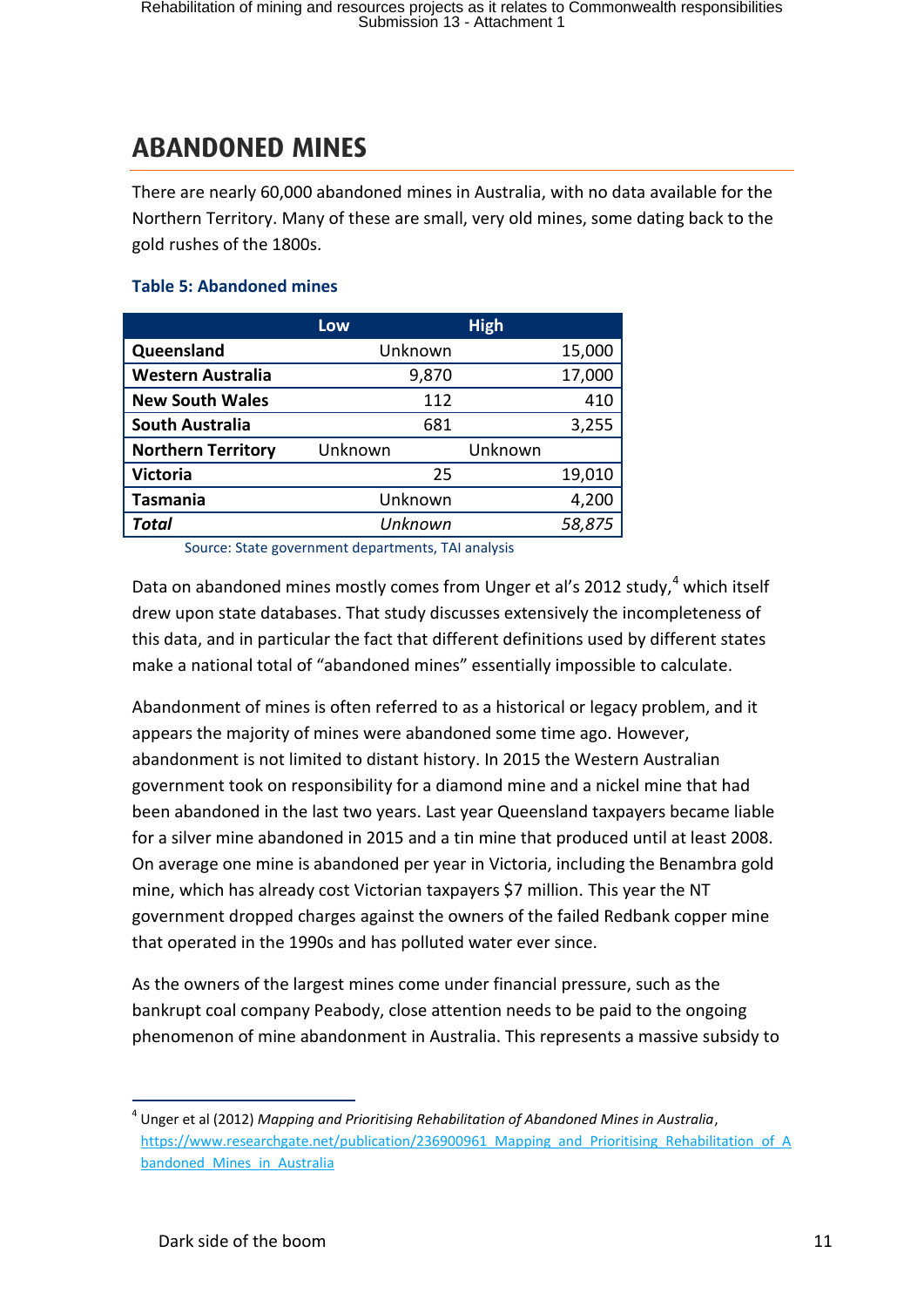the mining industry, paid by taxpayers and the community through a degraded environment.

# <span id="page-13-0"></span>**ENVIRONMENTAL BONDS ENVIRONMENTAL BONDS**

Just as owners of apartments require their tenants to pay a bond to cover potential damage to the apartment, most governments require mine owners to pay a bond to ensure taxpayers are not left to cover rehabilitation costs in the event of abandonment or other failure of the company. Estimates of these bonds are shown in [Table 6](#page-13-2) below:

| Queensland                | \$4,450 million $5$ |
|---------------------------|---------------------|
| <b>Western Australia</b>  | N/A                 |
| <b>New South Wales</b>    | \$2,100 million     |
| <b>South Australia</b>    | \$131.4 million     |
| <b>Northern Territory</b> | \$1,300 million     |
| <b>Victoria</b>           | \$160 million       |
| <b>Tasmania</b>           | \$55 million        |
| Total                     | \$8,196.4 million   |

#### <span id="page-13-2"></span>**Table 6: environmental bonds held by governments**

Source: State government departments, TAI analysis

These bonds may be insufficient to cover the rehabilitation liabilities of operating mines. Large open cut mines can cost hundreds of millions or even billions of dollars to rehabilitate. Departments and Auditors General in several states have expressed concern that states face serious liabilities.

The exception to this system is Western Australia, which paid back over \$1 billion dollars' worth of bonds to the mining industry, replacing them with a much lower nonrefundable levy. While applauded by the industry, this scheme has already seen several companies receive millions in refunds just before abandoning their mines and leaving taxpayers with sizeable liabilities.

# <span id="page-13-1"></span>**REHABILITATION LIABILITIES REHABILITATION LIABILITIES**

Despite the warnings of Auditors General that bonds held may be insufficient to cover liabilities, there are few estimates available of what these liabilities may be. Some estimates are shown in [Table 7](#page-14-0) below:

 $<sup>5</sup>$  At time of writing a media report included a quote from the Queensland Environment Minister that</sup> bonds had reached "almost \$7 billion". See Queensland chapter for details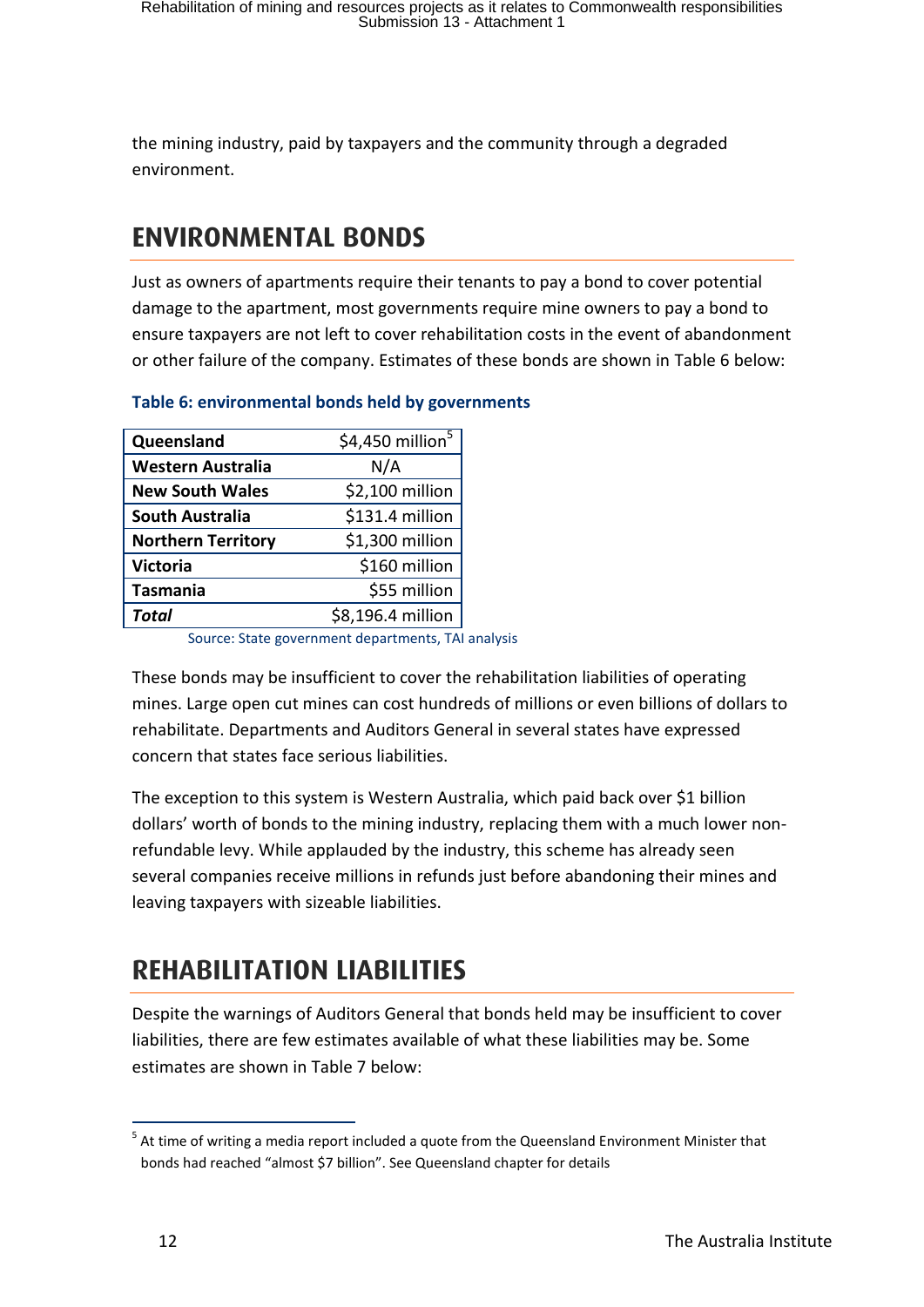| <b>Low</b>      | <b>High</b>                                                                                          |
|-----------------|------------------------------------------------------------------------------------------------------|
| Unknown         | Unknown                                                                                              |
| \$4,800 million | Unknown                                                                                              |
| Unknown         | Unknown                                                                                              |
| Unknown         | Unknown                                                                                              |
| Unknown         | Unknown                                                                                              |
| \$160 million   | >\$938 million                                                                                       |
| Unknown         | Unknown                                                                                              |
| Unknown         | Unknown                                                                                              |
|                 | a di secondo della contra la contratta della CITA di secondo della CITA di secondo la contratta di S |

#### <span id="page-14-0"></span>**Table 7: Estimates of rehabilitation costs of current mines**

Source: State government departments, TAI analysis

These estimates are very uncertain. The Western Australian figure is calculated based on the department's claim that the \$1.2 billion in bonds held represented 25 percent of liabilities.

The Victorian low figure is the sum of the bonds it holds. The high figure comes from the Hazelwood Mine Fire Inquiry, which commissioned an independent study to assess the remediation liability of the state's three brown coal mines. That study found that the mines represented up to \$938 in rehabilitation liabilities, much more than the \$45 million of bonds that they had paid. This figure does not take into account the state's other 44–159 operating mines.

Most of these estimates do not include costs associated with cleaning up abandoned mines. The Queensland audit office estimated the cost for Queensland's abandoned mines at up to \$1 billion in 2013. No estimates of this nature appear to have been made by other states, although most have an ongoing abandoned mines program. A spokesperson from the relevant Tasmanian department did say that the currently budgeted \$150,000 per annum is insufficient and the NSW audit office said the same thing about that state's budget of a few million dollars per annum.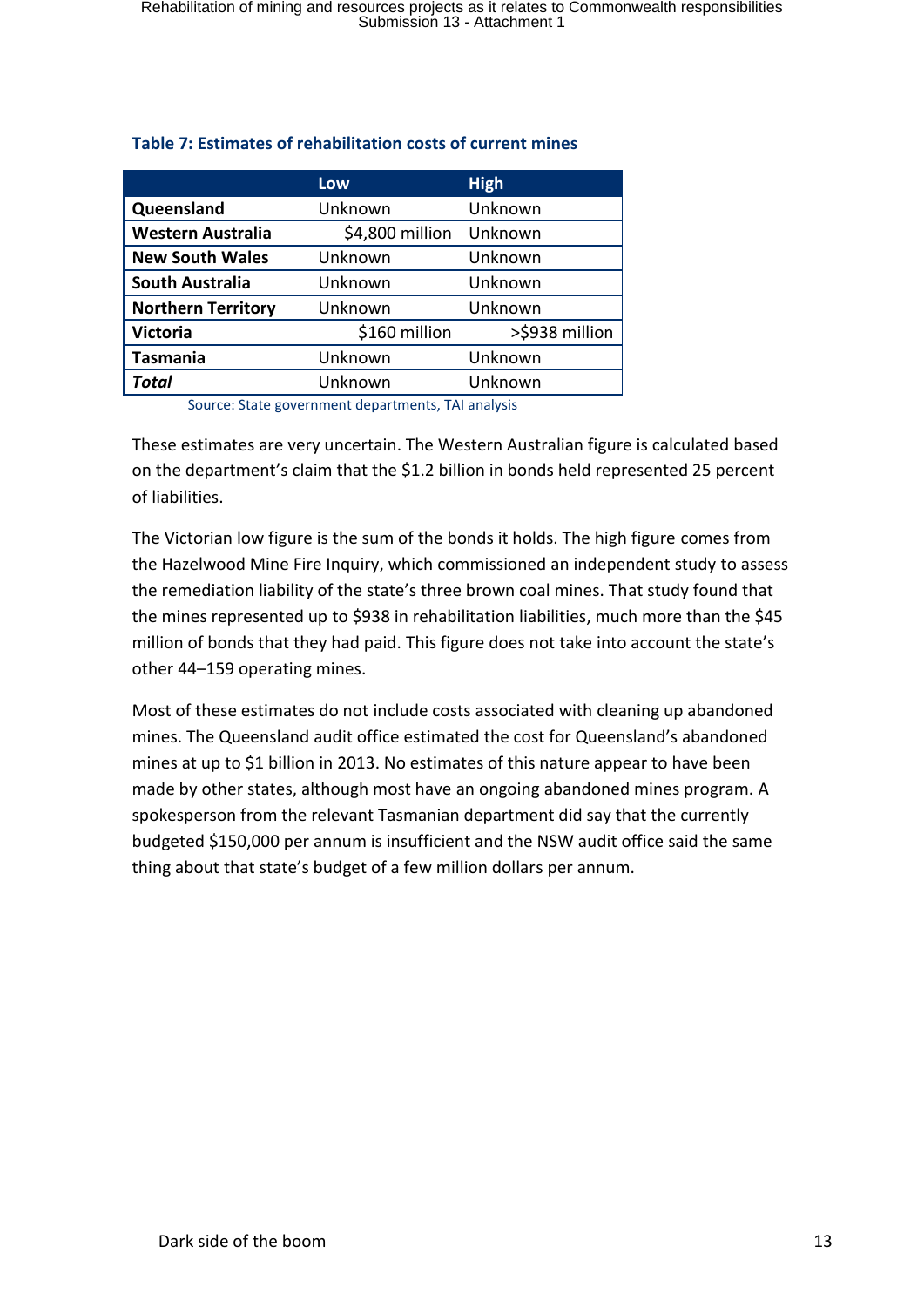# <span id="page-15-0"></span>**Queensland**

#### **Table 8: Queensland section summary**

| <b>Category</b>                                             | Low               | <b>High</b>   |
|-------------------------------------------------------------|-------------------|---------------|
| <b>Mines in operation</b>                                   | 147 (significant) | 1,207 (total) |
| Mines in care and maintenance                               | 19                | 129           |
| Mines closed and undergoing final rehabilitation            | 0                 | Unknown       |
| Mine sites rehabilitated and relinquished or sold           | -0                | Unknown       |
| <b>Abandoned mines</b>                                      | Unknown           | 15,000        |
| <b>Rehabilitation bonds held</b>                            | \$4.45 billion    | \$7 billion   |
| <b>Estimate of total current rehabilitation liabilities</b> | Unknown           | Unknown       |
| <b>Estimate of liabilities for abandoned mines</b>          | \$1 billion       | Unknown       |

### <span id="page-15-1"></span>**INTRODUCTION INTRODUCTION**

Queensland is a major coal mining state. If it were a country, it would be the world's second biggest coal exporter.<sup>6</sup> Most coal is mined in the Bowen Basin and is shipped out of ports such as Hay Point, Gladstone and Abbot Point, and through the Great Barrier Reef Marine Park. Queensland also has significant bauxite mines on Cape York and copper, lead, zinc and gold mines in other areas, particularly the northwest.

The mining industry employs 59,500 people in Queensland, 2.5% of the total workforce.<sup>7</sup> The state government has budgeted for royalties of \$1.9 billion dollars in financial year 2016-17, representing 3.6% of total revenue. $8$ 

The administration and regulation of mining and rehabilitation in Queensland is split between two departments. The Department of Natural Resources and Mines (DNRM) is responsible for mine compliance, land access and abandoned mines, while the

<sup>1</sup> 6 Campbell (2014) *The mouse that roars: Coal in the Queensland economy*, <http://www.tai.org.au/content/mouse-roars-coal-queensland-economy>

<sup>7</sup> ABS (2016) *6291.0.55.003 Labour Force, Australia, Detailed, Quarterly, Table 05. Employed persons by State, Territory and Industry division of main job (ANZSIC),*

<http://www.abs.gov.au/AUSSTATS/abs@.nsf/DetailsPage/6291.0.55.003Nov%202015?OpenDocument>

<sup>8</sup> Queensland Government (2016) *Queensland Budget 2016-17, Budget Strategy and Outlook, Budget Paper Number 2,* <http://budget.qld.gov.au/budget-papers/>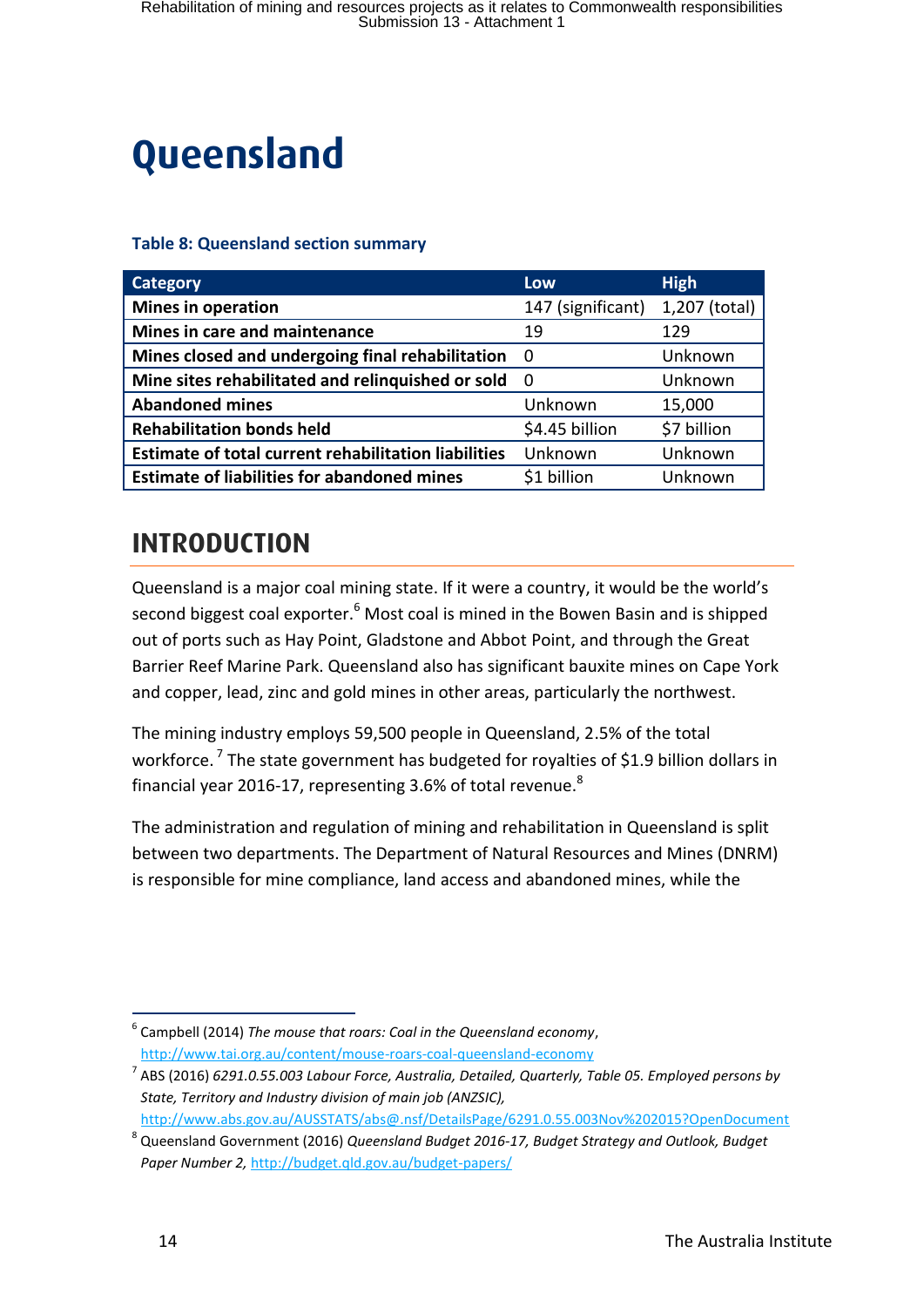Department of Environment and Heritage Protection (DEHP) is responsible for environmental management of operating mines and overseeing site rehabilitation.<sup>9</sup>

# <span id="page-16-0"></span>**MINES IN OPERATION MINES IN OPERATION**

DNRM's database contains 1,207 mines as operational, as categorised in [Table 9](#page-16-1) below:

#### <span id="page-16-1"></span>**Table 9: Operational mines in Queensland**

| <b>Mineral</b> | <b>Classification</b> | <b>Number of mines</b> |
|----------------|-----------------------|------------------------|
| Coal           | Underground           | 11                     |
|                | Surface               | 41                     |
| Non-coal       |                       |                        |
|                | Quarries              | 245                    |
|                | <b>Tourist mines</b>  |                        |
|                | Surface               | 153                    |
|                | Underground           | 750                    |
| Total          |                       | 1,207                  |

Source: Correspondence with DNRM 5 August 2016

Publications on DNRM's website largely focus on the state's "significant" mines, summarised in Table 10 below:

#### **Table 10: Significant mines operating in Queensland**

| Type of mine                  | Mines operating and under construction |
|-------------------------------|----------------------------------------|
| <b>Metals</b>                 | 35                                     |
| Industrial minerals and rocks | 53                                     |
| <b>Gemstones</b>              | 11                                     |
| <b>Mineral sands</b>          |                                        |
| Coal                          | 47                                     |
| Total                         | 147                                    |

Source: Queensland's mineral, coal and petroleum operations and resources (July 2016).<sup>10</sup>

<sup>10</sup> DNRM (2016) *Queensland's significant mineral mines, advanced mineral projects and new intersections,* [https://www.dnrm.qld.gov.au/\\_\\_data/assets/pdf\\_file/0004/238225/significant-mineral](https://www.dnrm.qld.gov.au/__data/assets/pdf_file/0004/238225/significant-mineral-mines.pdf)[mines.pdf](https://www.dnrm.qld.gov.au/__data/assets/pdf_file/0004/238225/significant-mineral-mines.pdf) ; DNRM (2016) *Queensland coal – mines and advanced projects,*  https://www.dnrm.qld.gov.au/ data/assets/pdf file/0011/238079/coal-mines-advanced-projects.pdf and Queensland's mining and petroleum industry overview, p 2,

<sup>1</sup> 9 DNRM (nd) *About us*,<https://www.dnrm.qld.gov.au/our-department/about-us/about-us> , DEHP (nd) *Resource activities including petroleum, geothermal and greenhouse gas storage*, <http://www.ehp.qld.gov.au/land/mining/index.html>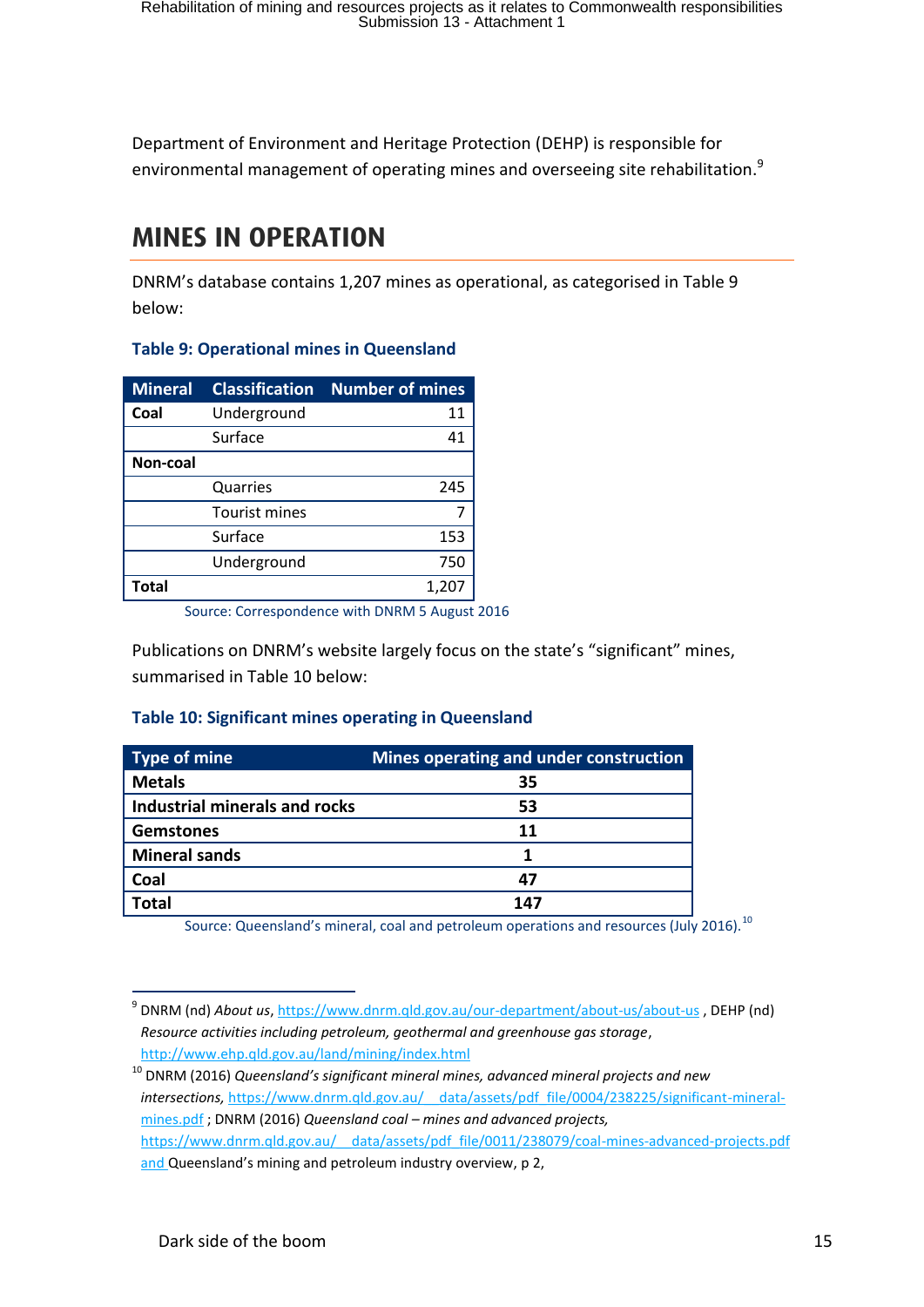The definition of what constitutes a significant mine is "subjective", according to a DNRM spokesperson, but relates to volumes and/or the value of production.

# <span id="page-17-0"></span>**MINES IN CARE AND MAINTENANCE MINES IN CARE AND MAINTENANCE**

According to DNRM's database there are 121 mines in care and maintenance in the state:

#### **Table 11: Total mines in care and maintenance in Queensland**

| <b>Mineral</b> | <b>Classification</b> | <b>Number of mines</b> |
|----------------|-----------------------|------------------------|
| Coal           | Underground           | 3                      |
|                | Surface               | հ                      |
| Non-coal       |                       |                        |
|                | Quarries              | 46                     |
|                | <b>Tourist mines</b>  | 1                      |
|                | Surface               | 53                     |
|                | Underground           | 12                     |
| <b>Total</b>   |                       | 121                    |

Source: Correspondence with DNRM 5 August 2016

DNRM's publications on significant mines show 19 sites that have "ceased production/care and maintenance":

#### **Table 12: Mines ceased production/care and maintenance in Queensland**

| <b>Type of mine</b>           | Ceased production/ Care and maintenance |
|-------------------------------|-----------------------------------------|
| <b>Metals</b>                 |                                         |
| Industrial minerals and rocks |                                         |
| <b>Gemstones</b>              |                                         |
| <b>Mineral sands</b>          | O                                       |
| Coal                          | 6                                       |
| Total                         | 19                                      |

Source: Queensland's mineral, coal and petroleum operations and resources (July 2016).<sup>11</sup>

No information is available on how long mines have been in care and maintenance in Queensland. Despite extensive correspondence with both DNRM and DEHP, no data was provided as it is "either not centrally held or currently available on any public

**.** 

[https://www.business.qld.gov.au/invest/investing-queenslands-industries/mining/resources](https://www.business.qld.gov.au/invest/investing-queenslands-industries/mining/resources-potential/mineral-resources/metalliferous-industrial-minerals)[potential/mineral-resources/metalliferous-industrial-minerals](https://www.business.qld.gov.au/invest/investing-queenslands-industries/mining/resources-potential/mineral-resources/metalliferous-industrial-minerals)

<sup>11</sup> DNRM (2016) *Queensland's mining and petroleum industry overview*, [https://www.business.qld.gov.au/invest/investing-queenslands-industries/mining/resources](https://www.business.qld.gov.au/invest/investing-queenslands-industries/mining/resources-potential/mineral-resources/metalliferous-industrial-minerals)[potential/mineral-resources/metalliferous-industrial-minerals](https://www.business.qld.gov.au/invest/investing-queenslands-industries/mining/resources-potential/mineral-resources/metalliferous-industrial-minerals)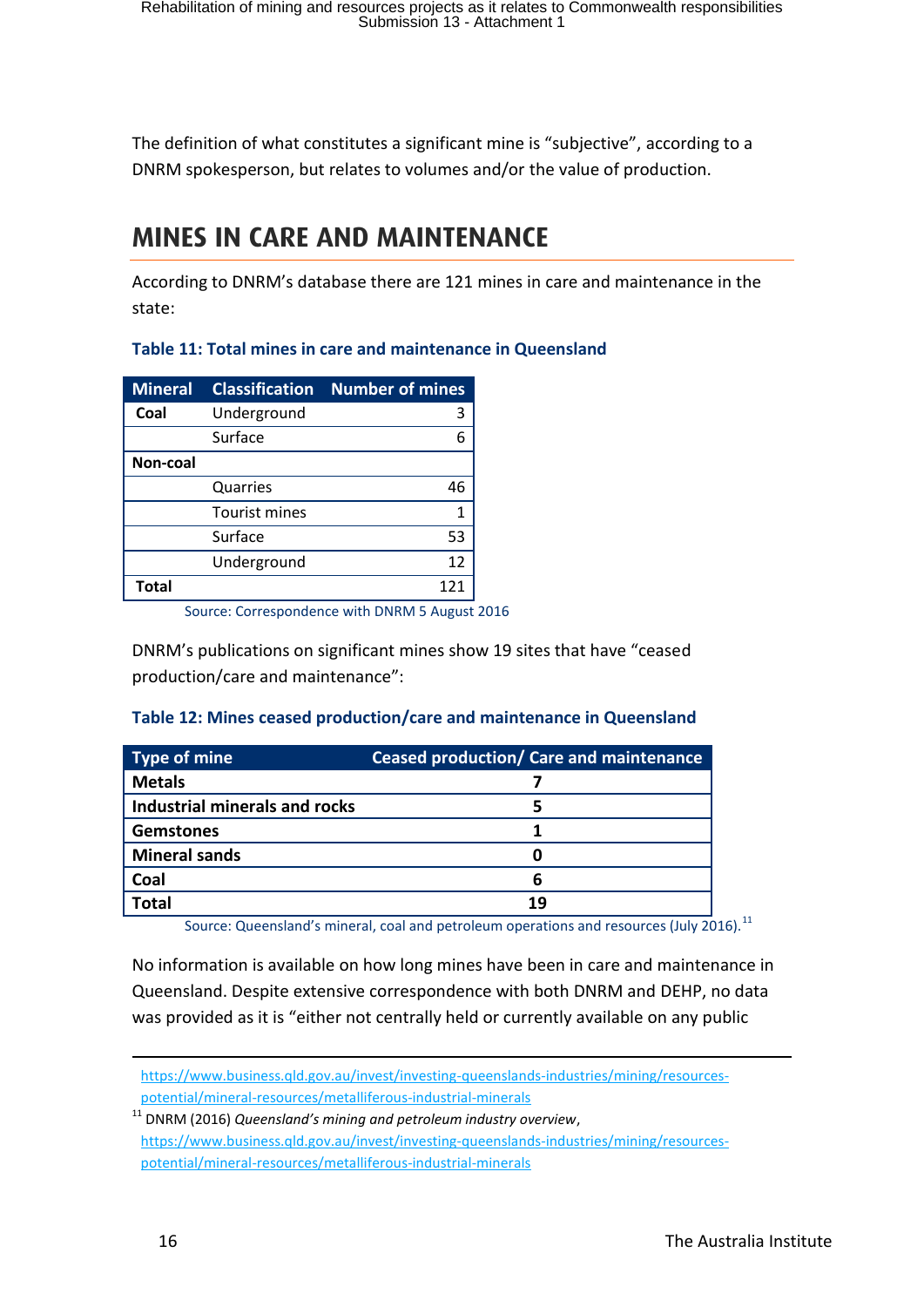register."<sup>12</sup> To obtain this data, "the only avenue ... is through the [Right to Information] process", for which the department may charge the applicant a considerable amount.

While DNRM's database does track mines in care and maintenance, DEPH does not as:

[The] term 'care and maintenance' is not defined within the EP Act or environmental Protection Regulation 2008, the Department of Environment and Heritage Protection does not hold information against this terminology.<sup>13</sup>

DEHP is therefore unconcerned with the length of time mines are left in care and maintenance as long as financial assurances are in order, relevant fees are paid and approval conditions are complied with.

# <span id="page-18-0"></span>**SHUT-DOWN, FINAL REHABILITATION AND RELIN**

Neither DNRM nor DEHP provided data on how many mines are being closed and undergoing final rehabilitation. In correspondence the DEHP stated:

There have been two areas progressively certified [as rehabilitated] under these mechanisms [the relevant legislation]. No large scale mining activities have had their [environmental authority] surrendered in full.<sup>14</sup>

In Queensland no mine sites have been successfully rehabilitated and relinquished to the state or sold to third parties. Just two have had any areas of rehabilitation officially completed. One of these areas appears to be the Kestrel coal mine, where owners Rio Tinto have "successfully applied for and been granted progressive certification for rehabilitation on a part of their mining lease." <sup>15</sup> While part of the Kestrel mine site's rehabilitation has been certified, the mine is not closed and according to the company's website is still operational. $^{16}$ 

Neither department was able to provide an example of a closed and fully rehabilitated mine site. Dr Peter Erskine, a member of the University of Queensland's Sustainable Minerals Institute who is employed by NSW and Queensland mining companies to

<sup>&</sup>lt;sup>12</sup> DEHP (2016) Correspondence by email 14 March

 $13$  DEHP (2016) Correspondence by mail 31 August

 $14$  DEHP (2016) Correspondence by mail 31 August

<sup>&</sup>lt;sup>15</sup> DEHP (2016) Correspondence by email 1 March

<sup>&</sup>lt;sup>16</sup> Rio Tinto (nd) Kestrel Mine[, http://www.riotinto.com/australia/rtca/kestrel-mine-10423.aspx](http://www.riotinto.com/australia/rtca/kestrel-mine-10423.aspx)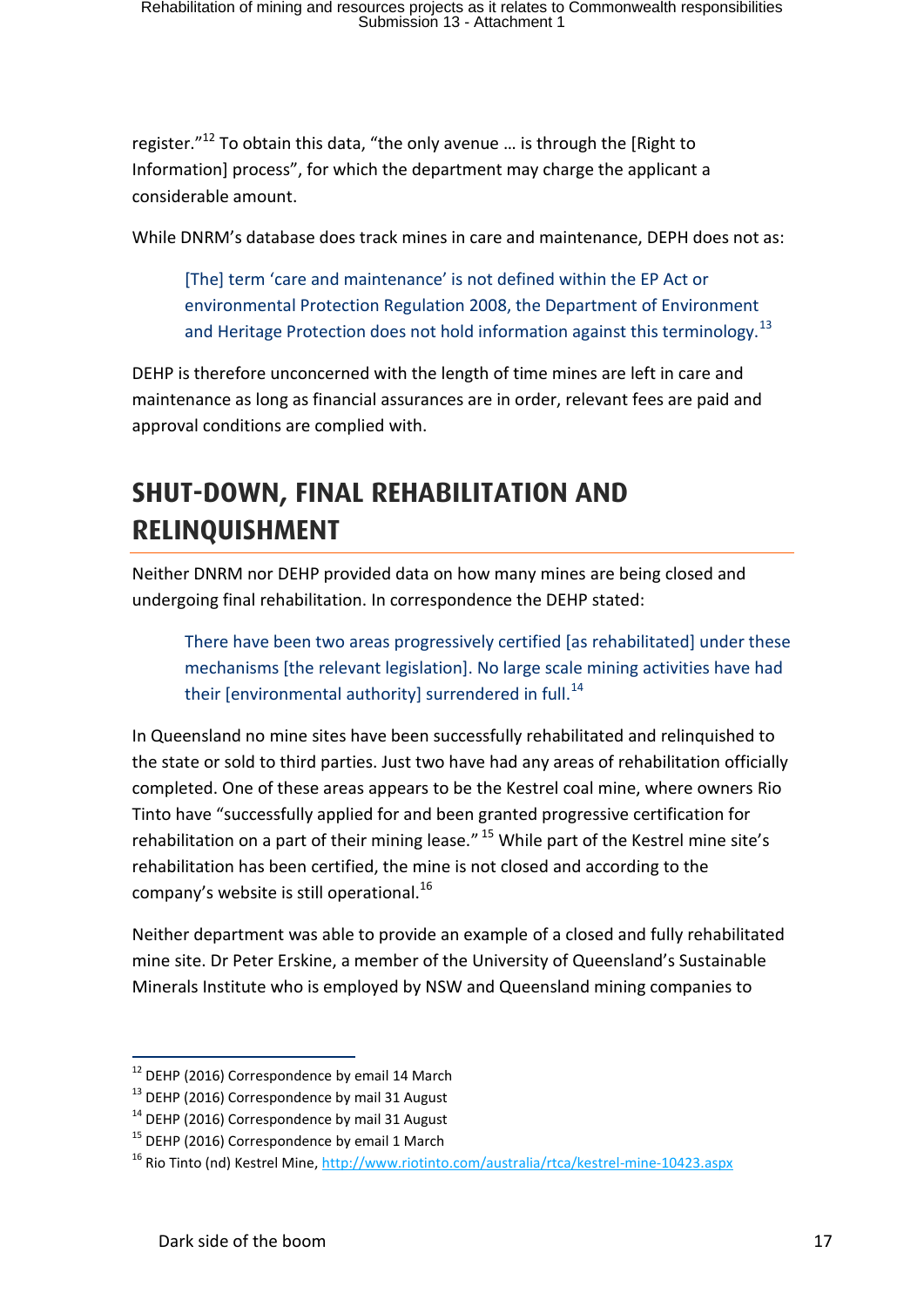assess their rehabilitation work, says that "in Queensland there hasn't been a mine closed for the past 33 years."<sup>17</sup>

# <span id="page-19-0"></span>**MINE ARANDONMENT MINE ABANDONMENT**

The problem of abandoned mines in Queensland has been highlighted by the Queensland Audit Office, which estimated in 2013 that there are 15,000 abandoned mines in the state, representing a liability of up to \$1 billion.<sup>18</sup> While sometimes described as a historic problem, mines continue to be abandoned to this day. According to a DEHP spokesperson, two mines were abandoned in 2015 and the Queensland Government became liable for them.

The first was the Texas silver mine, formally abandoned in 2015, leaving contamination that risks discharging into the local lake and water systems.  $^{19}$  The other was the Collingwood tin mine which operated until at least 2008.<sup>20</sup> Serious water contamination issues remain at the abandoned site. $^{21}$ 

# <span id="page-19-1"></span>**BONDS**

As of August 2016, the state holds "almost" \$7 billion in financial assurances for mining, gas and petroleum activities.  $^{22}$  This is up from the \$4.45 billion in mining financial assurances that the Queensland Audit Office (QAO) found in 2013, $^{23}$  although the latter figure does not include gas and petroleum.

<sup>1</sup> <sup>17</sup> Main and Schwartz (2015), *Industry insider warns taxpayers may foot bill for mine rehabilitation unless government, industry step up*[, http://www.abc.net.au/news/2015-09-19/taxpayers-may-foot-bill-for](http://www.abc.net.au/news/2015-09-19/taxpayers-may-foot-bill-for-mine-rehabilitation/6787954)[mine-rehabilitation/6787954](http://www.abc.net.au/news/2015-09-19/taxpayers-may-foot-bill-for-mine-rehabilitation/6787954)

<sup>18</sup> Queensland Audit Office (2013) *Environmental regulation of the resources and waste industries*, [https://www.qao.qld.gov.au/reports-parliament/environmental-regulation-resources-and-waste](https://www.qao.qld.gov.au/reports-parliament/environmental-regulation-resources-and-waste-industries)[industries](https://www.qao.qld.gov.au/reports-parliament/environmental-regulation-resources-and-waste-industries)

<sup>&</sup>lt;sup>19</sup> DEHP (2016) *Texas Silver Mine*,<https://www.ehp.qld.gov.au/management/texas.html> and Willacy (2015) *Environmental catastrophe feared from abandoned Queensland silver mine's cyanide ponds,*  <http://www.abc.net.au/7.30/content/2015/s4322068.htm>

<sup>20</sup> ABC (2008) *Metals X to close Collingwood mine*[, http://www.abc.net.au/news/2008-04-03/metals-x](http://www.abc.net.au/news/2008-04-03/metals-x-to-close-collingwood-mine/2392194)[to-close-collingwood-mine/2392194](http://www.abc.net.au/news/2008-04-03/metals-x-to-close-collingwood-mine/2392194)

<sup>21</sup> DEHP (2016) *Collingwood Tin Mine*, <https://www.ehp.qld.gov.au/management/collingwood.html>

<sup>22</sup> Willacy (2016) *Taxpayers exposed to \$3b clean-up bill of Queensland's coal mines, Government report warns,* [http://www.abc.net.au/news/2016-08-04/taxpayers-exposed-to-multi-billion-clean-up-of-coal](http://www.abc.net.au/news/2016-08-04/taxpayers-exposed-to-multi-billion-clean-up-of-coal-mines-report/7685760)[mines-report/7685760](http://www.abc.net.au/news/2016-08-04/taxpayers-exposed-to-multi-billion-clean-up-of-coal-mines-report/7685760)

<sup>23</sup> Queensland Audit Office (2013) *Environmental regulation of the resources and waste industries,* p 43, [https://www.qao.qld.gov.au/reports-parliament/environmental-regulation-resources-and-waste](https://www.qao.qld.gov.au/reports-parliament/environmental-regulation-resources-and-waste-industries)[industries](https://www.qao.qld.gov.au/reports-parliament/environmental-regulation-resources-and-waste-industries)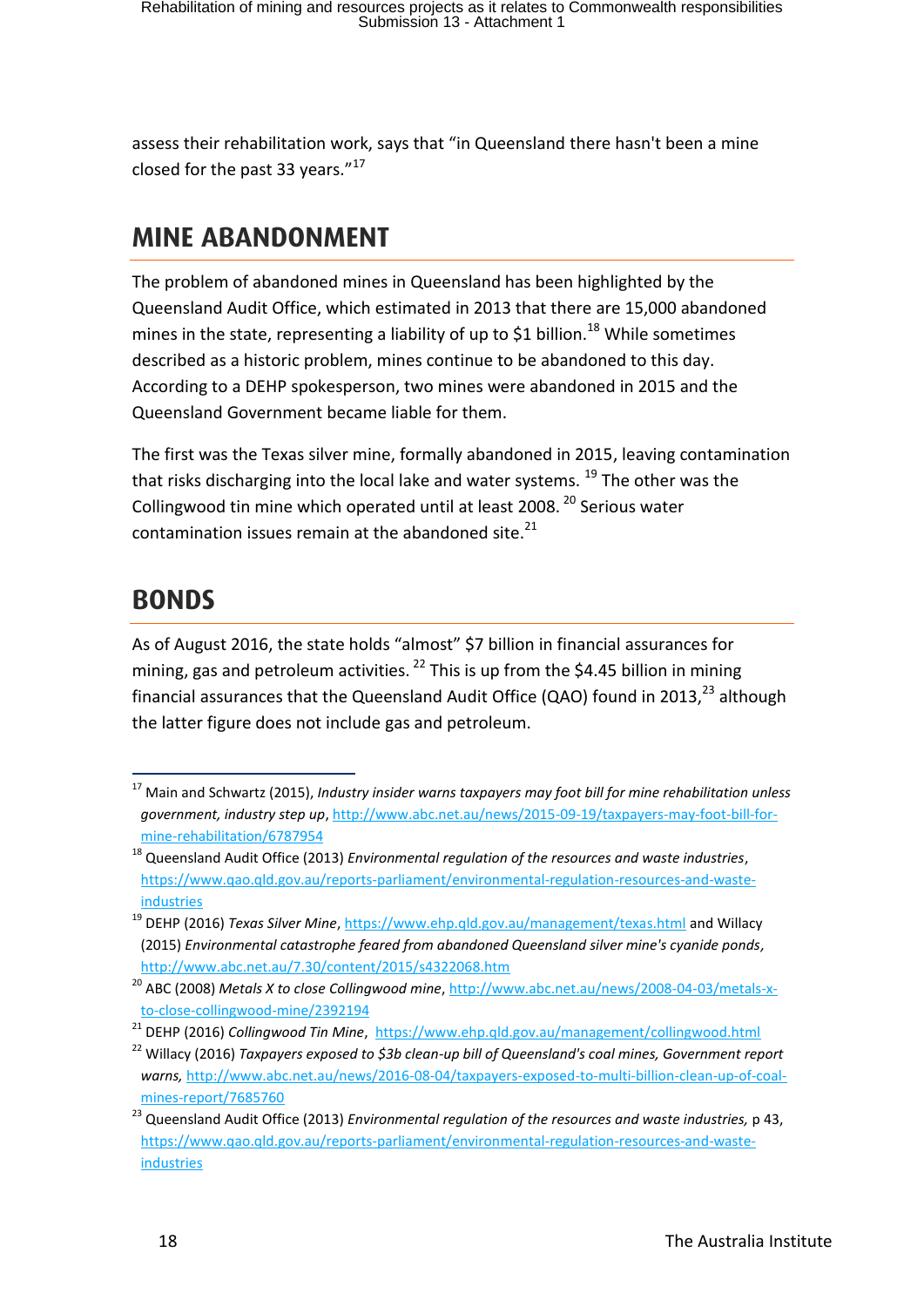In July 2016, an internal Department of Environment and Heritage Protection document was leaked to the media. The document, completed in January 2016, assessed 15 of the state's 58 coal mines to determine if their financial assurances matched their potential rehabilitation liability. It found that 13 of them contained "significant errors", representing a cumulative \$839.8 million dollar shortfall for the 15 mines. Extrapolated for the state's other coal mines, this represents a \$3.2 billion dollar shortfall for the state's coal mining industry<sup>24</sup> (the state's non-coal mines were not assessed, and may also represent a substantial shortfall).

This follows a 2013 QAO review of Queensland's environmental regulation.<sup>25</sup> The review identified environmental remediation being paid for by the miners who did the damage as "an unrealised aspiration", finding that "the state is left with an increasing legacy of sites that are not rehabilitated". Bonds are frequently inadequate to cover the costs of rehabilitation, and companies may send a mine into care and maintenance to avoid rehabilitation.

The leaked document backed up the QAO's report, finding that preliminary rehabilitation has fallen from 28% of disturbances in 2006 to 22.5% in 2016, well behind comparable coal sites in other states, and that rates of progressive rehabilitation are unrelated to coal prices.<sup>26</sup> Only 0.003% of disturbed land has been certified by the department as "acceptable" rehabilitation.<sup>27</sup>

QAO gives the split in responsibilities between the DEHP and the DNRM as one reason why there is no clear record of bonds held by the state. In some cases, public servants in one department did not know if the other had requested, received or retained the bond. However, the 2016 document found that this split was not responsible for a significant discrepancy in the amount of bonds held versus the bonds requested.<sup>28</sup>

<sup>24</sup> Department of Environment and Heritage Protection (2016) *Report of Targeted Compliance Program,*  p 1, [http://www.abc.net.au/news/2016-08-04/taxpayers-exposed-to-multi-billion-clean-up-of-coal-](http://www.abc.net.au/news/2016-08-04/taxpayers-exposed-to-multi-billion-clean-up-of-coal-mines-report/7685760)

[mines-report/7685760](http://www.abc.net.au/news/2016-08-04/taxpayers-exposed-to-multi-billion-clean-up-of-coal-mines-report/7685760)

<sup>25</sup> Queensland Audit Office (2013) *Environmental regulation of the resources and waste industries,* p 43, [https://www.qao.qld.gov.au/reports-parliament/environmental-regulation-resources-and-waste](https://www.qao.qld.gov.au/reports-parliament/environmental-regulation-resources-and-waste-industries)[industries](https://www.qao.qld.gov.au/reports-parliament/environmental-regulation-resources-and-waste-industries)

<sup>26</sup> Department of Environment and Heritage Protection (2016) *Report of Targeted Compliance Program,*  p 1, [http://www.abc.net.au/news/2016-08-04/taxpayers-exposed-to-multi-billion-clean-up-of-coal](http://www.abc.net.au/news/2016-08-04/taxpayers-exposed-to-multi-billion-clean-up-of-coal-mines-report/7685760)[mines-report/7685760](http://www.abc.net.au/news/2016-08-04/taxpayers-exposed-to-multi-billion-clean-up-of-coal-mines-report/7685760)

<sup>27</sup> Department of Environment and Heritage Protection (2016) *Report of Targeted Compliance Program,*  p 7, [http://www.abc.net.au/news/2016-08-04/taxpayers-exposed-to-multi-billion-clean-up-of-coal](http://www.abc.net.au/news/2016-08-04/taxpayers-exposed-to-multi-billion-clean-up-of-coal-mines-report/7685760)[mines-report/7685760](http://www.abc.net.au/news/2016-08-04/taxpayers-exposed-to-multi-billion-clean-up-of-coal-mines-report/7685760)

<sup>28</sup> Department of Environment and Heritage Protection (2016) *Report of Targeted Compliance Program,*  p 1, [http://www.abc.net.au/news/2016-08-04/taxpayers-exposed-to-multi-billion-clean-up-of-coal](http://www.abc.net.au/news/2016-08-04/taxpayers-exposed-to-multi-billion-clean-up-of-coal-mines-report/7685760)[mines-report/7685760](http://www.abc.net.au/news/2016-08-04/taxpayers-exposed-to-multi-billion-clean-up-of-coal-mines-report/7685760)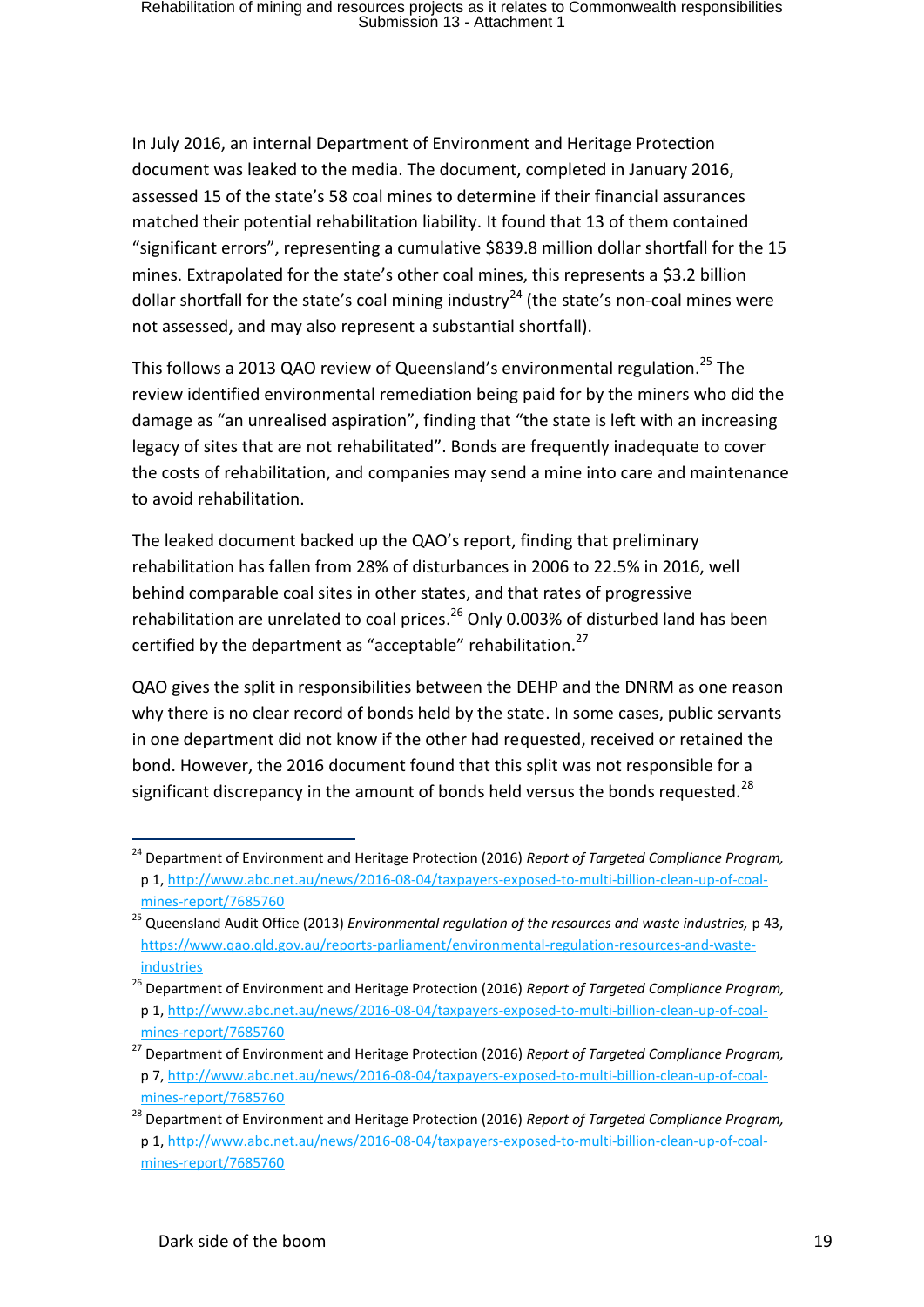The QAO did indicate that the DEHP has recently made an effort to dramatically increase bonds held, and The Australia Institute was told by an DEHP spokesperson that there has been a new financial assurance calculator introduced since the report to make the calculations more accurate.<sup>29</sup> However, the calculators used by the Queensland mining industry were the subject of several recommendations in the 2016 document.<sup>30</sup>

Another change following the QAO report is that from October 2015 GST is no longer included in calculations, and companies can apply to have the GST paid on previous deposits refunded.<sup>31</sup> The Queensland Resources Council welcomed the move, and said that it was the result of its close work with the government.<sup>32</sup>

<sup>1</sup> <sup>29</sup> Source: Correspondence by email and phone with a spokesperson for the EHP 1<sup>st</sup> of March, 2016.

<sup>30</sup> Department of Environment and Heritage Protection (2016) *Report of Targeted Compliance Program,*  p 4, [http://www.abc.net.au/news/2016-08-04/taxpayers-exposed-to-multi-billion-clean-up-of-coal](http://www.abc.net.au/news/2016-08-04/taxpayers-exposed-to-multi-billion-clean-up-of-coal-mines-report/7685760)[mines-report/7685760](http://www.abc.net.au/news/2016-08-04/taxpayers-exposed-to-multi-billion-clean-up-of-coal-mines-report/7685760)

<sup>31</sup> Queensland Government (2016) *Financial assurance security deposit for an environmental authority*, [https://www.business.qld.gov.au/business/running/environment/licences-permits/financial](https://www.business.qld.gov.au/business/running/environment/licences-permits/financial-assurance-rehabilitation/financial-assurance-security-deposit)[assurance-rehabilitation/financial-assurance-security-deposit](https://www.business.qld.gov.au/business/running/environment/licences-permits/financial-assurance-rehabilitation/financial-assurance-security-deposit)

<sup>32</sup> Schwartz (2015) *Queensland miners get GST reprieve on rehabilitation bonds from State Government,* [http://www.abc.net.au/news/2015-11-25/queensland-miners-get-gst-reprieve-on-rehabilitation](http://www.abc.net.au/news/2015-11-25/queensland-miners-get-gst-reprieve-on-rehabilitation-bonds/6974494)[bonds/6974494](http://www.abc.net.au/news/2015-11-25/queensland-miners-get-gst-reprieve-on-rehabilitation-bonds/6974494)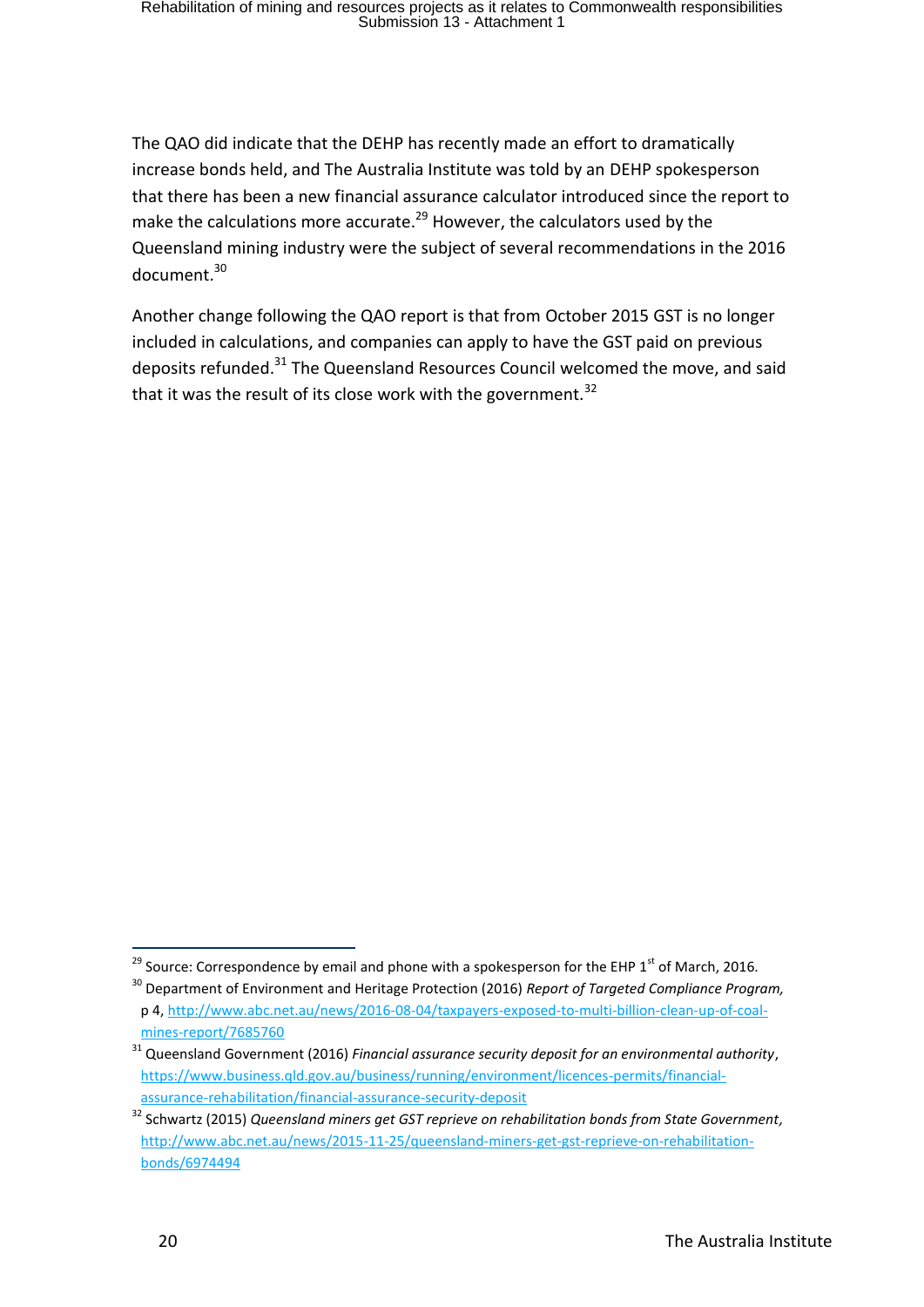# <span id="page-22-0"></span>**New South Wales New South Wales**

#### **Table 13: NSW section summary**

| Category                                                    | Low                   | <b>High</b> |
|-------------------------------------------------------------|-----------------------|-------------|
| <b>Mines in operation</b>                                   | 85                    | 109         |
| Mines in care and maintenance                               | NА                    | 123         |
| Mines closed and undergoing final rehabilitation            | 1                     | Unknown     |
| Mine sites rehabilitated and relinquished or sold           | 1                     | Unknown     |
| <b>Abandoned mines</b>                                      | 112                   | 410         |
| <b>Rehabilitation bonds held</b>                            | \$2.2 billion         | \$2.2       |
|                                                             |                       | billion     |
| <b>Estimate of total current rehabilitation liabilities</b> | $>$ \$2.9             | Unknown     |
|                                                             | billion <sup>33</sup> |             |
| <b>Estimate of current rehabilitation liabilities for</b>   | Unknown               | Unknown     |
| abandoned mines                                             |                       |             |

### <span id="page-22-1"></span>**INTRODUCTION INTRODUCTION**

NSW is best known for mining coal. Newcastle is the world's largest export coal port, exporting 155 million tonnes in 2013–14, sourced from the Hunter Valley, Newcastle coalfield and mines further west.<sup>34</sup> Coal is also mined in the Illawarra and the Lithgow area. In the far west of the state, Broken Hill has a long history of mining as the original home of what is now BHP Billiton. Gold and mineral sands are mined in various areas through the state, particularly around Cobar.

Mining employs 32,500 people in NSW, 0.8% of employment, but accounts for 2.5% of Gross State Product.<sup>35</sup> In 2016–17, the state government expects \$1.3 billion in royalties, 1.7% of state government revenue.<sup>36</sup>

<http://www.abs.gov.au/AUSSTATS/abs@.nsf/DetailsPage/5220.02014-15?OpenDocument> <sup>36</sup> NSW Government (2016) *Budget Statement 2016-17 Budget paper No.1*,

<sup>1</sup>  $33$  This figure is the combined costs of filling in the Mt Thorley-Warkworth coal mine and Maules Creek coal mine voids. There are many other mines in the state for which the liabilities are unknown.

<sup>34</sup> NSW Division of Resources and Energy (2015) *NSW Coal Industry Profile 2014 Vol 2*, <http://www.resourcesandenergy.nsw.gov.au/investors/investment-opportunities/coal/coal-profile>

<sup>35</sup> ABS (2016) *6291.0.55.003 Labour Force, Australia, Detailed, Quarterly*, [http://www.abs.gov.au/AUSSTATS/abs@.nsf/DetailsPage/6291.0.55.003May%202016?OpenDocumen](http://www.abs.gov.au/AUSSTATS/abs@.nsf/DetailsPage/6291.0.55.003May%202016?OpenDocument) [t](http://www.abs.gov.au/AUSSTATS/abs@.nsf/DetailsPage/6291.0.55.003May%202016?OpenDocument) and ABS (2015) *5220.0 - Australian National Accounts: State Accounts, 2014-15*,

http://www.budget.nsw.gov.au/ data/assets/pdf\_file/0003/128568/2016-17\_Budget\_Paper\_1\_-[\\_Budget\\_Statement.pdf](http://www.budget.nsw.gov.au/__data/assets/pdf_file/0003/128568/2016-17_Budget_Paper_1_-_Budget_Statement.pdf)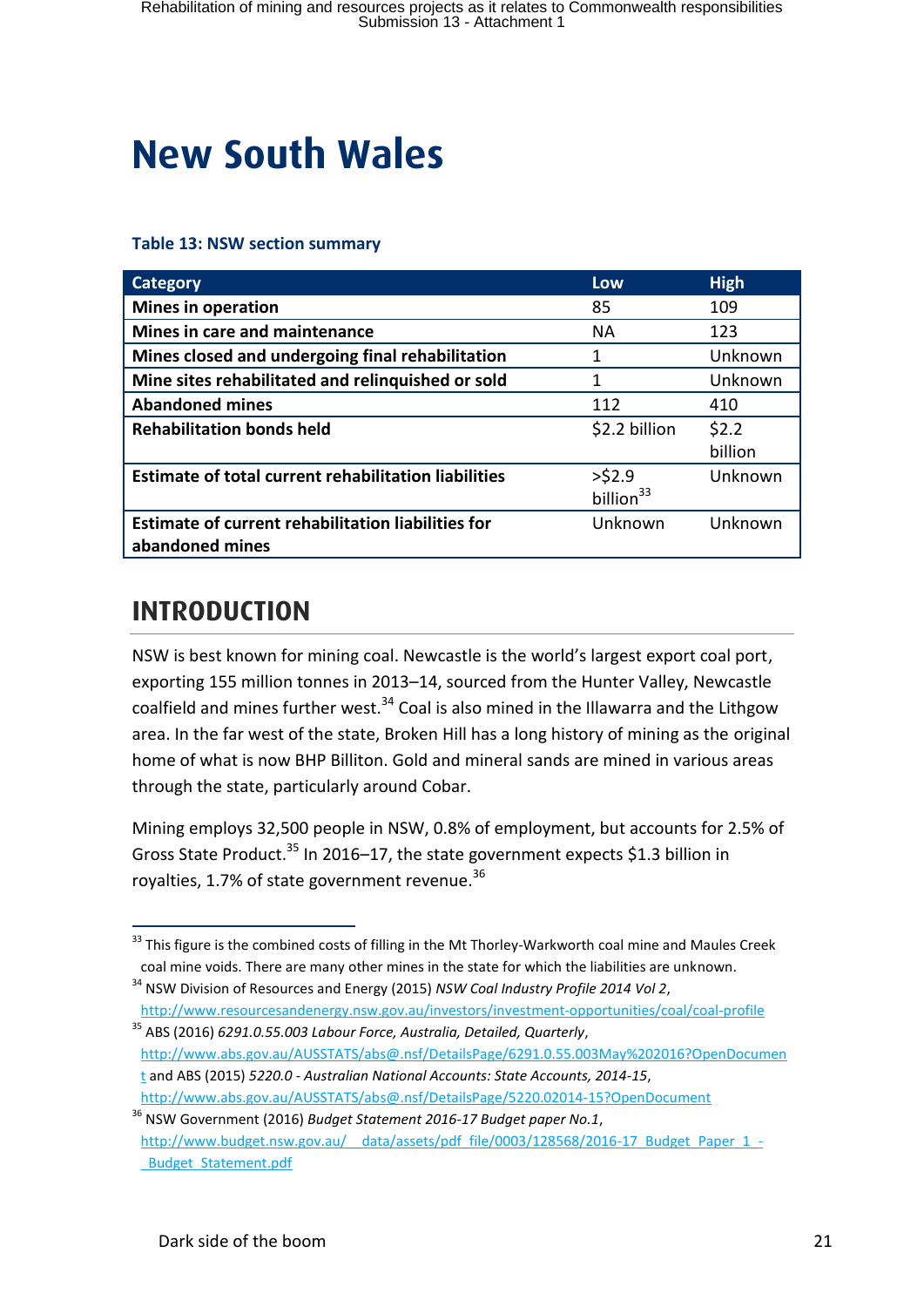The main government agency overseeing mining in NSW is the state Division of Resources and Energy ("DRE"), within the Department of Industry. DRE is responsible for authorising mining exploration and production and keeping the environment safe during exploration and mining activities.<sup>37</sup> On 1 July 2016, the Department for Industry also introduced a Resources Regulator responsible for compliance and enforcement in the resources sector. The regulator is intended to create a formal separation between regulatory oversight teams and industry development teams, and its officers report directly to the Secretary of the Department of Industry.<sup>38</sup>

# <span id="page-23-0"></span>**MINES IN OPERATION MINES IN OPERATION**

The DRE indicates that there were 109 operating mines in the state as at 31 August 2015: 62 mineral mines, 46 collieries and one petroleum operation.<sup>39</sup>

This information contrasts with figures from Geoscience Australia's Australian Mines Atlas, that there were 85 operating mines in NSW in February 2015 (56 collieries and 29 other mines).<sup>40</sup>

The substantial difference in these figures seems to reflect different definitions and methodologies. Geoscience Australia's methodology appears to exclude some small minerals mines and quarries, and treat different parts of some large mines as being separate. For example, the atlas lists the Mt Thorley–Warkworth mine as two mines, while DRE and other NSW government departments such as Department of Planning and Environment often treat the complex as one mine.

# <span id="page-23-1"></span>**MINES IN CARE AND MAINTENANCE MINES IN CARE AND MAINTENANCE**

The DRE indicates that, as at 31 August 2015, there were 123 mines in "suspended operations" (68 minerals mines and 55 collieries). $41$ 

The DRE did not indicate which of these suspended mines are in care and maintenance and which are unlikely to operate again. The DRE was unable to provide any information on how long these mines have been out of operation. The DRE was

<sup>40</sup> Geoscience Australia (2016) *Australian Mines Atlas,*  <http://www.australianminesatlas.gov.au/mapping/downloads.html>

<sup>1</sup> <sup>37</sup> NSW Division of Resources and Energy (2016) *About us,*  <http://www.resourcesandenergy.nsw.gov.au/about-us>

<sup>38</sup> NSW Division of Resources and Energy (2016) *Resources Regulator for NSW,* 

<http://www.resourcesandenergy.nsw.gov.au/about-us/news/2016/resources-regulator-for-nsw>

<sup>&</sup>lt;sup>39</sup> Correspondence with the Division of Resources and Energy, 30 September 2015 and 20 June 2016.

 $41$  Correspondence with the Division of Resources and Energy, 30 September 2015.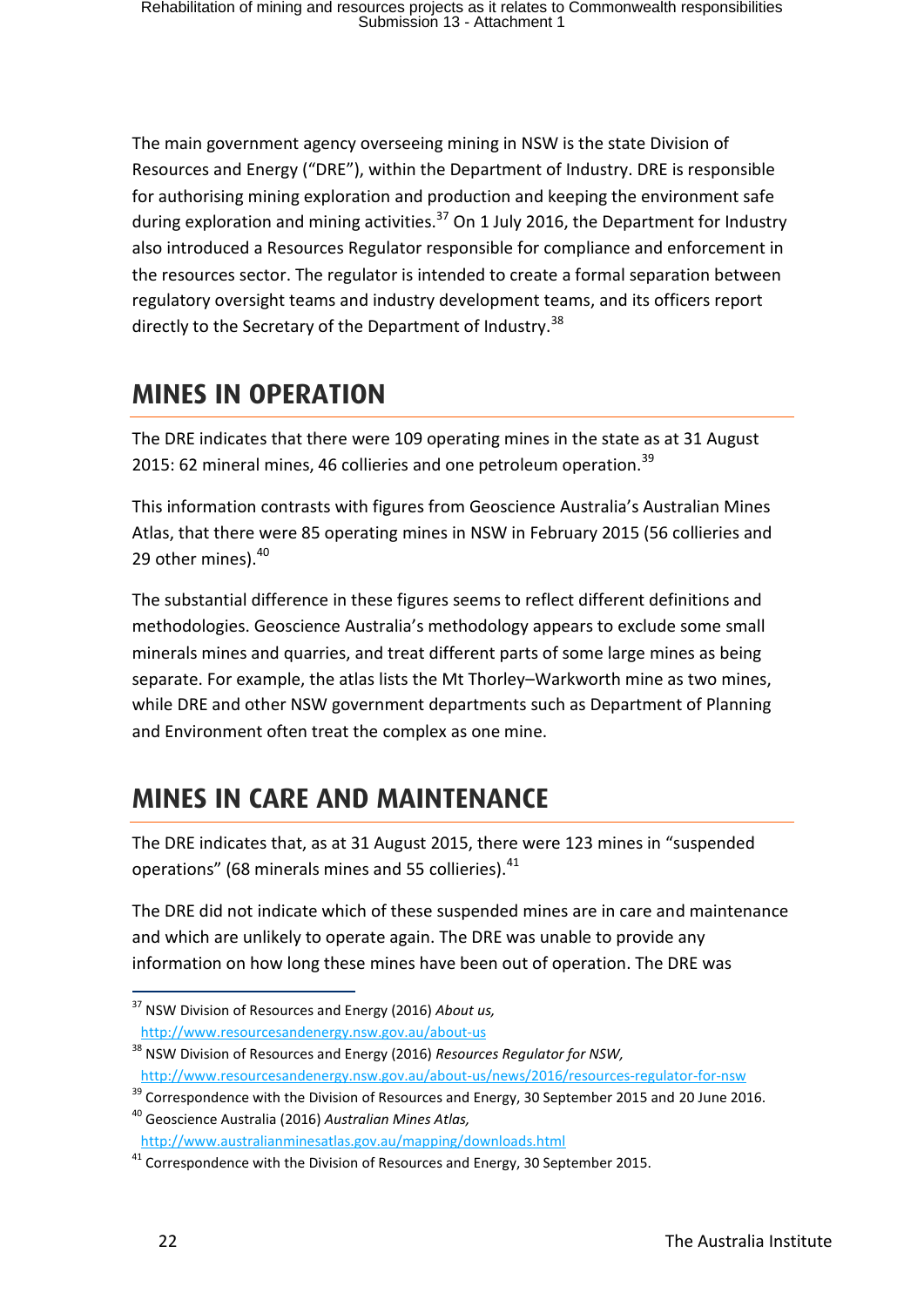contacted multiple times by phone and email for this information, from January to June 2016.

# <span id="page-24-0"></span>**SHUT-DOWN, FINAL REGIONAL REGIONAL REGIONAL REGIONAL REGIONAL REGIONAL REGIONAL REGIONAL REGIONAL REGIONAL REGION**<br>PER ENCORE DE L'ALIGNE DE L'ALIGNE DE L'ALIGNE DE L'ALIGNE DE L'ALIGNE DE L'ALIGNE DE L'ALIGNE DE L'ALIGNE **RELINQUISHMENT**

The DRE's data on how many mines have been closed and had their final rehabilitation completed is not readily available. In response to this request the DRE wrote:

In regards to the number of mines that have been successfully signed-off, DRE does not have an existing database that [easily] collates this information together. Whilst this information would exist as part of DRE's records, work is underway to collate this information into a database to make this information more accessible.<sup>42</sup>

DRE noted that "very few mines have closed since the introduction of modern rehabilitation policies", although it indicated that progressive rehabilitation is expected even of mines in care and maintenance.<sup>43</sup> The only examples of closure provided were Glencore's New Wallsend Mine (closed and relinquished) and Yancoal's Tasman Underground Mine (closed, but rehabilitation still being monitored).<sup>44</sup>

New Wallsend was a small underground coal mine that closed in December 2002. The Tasman Underground Mine ceased production in the September Quarter of 2013, despite receiving approval to expand in March 2013. Yancoal annual reports also state that the site has been rehabilitated, but also:

Development approvals were received in 2013 for the Tasman Extended project and the Abel Modification … Yancoal will consider the appropriate time and market conditions to commit to developments.<sup>45</sup>

This suggests that while the site has been rehabilitated to some extent, the company still has the option to develop an expansion and is not working to complete rehabilitation in order to relinquish the site.

The NSW Minerals Council website states:

<sup>&</sup>lt;sup>42</sup> Correspondence with the Division of Resources and Energy, June and September 2016.

<sup>&</sup>lt;sup>43</sup> Correspondence with the Division of Resources and Energy, June and September 2016.

<sup>44</sup> Correspondence with the Division of Resources and Energy, June 2016.

<sup>45</sup> Yancoal (2013) *Yancoal Australia Ltd Annual Report 2013*, [http://www.yancoal.com.au/content/Media/FINAL%2013314\\_Yancoal\\_AR13.pdf](http://www.yancoal.com.au/content/Media/FINAL%2013314_Yancoal_AR13.pdf)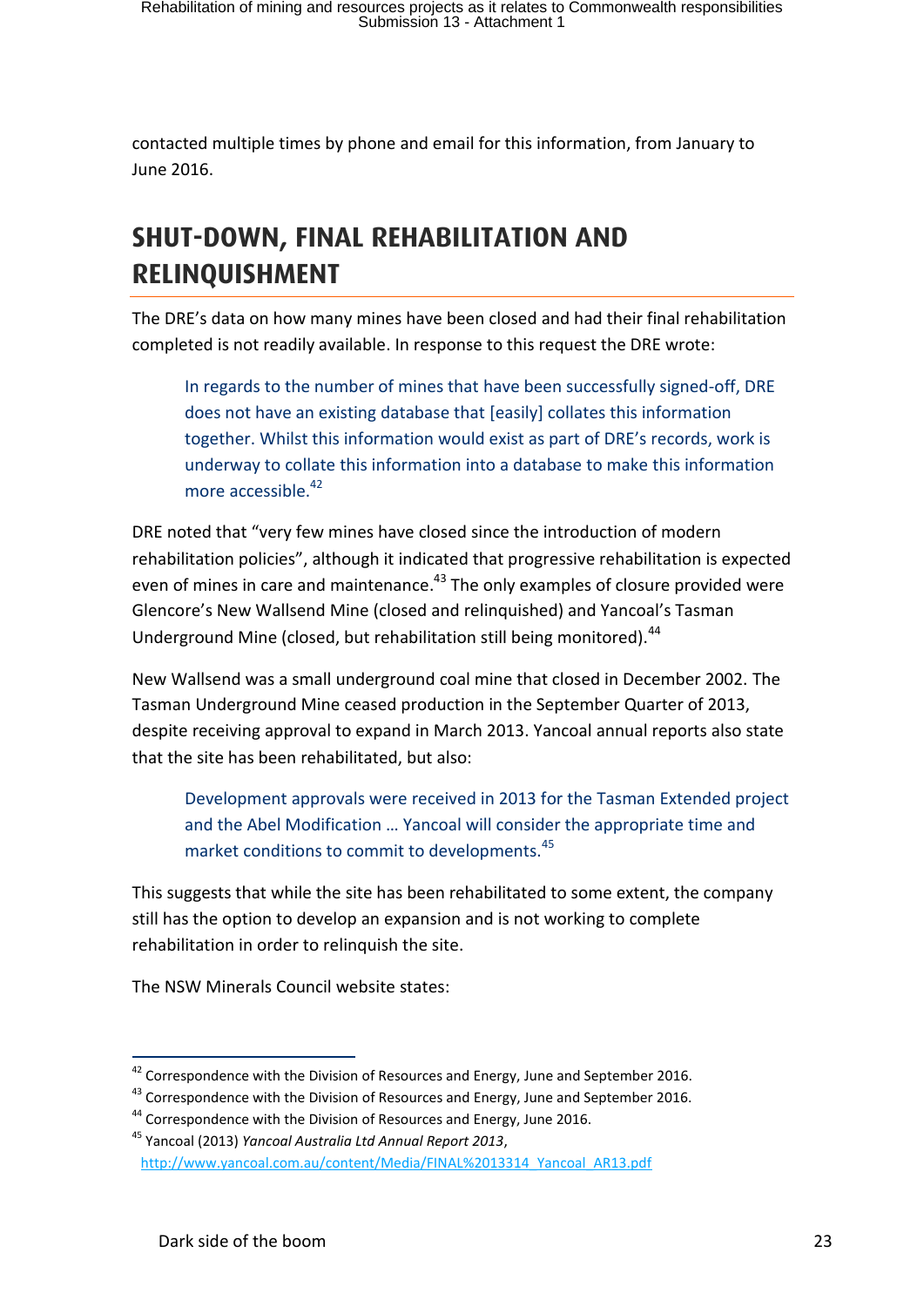The final stage in mining is mine closure and lease relinquishment, when mining equipment is decommissioned and removed and rehabilitation is completed. A mining lease is only relinquished when all legal obligations have been satisfied and the appropriate end land use has been achieved, in line with the rehabilitation plan laid out before mining begins. $46$ 

When contacted multiple times between April and May 2016 by The Australia Institute, the Minerals Council was unable to provide information on how many mines have achieved final closure in the last 5, 10 or 20 years, or provide an example of a major former mine area being relinquished.<sup>47</sup>

### <span id="page-25-0"></span>**MINE ABANDONMENT MINE ABANDONMENT**

In 2011, the NSW Auditor-General found that there are "many thousands of hectares of degraded and contaminated lands", and that "that the few million dollars allocated annually to this program are substantially inadequate" to cover the liability.<sup>48</sup> The Auditor-General concludes that:

the Derelict Mine Program may represent the largest category of contamination liability for the New South Wales Government.<sup>49</sup>

A further audit in 2014 by the NSW Auditor-General estimated that there were 112 derelict mine sites on Crown Land and:

Amongst the 38 high risk sites, [Department of Industry] is aware that seven large scale derelict mines on Crown land are potentially high risk to the environment and public health, and may need to be notified to the EPA. These are Conrad, Woodsreef, Captains Flat, Sunny Corner, Ottery, Cowarra Gold and SCA Cobar.<sup>50</sup>

<sup>1</sup> <sup>46</sup> NSW Minerals Council (2016) *Rehabilitation and Mine Closure,*  <http://www.nswmining.com.au/environment/rehabilitation-mine-closure>

<sup>&</sup>lt;sup>47</sup> Correspondence with the NSW Minerals Council, May 2016.

<sup>48</sup> NSW Auditor-General (2011) *Auditor-General's Report: Financial Audit Volume 6*, p 13, <http://www.audit.nsw.gov.au/publications/financial-audit-reports/2011>

<sup>49</sup> NSW Auditor-General (2011) *Auditor-General's Report: Financial Audit Volume 6*, p 13, <http://www.audit.nsw.gov.au/publications/financial-audit-reports/2011>

<sup>50</sup> NSW Auditor-General (2014) *Report to Parliament: Managing contaminated sites,* p 24, <http://www.audit.nsw.gov.au/news/managing-contaminated-sites>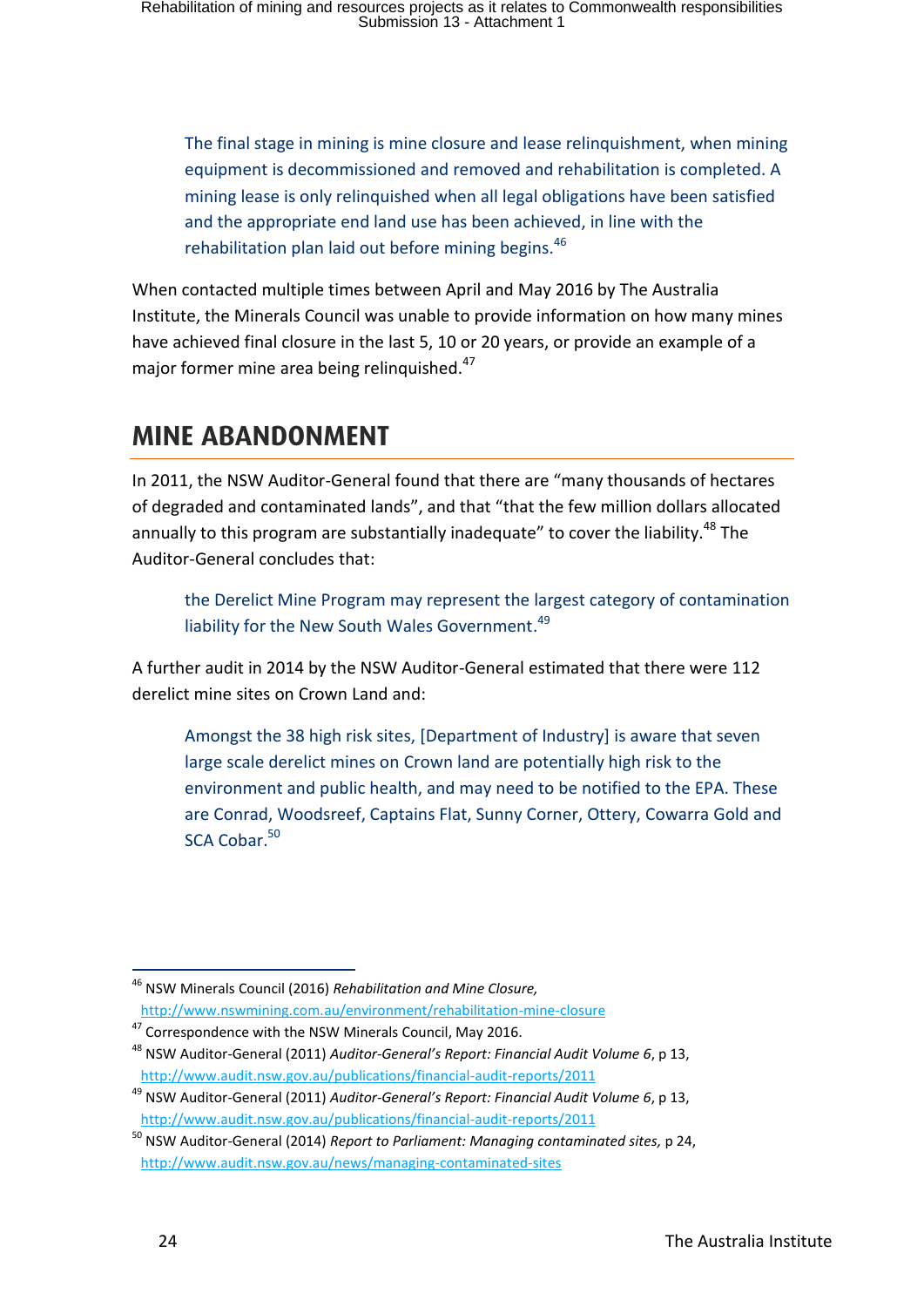This contrasts with a 2011 study identifying 410 abandoned mines across the state, although this may include sites not on Crown Land. $51$ 

While some of these mines were abandoned many years ago, others have operated into the 1980s and 1990s. For example, the Woodsreef asbestos mine mentioned above operated up to  $1983.<sup>52</sup>$ 

Derelict mines represent a serious and ongoing liability for the NSW community and there is a risk that many of the current mines in care and maintenance or otherwise "suspended operations" could also become the responsibility of the state. The final voids currently planned also represent a long term environmental and potential financial risk to the state.

# <span id="page-26-0"></span>**BONDS BONDS**

According to the DRE, all current mines, even if they are in care and maintenance, have "full 100% security coverage in the event they may default to the state".<sup>53</sup> DRE reports that as of July 2016 the NSW Government holds approximately \$2.2 billion in security deposits to cover potential rehabilitation liabilities.<sup>54</sup>

This figure is small relative to some of the costs that might be involved in rehabilitation, depending on the standards of rehabilitation required. For example, it would not cover the costs of filling in the voids created by two coal mines – Mt Thorley-Warkworth and Maules Creek, which would cost \$2.1 billion and \$813 million respectively. Other mines would likely also cost hundreds of millions for the voids to be filled.<sup>55</sup>

The DRE stresses that filling the void is not a requirement of the development consent of these mines,<sup>56</sup> but these figures serve to emphasise the immense potential costs involved with these mines relative to the size of the bonds that the state has collected.

<sup>1</sup> <sup>51</sup> Unger et al (2012) *Mapping and Prioritising Rehabilitation of Abandoned Mines in Australia*, p 262, [https://www.researchgate.net/publication/236900961\\_Mapping\\_and\\_Prioritising\\_Rehabilitation\\_of\\_A](https://www.researchgate.net/publication/236900961_Mapping_and_Prioritising_Rehabilitation_of_Abandoned_Mines_in_Australia) bandoned Mines in Australia

<sup>52</sup> Minerals Policy Institute (2016) *Woodsreef*,<http://www.mininglegacies.org/mines/nsw/woodsreef/>

<sup>53</sup> Correspondence with the DRE, September 2016.

<sup>&</sup>lt;sup>54</sup> Correspondence with the DRE, September 2016.

<sup>55</sup> Proponent estimates compiled in Walters (2016) *The Hole Truth: The mess coal companies plan to leave in NSW*[, http://downloads.erinsights.com/reports/the\\_whole\\_truth\\_LR.pdf](http://downloads.erinsights.com/reports/the_whole_truth_LR.pdf)

<sup>&</sup>lt;sup>56</sup> Correspondence with the DRE, September 2016.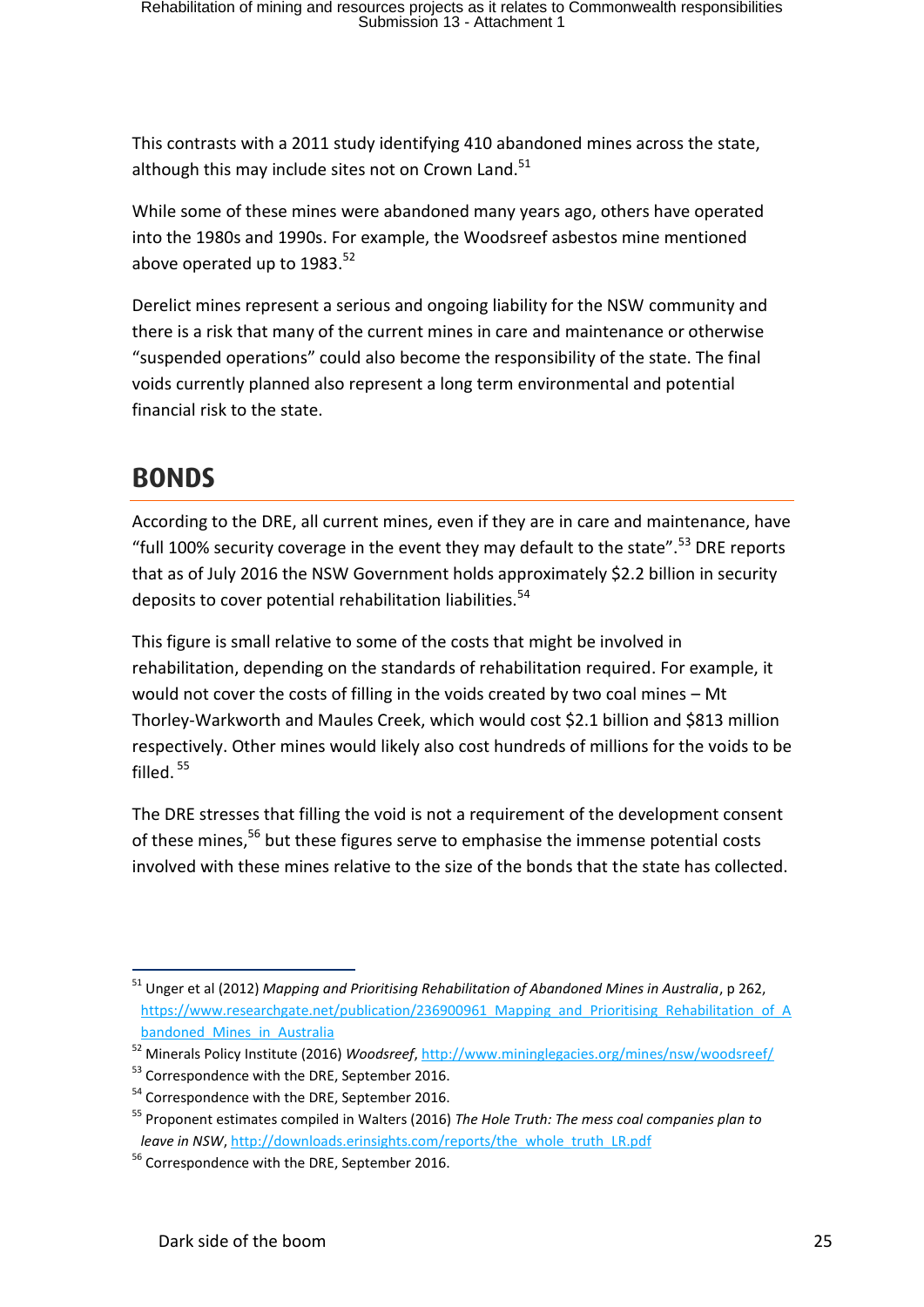# <span id="page-27-0"></span>**Northern Territory**

#### **Table 14: NT section summary**

| <b>Category</b>                                              | Low     | <b>High</b> |
|--------------------------------------------------------------|---------|-------------|
| <b>Mines in operation</b>                                    | 6       |             |
| Mines in care and maintenance                                | 4       | Unknown     |
| Mines closed and undergoing final rehabilitation             | Unknown | Unknown     |
| Mine sites rehabilitated and relinquished or sold            |         | Unknown     |
| <b>Abandoned mines</b>                                       | Unknown | Unknown     |
| <b>Rehabilitation bonds held</b>                             | \$1.3   | \$1.3       |
|                                                              | billion | billion     |
| Estimate of total current rehabilitation liabilities         | Unknown | Unknown     |
| Estimate of current rehabilitation liabilities for abandoned | Unknown | Unknown     |
| mines                                                        |         |             |

### <span id="page-27-1"></span>**INTRODUCTION INTRODUCTION**

The Northern Territory's mines include gold, iron ore, zinc, lead and silver among other commodities. It has also been well known for uranium projects, such as Rum Jungle, Ranger and the Jabiluka proposal. Mining has often been controversial in the Territory – the Jabiluka proposal attracted international attention in the 1990s and 2000s before it was halted, while and Glencore's McArthur River zinc, lead and silver mine, was recently in the headlines for pollution and improper waste management.<sup>57</sup>

Mining employs 5,500 people in the NT; 4.2% of the total workforce and 5.2% of all full-time employees.<sup>58</sup> Royalties make up 2.6% (\$168 million) of 2015-2016 state budget revenues.<sup>59</sup>

The Northern Territory Department of Mines and Energy (DME) is responsible for geoscience information, titles, remediation, compliance, policy and legislation and community engagement.<sup>60</sup>

<sup>1</sup> <sup>57</sup> Bardon (2016) *The race to avert disaster at the NT's McArthur River Mine,*  [http://www.abc.net.au/radionational/programs/backgroundbriefing/the-race-to-avert-disaster-at-the](http://www.abc.net.au/radionational/programs/backgroundbriefing/the-race-to-avert-disaster-at-the-nts-mcarthur-river-mine/7159504)[nts-mcarthur-river-mine/7159504](http://www.abc.net.au/radionational/programs/backgroundbriefing/the-race-to-avert-disaster-at-the-nts-mcarthur-river-mine/7159504)

<sup>58</sup> ABS (2015) *6291.0.55.003 Labour Force, Australia, Detailed, Quarterly, Table 05. Employed persons by State, Territory and Industry division of main job (ANZSIC),*

<http://www.abs.gov.au/AUSSTATS/abs@.nsf/DetailsPage/6291.0.55.003Nov%202015?OpenDocument>

<sup>59</sup> Northern Territory Government (2016) *Budget Papers 2015-16, Budget Paper 2*, p. 16, <https://budget.nt.gov.au/2016-17-budget-papers>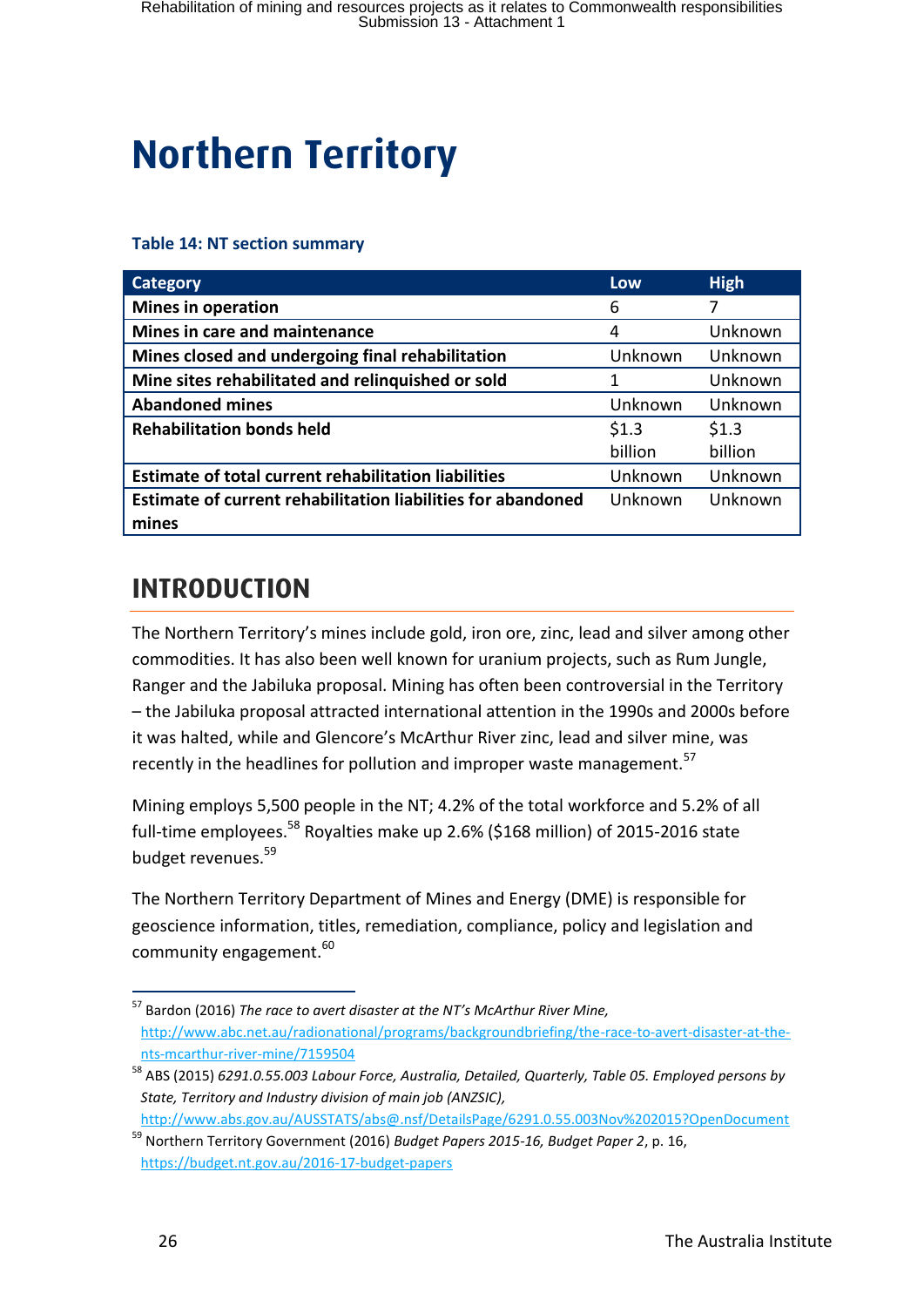# <span id="page-28-0"></span>**MINES IN OPERATION MINES IN OPERATION**

According to the DME, the Northern Territory has six mines and one limestone quarry in operation as of August 2016.<sup>61</sup> These are shown in [Table 15](#page-28-2) below:

#### <span id="page-28-2"></span>**Table 15: Operating mines in Northern Territory listed in both STRIKE and on map**

| <b>Mines</b>          | <b>Minerals</b>    |
|-----------------------|--------------------|
| Ranger                | Uranium            |
| <b>Cosmo Deeps</b>    | Gold               |
| <b>McArthur River</b> | Zinc, lead, silver |
| Gove                  | Bauxite            |
| Mataranka             | Limestone          |
| <b>Callie</b>         | Gold               |
| Gemco                 | Manganese          |

Source: Mineral Projects of the Northern Territory map and on STRIKE.

The DME publication *Mineral Projects of the Northern Territory*, <sup>62</sup> shows nine operating mines. A spokesperson for DME explained that one of these, Spinnifex Bore (aka Harts Range) is under development and not operating, while another, Union Reefs, does not actually mine, but processes ore from the nearby Callie mine.

DME's online program, STRIKE, shows tenure and geoscience information. It lists 18 operational mines. <sup>63</sup> This, however, refers not to mines but to deposits, of which there may be several within a single mine.

# <span id="page-28-1"></span>**MINES IN CARE AND MAINTENANCE MINES IN CARE AND MAINTENANCE**

No comprehensive estimate of mines in care and maintenance is available. The map Mineral Projects of the Northern Territory,<sup>64</sup> says there are only four mines in care and maintenance. The Department's online program STRIKE however, lists nine mines as being in care and maintenance, as shown i[n Table 16](#page-29-0) below:

**<sup>.</sup>** <sup>60</sup> NT Department of Mines and Energy (2016) *About us,* <https://minerals.nt.gov.au/about>

 $61$  Correspondence with the department, August 2016

<sup>62</sup> CORE (2016) *Mineral Projects of the Northern Territory June 2016,*  <http://www.core.nt.gov.au/Content/File/InvestmentAlert/MineralProjectsMap.pdf>

<sup>63</sup> NT Department of Mines and Energy (2016) *STRIKE,* <http://strike.nt.gov.au/>

<sup>64</sup> CORE (June 2016) *Mineral Projects of the Northern Territory,*  <http://www.core.nt.gov.au/Content/File/InvestmentAlert/MineralProjectsMap.pdf>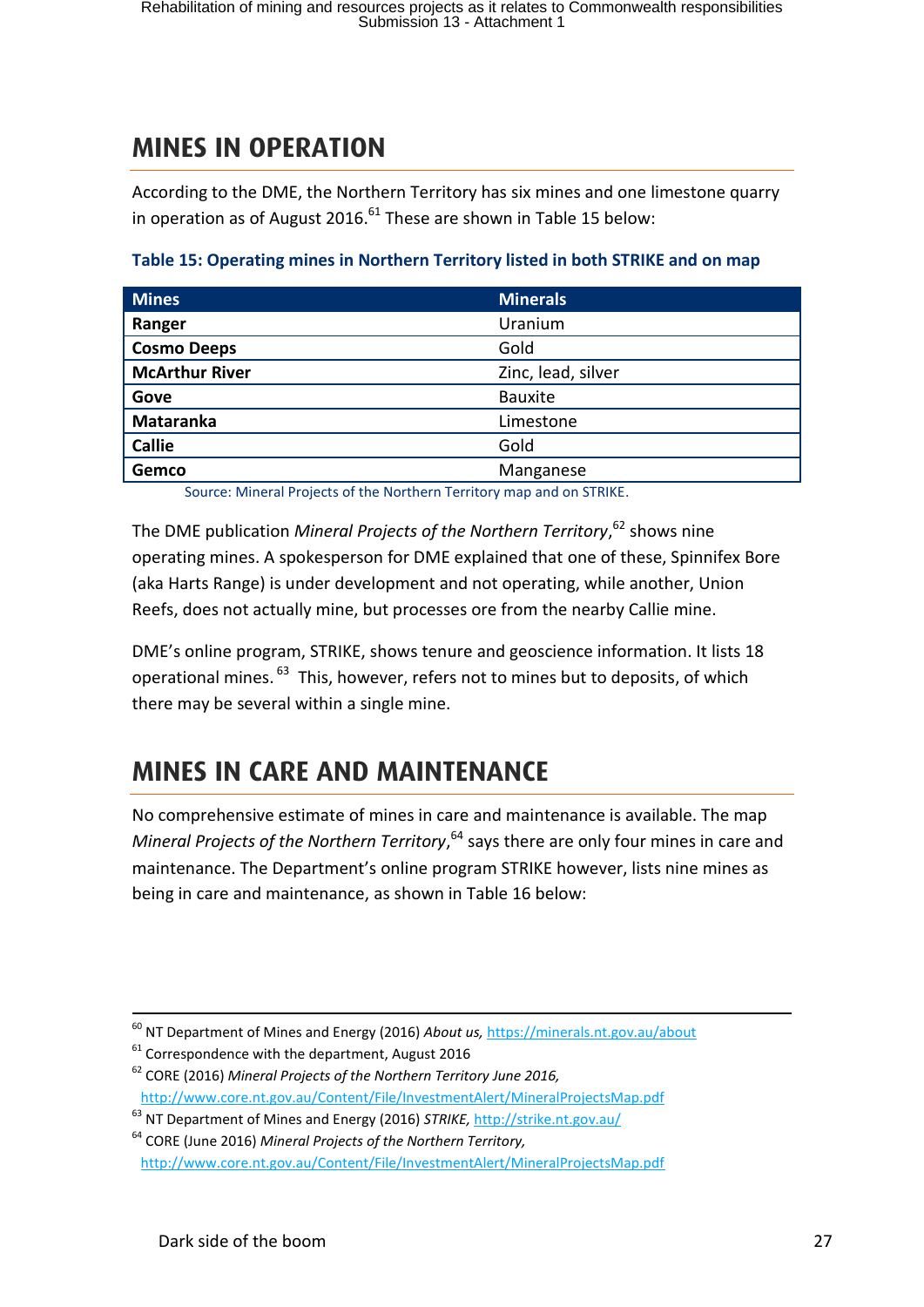| <b>Listed on map</b>    |                | <b>Listed in STRIKE spreadsheet</b> |                |  |
|-------------------------|----------------|-------------------------------------|----------------|--|
| <b>Mine</b>             | <b>Mineral</b> | <b>Mine</b>                         | <b>Mineral</b> |  |
| <b>Frances Creek</b>    | Iron ore       | Punchbowl                           | Copper         |  |
| Roper Bar               | Iron ore       | Lethbridge Bay                      | Mineral        |  |
|                         |                |                                     | sands          |  |
| Roper River             | Iron ore       | Azurite                             | Copper         |  |
| <b>Warrego Tailings</b> | Iron ore, gold | <b>Toms Gully</b>                   | Gold           |  |
|                         |                | Peko                                | Gold           |  |
|                         |                | Andranangoo                         | Mineral        |  |
|                         |                |                                     | sands          |  |
|                         |                | Roman Nose                          | Copper         |  |
|                         |                | <b>Bluff Cu</b>                     | Copper         |  |
|                         |                | <b>Browns</b>                       | Copper-        |  |
|                         |                |                                     | Cobalt-        |  |
|                         |                |                                     | <b>Nickel</b>  |  |

#### <span id="page-29-0"></span>**Table 16: Mines in care and maintenance in the Northern Territory**

Source: *Mineral Projects of the Northern Territory* map and STRIKE.

A DME spokesperson explained that several of the STRIKE references refer to parts of the former Redbank copper mine. This mine in the north-east of the NT ceased operations in the 1990s after only three years of production. The site has been responsible for major environmental damage. The status of the Redbank site is unclear, sometimes referred to as being in care and maintenance, other times as being taken over by the NT government for rehabilitation.<sup>65</sup>

The spokesperson explained that two projects in the STRIKE database and shown in [Table 16](#page-29-0) have 'ceased operations', Lethbridge Bay and Peko. Lethbridge Bay has been "fully rehabilitated back to its natural state" according to DME, while Peko Mine may have been abandoned since 1981.<sup>66</sup>

Tom's Gully is in care and maintenance, as are two other sites near it, Rustler's Roost and Quest 29.

One point to note is that the entire iron ore industry of the NT is in care and maintenance. This should be of concern to NT taxpayers as the Territory government

<sup>1</sup> <sup>65</sup> James (2016) *Redbank copper mine off the hook as EPA drops charges*, [http://www.abc.net.au/news/2016-05-16/redbank-copper-mine-off-the-hook-as-nt-epa-drops](http://www.abc.net.au/news/2016-05-16/redbank-copper-mine-off-the-hook-as-nt-epa-drops-charges/7419566)[charges/7419566](http://www.abc.net.au/news/2016-05-16/redbank-copper-mine-off-the-hook-as-nt-epa-drops-charges/7419566)

<sup>66</sup> Bonzle (2016) *Peko Mine, NT,* <http://www.bonzle.com/c/a?a=p&p=254826>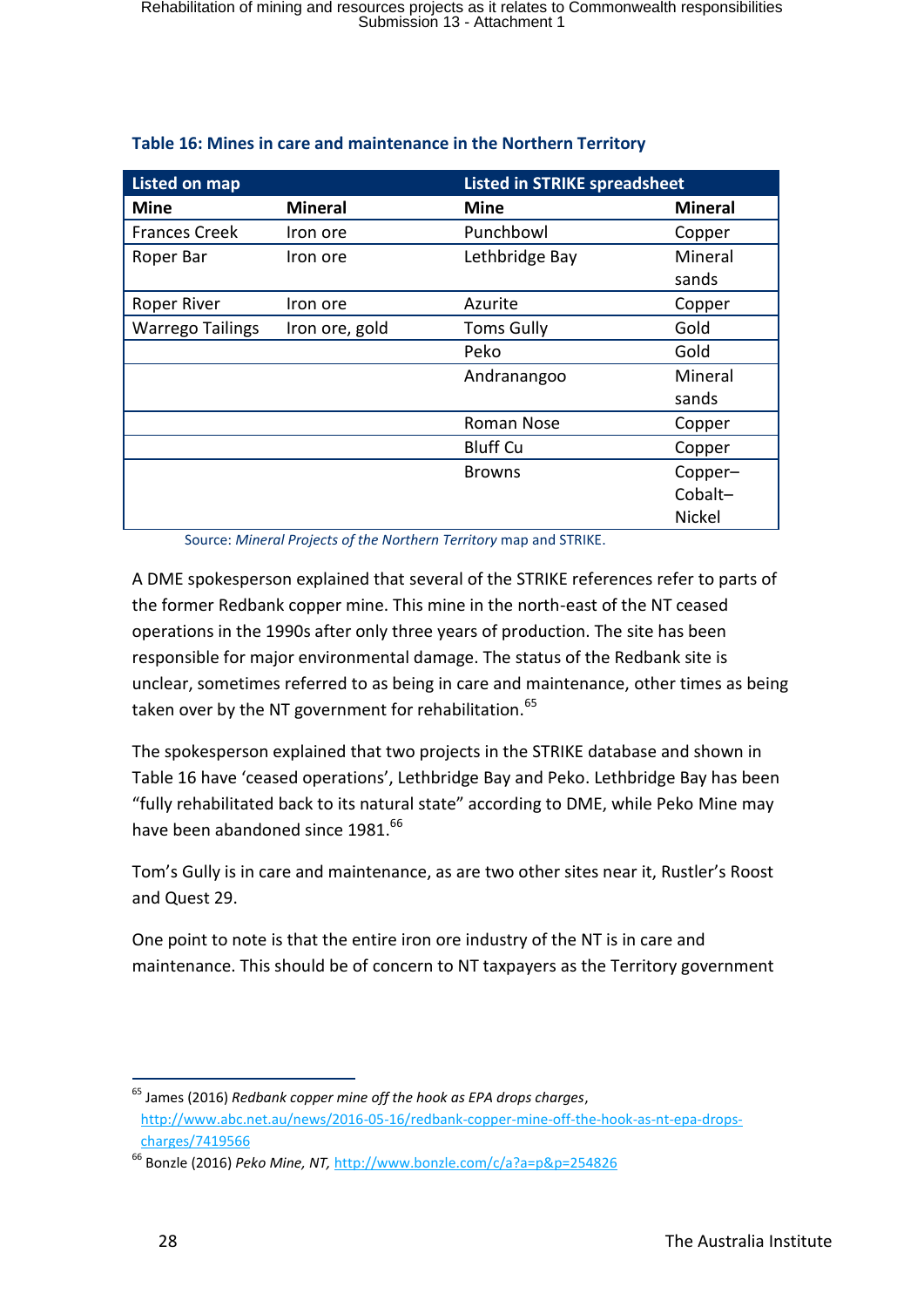spent \$40.9 million on port facilities between 2008-09 and 2011-12 to cater for the iron ore industry.<sup>67</sup>

While the Territory's iron ore mines are listed as being in care and maintenance, most of the companies that own these mines have gone into administration or been wound up.

- Frances Creek is a small iron ore mine near Pine Creek that went into care and maintenance in late 2014–January 2015.<sup>68</sup> Noble Group subsidiary, Territory Iron appears to have been wound up as a company.<sup>69</sup>
- Roper Bar closed in 2014 and has been in care and maintenance since. It is unclear who is now responsible for the mine. The company that was responsible, Western Desert Resources, has gone into liquidation.<sup>70</sup>
- Roper River is another small iron ore mine east of Katherine, which has ceased operations. Owners Sherwin Iron went into administration in 2014.<sup>71</sup>

The Department appears to have little other information available on how many mines are in care and maintenance and, more importantly, how long they have been in care and maintenance. Representatives of the Department said they could provide information on which mines had gone in and out of care and maintenance over the last five years, but no information was provided despite 10 separate phone calls and two different email requests and four follow-up emails to those two requests in total over a total period of one and a half months. The department said that information on mines going into care and maintenance more than five years ago could be accessed, but would cost "thousands of dollars" in access fees.<sup>72</sup>

Part of the difficulty in assessing which mines are in care and maintenance and which have been abandoned is the way abandonment is defined in the Territory. A spokesperson for the department says that Northern Territory policy is to not treat a mine as abandoned while a mineral lease is in effect over the area. As long as the lease

<sup>67</sup> Peel, Campbell and Denniss (2014) *Mining the Age of Entitlement: state government assistance to the minerals and fossil fuel sector*[, www.tai.org.au/content/mining-age-entitlement](http://www.tai.org.au/content/mining-age-entitlement)

<sup>68</sup> Brann (2015) *Iron ore production in the Northern Territory grinds to a sad and costly halt*, [http://www.abc.net.au/news/2015-01-27/iron-ore-production-stops-in-the-northern](http://www.abc.net.au/news/2015-01-27/iron-ore-production-stops-in-the-northern-territory/6043172)[territory/6043172](http://www.abc.net.au/news/2015-01-27/iron-ore-production-stops-in-the-northern-territory/6043172)

<sup>69</sup> deListed (2016) *Territory Iron Ltd,* <http://www.delisted.com.au/company/territory-iron-limited>

<sup>70</sup> Chambers (2015) *Roper Bar mine wind-up: native titleholders seek royalty payments,*  [http://www.theaustralian.com.au/business/mining-energy/roper-bar-mine-windup-native](http://www.theaustralian.com.au/business/mining-energy/roper-bar-mine-windup-native-titleholders-seek-royalty-payments/news-story/0c78282fe4388c328db28fea98539072)[titleholders-seek-royalty-payments/news-story/0c78282fe4388c328db28fea98539072](http://www.theaustralian.com.au/business/mining-energy/roper-bar-mine-windup-native-titleholders-seek-royalty-payments/news-story/0c78282fe4388c328db28fea98539072)

<sup>71</sup> Hagemann (2014) *Sherwin Iron gives up the ghost, no future for Roper River iron*, <http://www.australianmining.com.au/News/Sherwin-Iron-gives-up-the-ghost-no-future-for-Rope>

 $72$  Correspondence with the department, February–March 2016.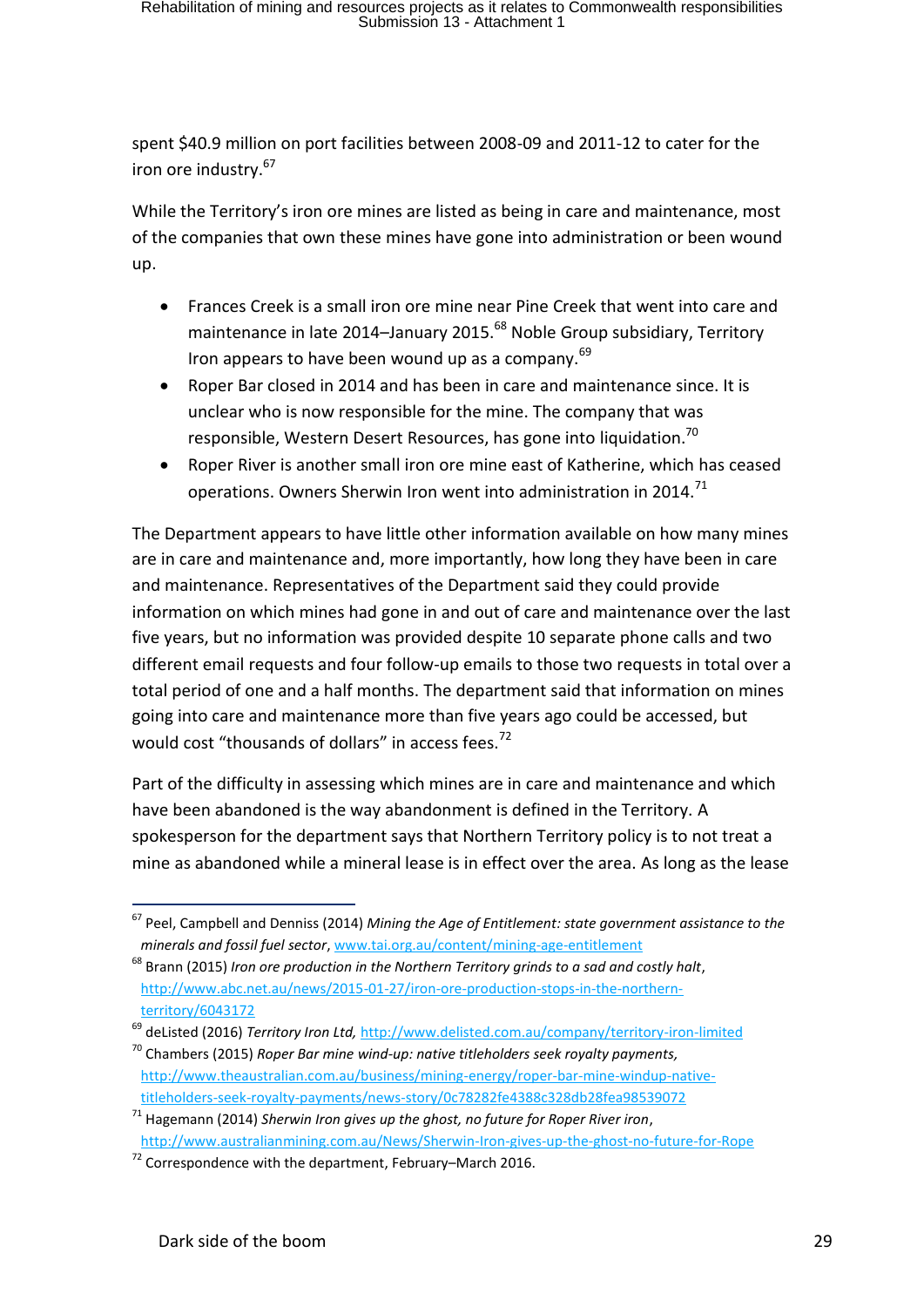is in effect the site is considered in care and maintenance, regardless of what activity occurs at the site. Sites can lie unused and unrehabilitated for many years. Sometimes new technology results in mining operations being re-developed, notably at historic gold mining sites.<sup>73</sup>

# <span id="page-31-0"></span>**SHUT-DOWN, FINAL REGIONAL REGIONAL REGIONAL REGIONAL REGIONAL REGIONAL REGIONAL REGIONAL REGIONAL REGIONAL REGION RELIN**

As with information on mines in care and maintenance, data on mines undergoing final rehabilitation was not provided despite extensive correspondence.

Mine sites in the Northern Territory are rarely fully rehabilitated. The only example of full rehabilitation that a spokesperson of the Department of Mines and Energy gave was of the Lethbridge Bay deposits of the Matilda mineral sands mine  $.74$  DME also said at an earlier date that there are very few sites that are fully rehabilitated and do not need more attention.<sup>75</sup>

Another representative said that mines either go into care and maintenance or remediation takes a very long time, giving the example of a project that has been undergoing remediation since the 1920s-30s.<sup>76</sup>

# <span id="page-31-1"></span>**MINE ARANDONMENT MINE ABANDONMENT**

As discussed above, some mines that the department identified as undergoing care and maintenance appear to actually be abandoned. Unlike the states, the Northern Territory did not have mine abandonment data in Unger et al's 2012 study.<sup>77</sup>

The Mining Legacies website shows 33 sites in the Territory as "Historic mines", although many of these sites may not have been abandoned.<sup>78</sup>

A spokesperson for the department says a Legacy Mines Team has operated in the department since 2013–2014. Its responsibilities include establishing a register of

<sup>1</sup>  $^{73}$  Correspondence with the department. August 2016.

 $74$  Correspondence with the department, August 2016.

 $75$  Correspondence with the department, February–March 2016.

 $76$  Correspondence with the department, February 2016.

<sup>77</sup> Unger et al (2012) *Mapping and Prioritising Rehabilitation of Abandoned Mines in Australia*, [https://www.researchgate.net/publication/236900961\\_Mapping\\_and\\_Prioritising\\_Rehabilitation\\_of\\_A](https://www.researchgate.net/publication/236900961_Mapping_and_Prioritising_Rehabilitation_of_Abandoned_Mines_in_Australia) bandoned Mines in Australia

<sup>78</sup> Minerals Policy Institute (2016) *Mining Legacies*,<http://www.mininglegacies.org/map/>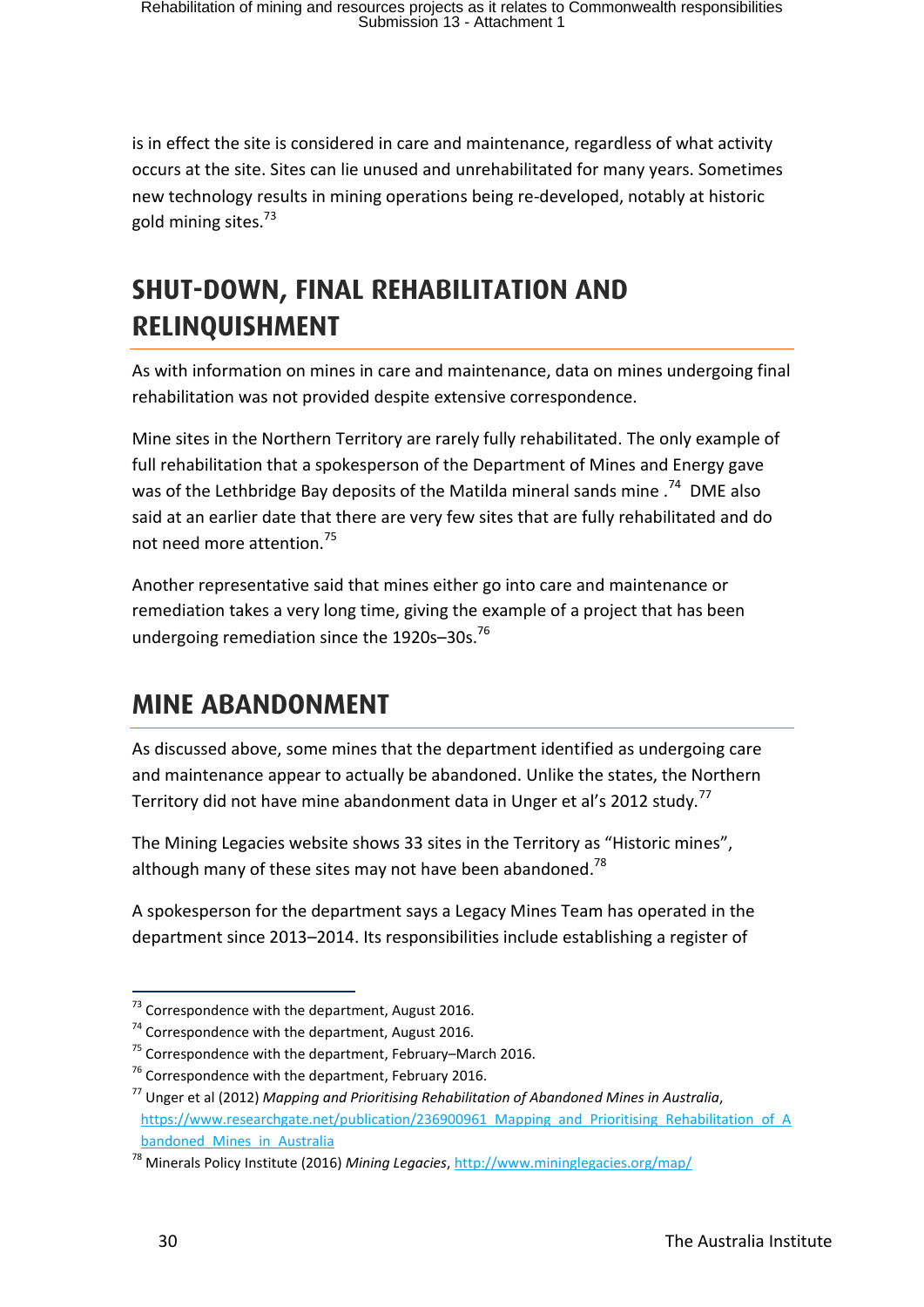legacy sites in the Northern Territory and environmental issues that need to be addressed.<sup>79</sup>

# <span id="page-32-0"></span>**SITE INSPECTIONS SITE INSPECTIONS**

The Northern Territory conducted 296 site inspections in the financial year 2014–  $2015.<sup>80</sup>$  This is a very high amount given the Territory has only seven operating mines. Site inspections include operating mines, exploration operations, extractive mining operations and legacy mines. Visits can include environmental audits, routine periodic inspections, close out inspections, incident investigations and environmental monitoring tasks. A spokesperson for the department stresses that site inspections always involve a physical visit to the site. $81$ 

### <span id="page-32-1"></span>**BONDS BONDS**

1

The Northern Territory held \$1.3 billion in February 2016 according to a department representative. This figure fluctuates because receipts and partial or full repayments happens daily.<sup>82</sup> Since 2005, the Northern Territory has required 100% of liabilities to be covered with bonds; before then, bonds were either "inadequate or non-existing".<sup>83</sup> Bonds are in the form of unconditional and open-dated guarantees, which can be drawn even if the parent company fails.<sup>84</sup>

The system for calculating securities is found on the department's website.<sup>85</sup> A publicly available Excel spreadsheet calculates the total rehabilitation cost after the company fills out the details of their mine site. The department then verifies the result against its own assessment of the estimated security, based on the cost of equivalent earthworks or activities.<sup>86</sup> Where the estimated amount is \$250,000 or more, a

 $79$  Correspondence with the department, August 2016.

<sup>80</sup> Department of Mines and Energy (2015) *Annual report 2014–2015,* p 54, [http://www.nt.gov.au/d/Minerals\\_Energy/annualreport/1415/documents/Chapter%204%20-](http://www.nt.gov.au/d/Minerals_Energy/annualreport/1415/documents/Chapter%204%20-%20Performance%20Reporting.pdf) [%20Performance%20Reporting.pdf](http://www.nt.gov.au/d/Minerals_Energy/annualreport/1415/documents/Chapter%204%20-%20Performance%20Reporting.pdf)

 $81$  Correspondence with the department, August 2016.

<sup>&</sup>lt;sup>82</sup> Correspondence with the department, February 2016.

<sup>83</sup> NT Department of Mines and Energy (2015) *Addressing Legacy Mining Issues in the Northern Territory,* [http://www.nt.gov.au/d/Minerals\\_Energy/?header=Legacy%20Mines](http://www.nt.gov.au/d/Minerals_Energy/?header=Legacy%20Mines)

<sup>&</sup>lt;sup>84</sup> Correspondence with the department. August 2016.

<sup>85</sup> NT Department of Mines and Energy (2012) *Security Management,*  [http://www.nt.gov.au/d/Minerals\\_Energy/index.cfm?header=Mining#security\\_management](http://www.nt.gov.au/d/Minerals_Energy/index.cfm?header=Mining#security_management)

<sup>&</sup>lt;sup>86</sup> Correspondence with the department, August 2016.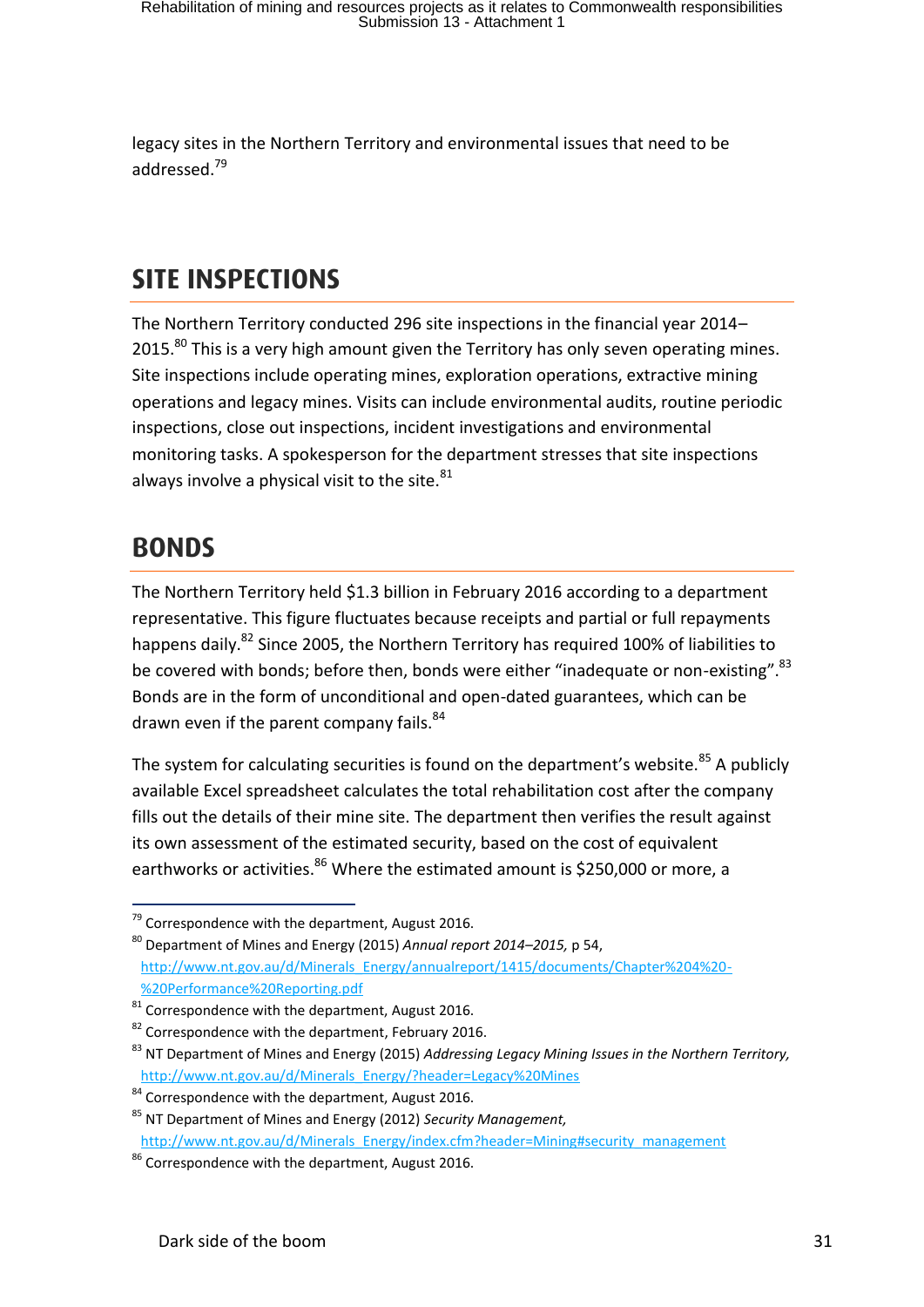Security Assessment Board sets the level of the security.<sup>87</sup> Securities can be paid in cash, by credit card, cheque, money order or bank guarantee, <sup>88</sup> but the majority are in the form of bank guarantees. These must be provided by an Australian deposit-taking institution, as defined by APRA.<sup>89</sup>

\$1.3 billion is high considering the number of operating mines the state has, perhaps although the bond figure does include the extractives industry and minerals exploration, as well as minerals mining. However, it does not include the Ranger uranium mine bond, which is held by the federal government per the *Atomic Energy Act*. 90

The size of each individual bond is secret. The *Mining Management Act<sup>91</sup>* prohibits the department from disclosing individual bonds. This contrasts with Victoria which publishes specific bonds on its website.

 $87$  Correspondence with the department, August 2016.

<sup>88</sup> NT Department of Mines and Energy (2012) *Security Calculation Procedure Guide,*  [http://www.nt.gov.au/d/Minerals\\_Energy/index.cfm?header=Mining#security\\_management](http://www.nt.gov.au/d/Minerals_Energy/index.cfm?header=Mining#security_management)

<sup>89</sup> Correspondence with the department, August 2016.

 $90$  Correspondence with the department, August 2016.

<sup>91</sup> *Mining Management Act* (NT) part 10, s 90.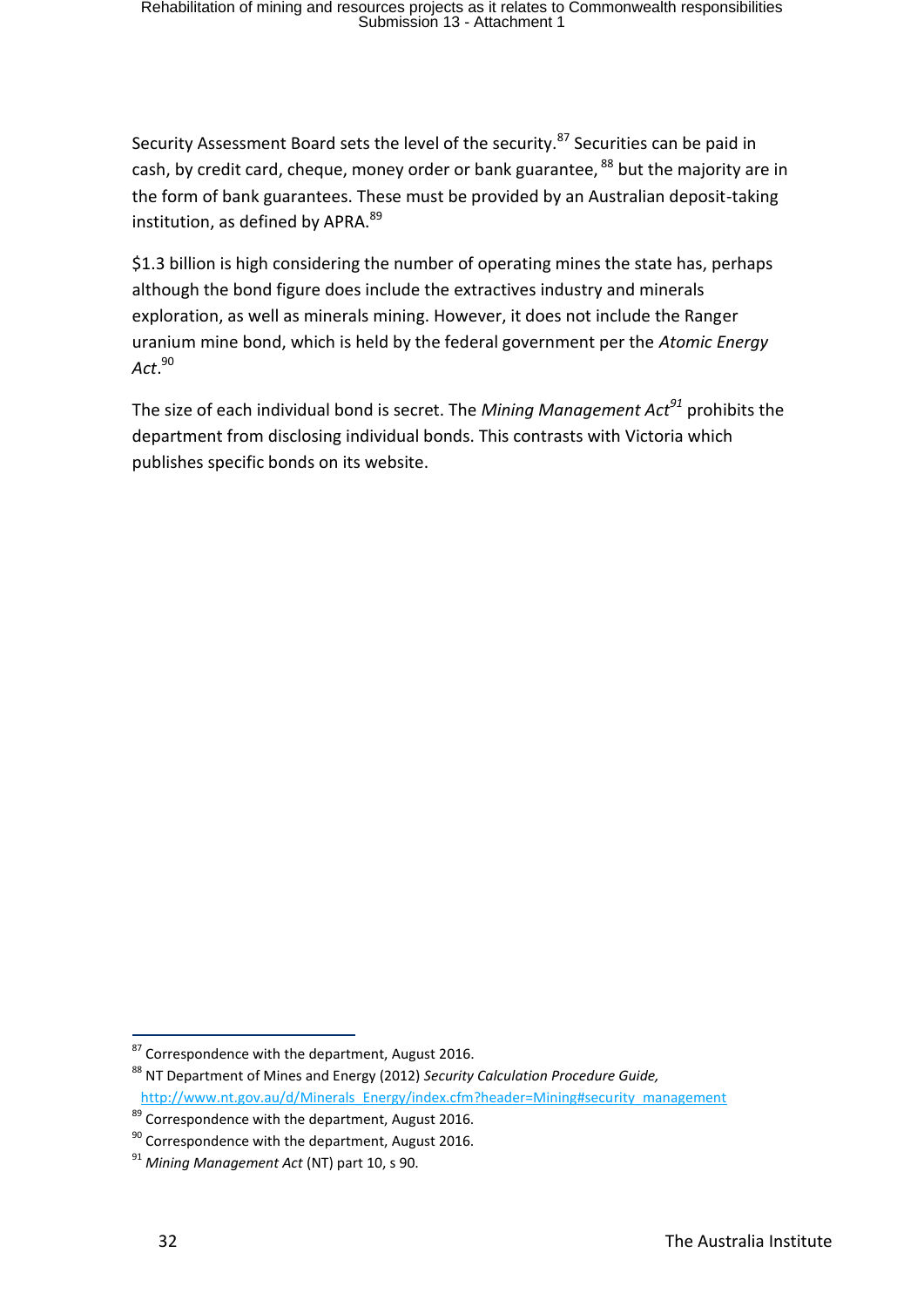# <span id="page-34-0"></span>**South Australia South Australia**

#### **Table 17: South Australia section summary**

| <b>Category</b>                                      | Low              | <b>High</b> |
|------------------------------------------------------|------------------|-------------|
| <b>Mines in operation</b>                            | 351              | 783         |
|                                                      | (9 major)        |             |
| Mines in care and maintenance                        | 151              | 151 or more |
|                                                      | (8 major)        |             |
| Mines closed and undergoing final rehabilitation     | 1 major          | Unknown     |
| Mine sites rehabilitated and relinquished or sold    | 18               | Unknown     |
| <b>Abandoned mines</b>                               | 3,255            | 3,255       |
| <b>Rehabilitation bonds held</b>                     | >\$100 million   | \$131.4     |
|                                                      |                  | million     |
| Estimate of total current rehabilitation liabilities | \$151.2 $m^{92}$ | Unknown     |
| Estimate of current rehabilitation liabilities for   | Unknown          | Unknown     |
| abandoned mines                                      |                  |             |

### <span id="page-34-1"></span>**INTRODUCTION INTRODUCTION**

1

South Australia's best known mine is the Olympic Dam project operated by BHP Billiton, which produces copper, gold, uranium and silver. The state has a long history of uranium and radium mining and the state's iron ore industry played a major role in Australia's planning during World War II.

Mining employs 8,600 people in South Australia, accounting for 1.1% of all employment.<sup>94</sup> According to 2015–16 budget estimates, mining royalties contributed 1.7% of state government revenue in 2015–16. $95$ 

Mine site closure and rehabilitation in South Australia is the joint responsibility of the Environmental Protection Agency and the Department of State Development (DSD).<sup>96</sup>

 $92$  Total bonds and Extractive Areas Rehabilitation Fund holdings at 2015. SA Department of State Development (2015) *Annual Report 2014-15,*  <http://www.statedevelopment.sa.gov.au/about-us/publications-and-reports>

 $93$  The government is currently reviewing bonds. Independent external review not found.

<sup>94</sup> Australian Bureau of Statistics (2015) *ABS Cat no. 6291.0.55.003 Labour Force, Australia, Detailed, Quarterly, Table 05. Employed persons by State, Territory and Industry division of main job (ANZSIC)*, <http://www.abs.gov.au/ausstats/abs@.nsf/mf/6291.0.55.003>

<sup>95</sup> Government of South Australia (2015) *Budget Statement - 2015-16 Budget Paper 3*, pp 36, 55, <http://servicesa.cdn.on.net/releases2015/2015-16%20BP3%20-%20Budget%20Statement.pdf>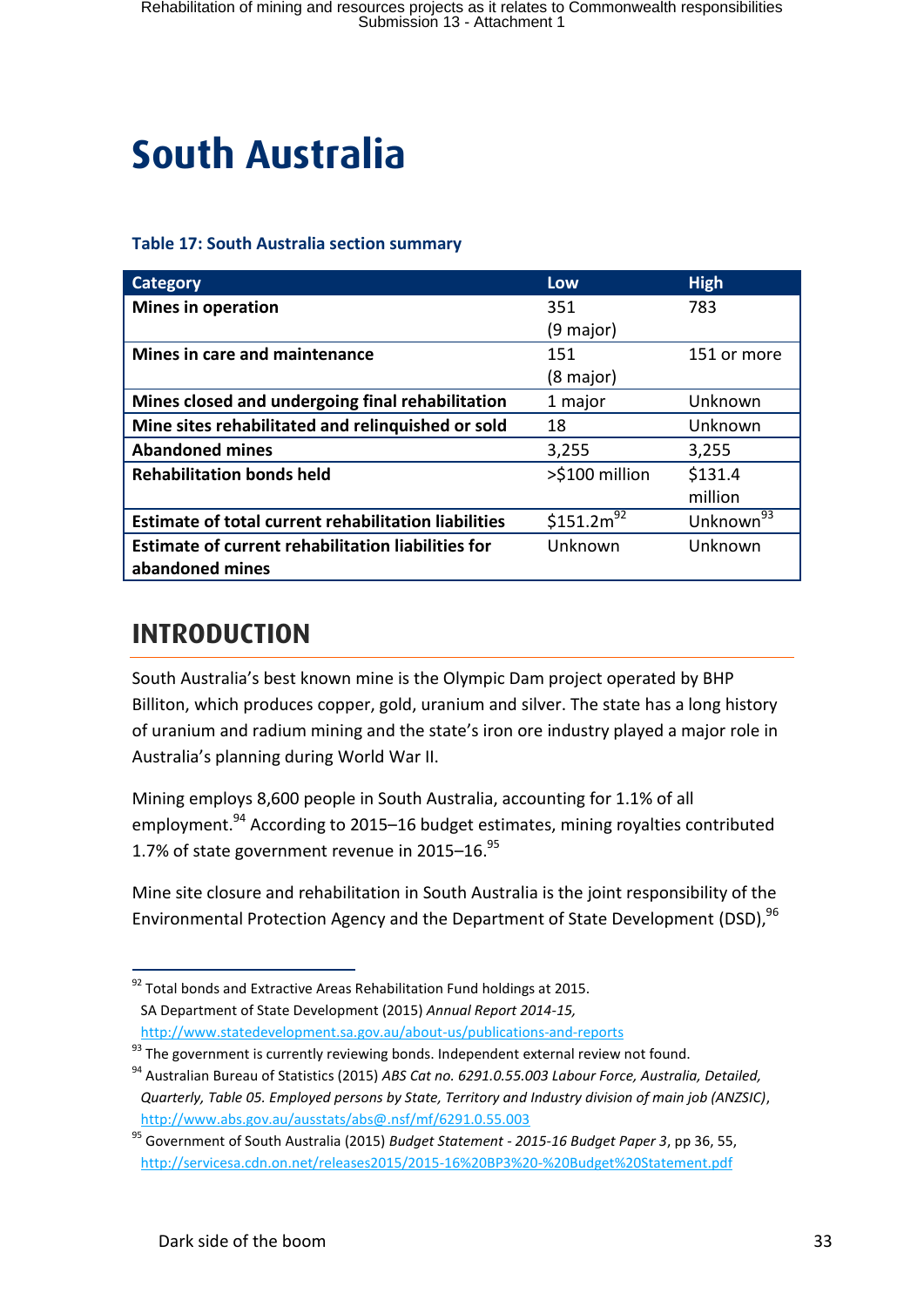in particular DSD's Mine Completion Group. A spokesperson from the Group provided information. There are also a number of data sources on the DSD website.

# <span id="page-35-0"></span>**MINES IN OPERATION MINES IN OPERATION**

There are a total of 351 mines currently in operation in South Australia, according to a DSD spokesperson.<sup>97</sup> This includes a wide range of minerals, opal mines, and mine construction materials. The majority are quarries and many of these mines are small.

A government database, SARIG, shows 452 deposits with operating mines, as of 20 February 2015.<sup>98</sup> SARIG also shows 331 'seasonal' mines which operate intermittently. A summary of SARIG results is in [Table 22](#page-42-0) at the end of this section on South Australia.

The DSD website reports the status of 'major' mines, quarries and construction materials sites.<sup>99</sup> According to this information, there are eleven major mines currently in operation, summarised in [Table 18](#page-35-1) below:

| <b>Mine</b>                                                                  | <b>Commodity</b>              |
|------------------------------------------------------------------------------|-------------------------------|
| Four Mile Uranium Mine, Beverley Mine<br>and Beverley North Mine (as a unit) | Uranium                       |
| Golden Grove Extractive Industries Zone                                      | Sand, shale, clay             |
| Jacinth-Ambrosia Mineral Sand Project                                        | Heavy mineral sands           |
| Kanmantoo                                                                    | Copper, gold, silver          |
| Middleback Ranges                                                            | Iron ore                      |
| Olympic Dam                                                                  | Copper, uranium, gold, silver |
| Penrice Mine                                                                 | Chemical grade limestone      |
| Prominent Hill (Ankata and Malu)                                             | Copper, gold, silver          |
| <b>White Dam</b>                                                             | Gold                          |
| Challenger                                                                   | Gold                          |
| Portia                                                                       | Gold                          |
|                                                                              |                               |

#### <span id="page-35-1"></span>**Table 18: Major Mines in Operation in South Australia**

<sup>96</sup> Government of South Australia (2013), *[Administrative arrangements between the EPA and the](http://minerals.statedevelopment.sa.gov.au/__data/assets/pdf_file/0012/187887/DMITRE_MRD_and_EPA_Administrative_Arrangement.pdf)  [Department of State Development's Mineral Resources Division](http://minerals.statedevelopment.sa.gov.au/__data/assets/pdf_file/0012/187887/DMITRE_MRD_and_EPA_Administrative_Arrangement.pdf)*,

<u>.</u>

http://minerals.statedevelopment.sa.gov.au/ data/assets/pdf file/0012/187887/DMITRE\_MRD\_and [\\_EPA\\_Administrative\\_Arrangement.pdf](http://minerals.statedevelopment.sa.gov.au/__data/assets/pdf_file/0012/187887/DMITRE_MRD_and_EPA_Administrative_Arrangement.pdf)

<sup>&</sup>lt;sup>97</sup> Correspondence with the department.

<sup>98</sup> SARIG, (2015) *All Mines and Deposits, exported layer,* <https://sarig.pir.sa.gov.au/Map>

<sup>99</sup> SA Department of State Development (2014) *Summary of major operating and approved mines and quarries* [http://www.minerals.statedevelopment.sa.gov.au/mining/mines\\_and\\_quarries#mines](http://www.minerals.statedevelopment.sa.gov.au/mining/mines_and_quarries#mines)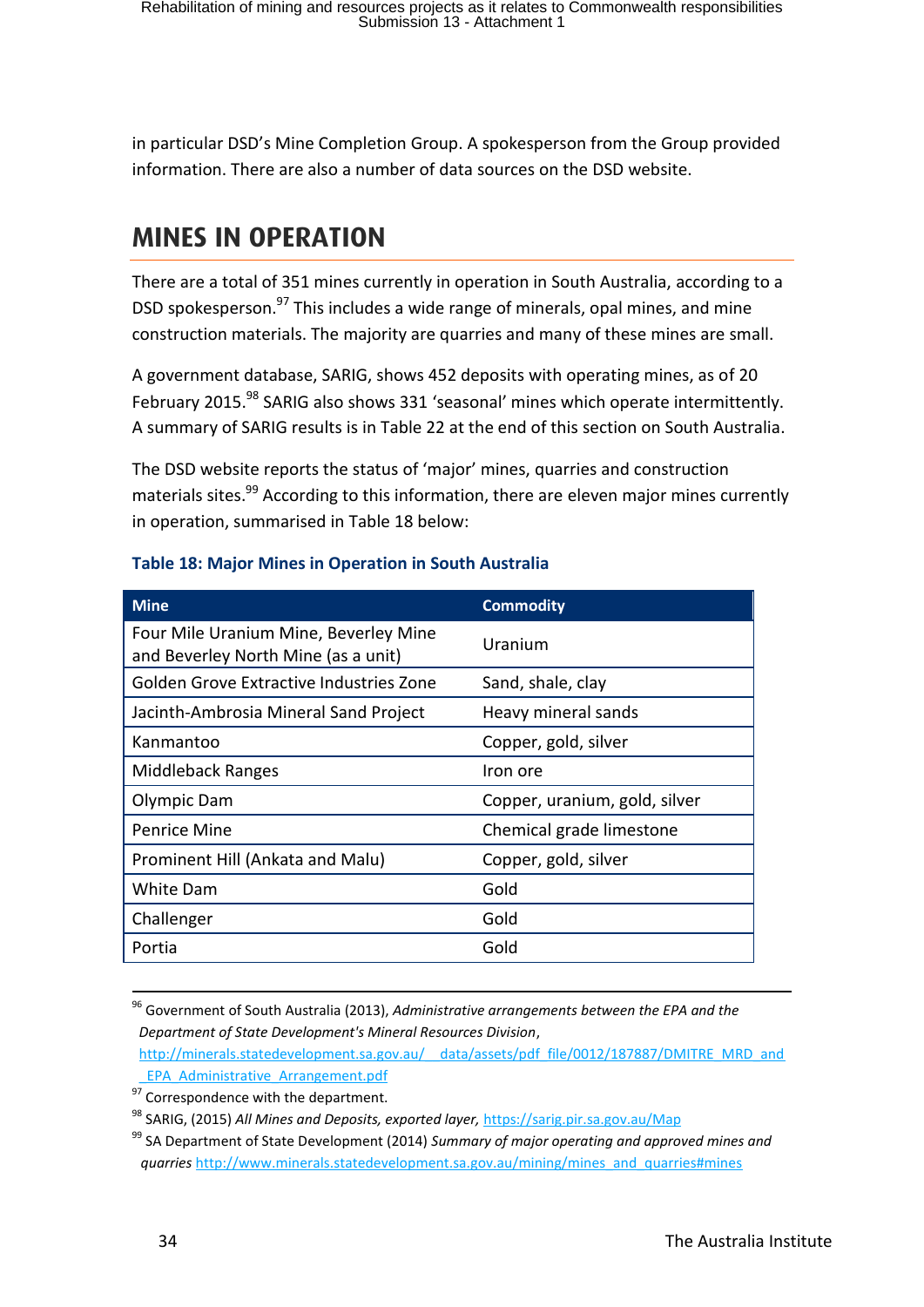Source: Correspondence with DSD, August 2016; see also *Summary of major operating and*  approved mines and quarries, which differed in some respects as at August 2016.<sup>100</sup>

It is unclear what criteria DSD uses to determine 'major' mines in contrast to others. In addition, DSD indicates there are two major mines that have approval, one seeking approval and one under construction.<sup>101</sup>

February 2015 data from GeoScience Australia lists 22 operating mines in South Australia. <sup>102</sup> However, a number of the mines listed are currently in care and maintenance according to other sources.

### <span id="page-36-0"></span>**MINES IN CARE AND MAINTENANCE MINES IN CARE AND MAINTENANCE**

A DSD spokesperson explained that mines "often stop mining for a period (often many years) and then with better technology are reopened again". They did not provide current figures for total mines in care and maintenance in South Australia. There is no formal time limit on staying in care and maintenance, but the spokesperson said "If it is clear that the mine will cease then active rehabilitation is pursued with the miner."<sup>103</sup>

SARIG shows 151 mines, quarries and treatment sites in care and maintenance, as of 20 February 2015. Some of the sites were last mined many decades ago but it is unclear how long they have been care and maintenance. For example, Martins Well is a barite mine last in production in 1993; it is now in care and maintenance. Mutooroo is a copper, gold, cobalt and sulphur mine that is listed as in care and maintenance; it was last mined in 1953, but exploration began again from 2005 onwards. Aroona zinc and lead mine last produced in 1999; it is listed in SARIG as in care and maintenance, although the DSD website says it was rehabilitated in 2000.<sup>104</sup>

SARIG also lists 108 sites that have 'ceased'. In these cases, "regulatory obligations are unknown or have not been satisfied". This includes, for example, Iron Knob, the first mine for iron ore used to make steel in Australia, and the nearby Iron Princess mine. Iron Knob is currently open for tours. The nearby Iron Monarch mine reopened in 2010, by the company that became Arrium Steel, but is now in care in maintenance.

<sup>100</sup> SA Department of State Development (2016) *Summary of major operating and approved mines and quarries,* [http://www.minerals.statedevelopment.sa.gov.au/mining/mines\\_and\\_quarries#mines](http://www.minerals.statedevelopment.sa.gov.au/mining/mines_and_quarries#mines)

<sup>101</sup> SA Department of State Development (2014) *Summary of major operating and approved mines and quarries* [http://www.minerals.statedevelopment.sa.gov.au/mining/mines\\_and\\_quarries#mines](http://www.minerals.statedevelopment.sa.gov.au/mining/mines_and_quarries#mines)

<sup>102</sup> GeoScience Australia (2015) *Australian Mines Atlas – Operating Mines*, <http://www.australianminesatlas.gov.au/mapping/downloads.html>

 $103$  Correspondence with the department, February and March 2016.

<sup>104</sup> SA Department of State Development (2014) *Lead – Zinc,*

[http://minerals.statedevelopment.sa.gov.au/geoscience/mineral\\_commodities/lead\\_-\\_zinc](http://minerals.statedevelopment.sa.gov.au/geoscience/mineral_commodities/lead_-_zinc)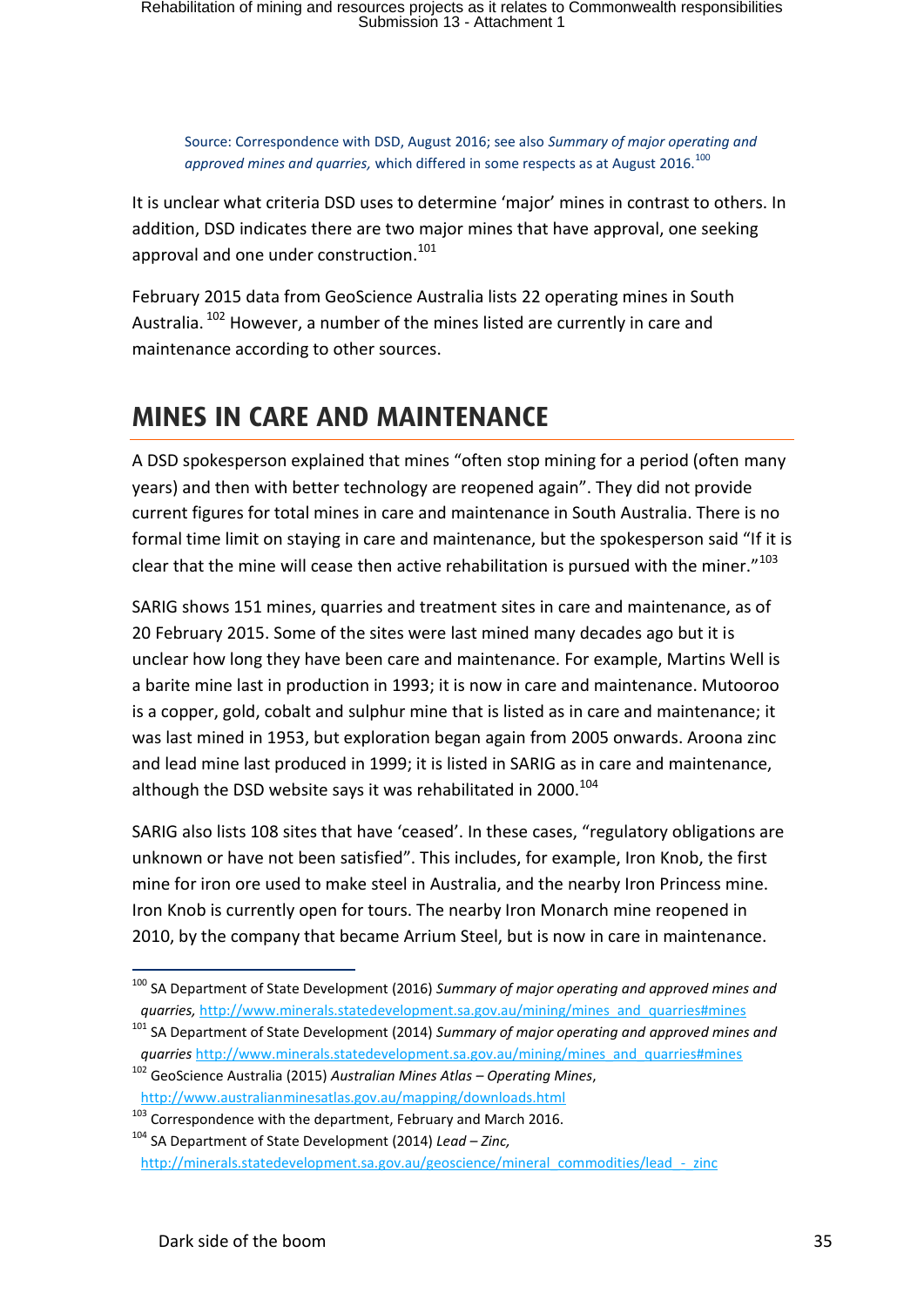Other examples of 'ceased' sites are the Mindarie A2 heavy minerals mine, near the town of Mindarie, and the Ingomar trial coal pit. The description for some of the ceased sites indicates they are "awaiting rehabilitation", for example, Littlehampton shale and clay pit which ceased production in 2005.

The DSD website lists five 'major' mines in care and maintenance, shown in [Table 19.](#page-37-1)

#### <span id="page-37-1"></span>**Table 19: Major mines in care and maintenance in South Australia**

| <b>Mine</b>                    | <b>Commodity</b>                 |  |
|--------------------------------|----------------------------------|--|
| Angas Zinc Mine                | Zinc, lead, silver, gold, copper |  |
| Beltana: Flinders Zinc Project | Zinc                             |  |
| Cairn Hill                     | Magnetite, copper, gold          |  |
| Honeymoon                      | Uranium                          |  |
| Peculiar Knob                  | Iron ore (hematite)              |  |

Source: Correspondence with DSD, August 2016; see also *Summary of major operating and*  approved mines and quarries, which differed in some respects as at August 2016.<sup>105</sup>

# <span id="page-37-0"></span>**SHUT-DOWN, FINAL REHABILITATION AND RELIN**

A DSD spokesperson did not provide figures for mines currently undergoing final rehabilitation but did provide the number of 'surrendered mining leases' in South Australia over the past 30 years. The government deems leases 'surrendered' only after rehabilitation, as the 2014–15 DSD Annual Report states:

For new [mining] activities, it is a lease condition that rehabilitation be undertaken by the leaseholder before a lease is surrendered. The department's responsibility is to ensure that a lease is not surrendered before appropriate rehabilitation has occurred, thus minimising the likelihood of future environmental risks to government.**<sup>106</sup>**

The numbers of leases surrendered are presented in [Table 20.](#page-38-0)<sup>107</sup> Note leases are different sizes and many mines have more than one lease.

<sup>105</sup> SA Department of State Development (2016) *Summary of major operating and approved mines and quarries,* [http://www.minerals.statedevelopment.sa.gov.au/mining/mines\\_and\\_quarries#mines](http://www.minerals.statedevelopment.sa.gov.au/mining/mines_and_quarries#mines)

<sup>106</sup> Emphasis added, SA Department of State Development (2015) *Annual Report 2014-15,* p 104, <http://www.statedevelopment.sa.gov.au/about-us/publications-and-reports>

 $107$  Correspondence with the department, March 2016.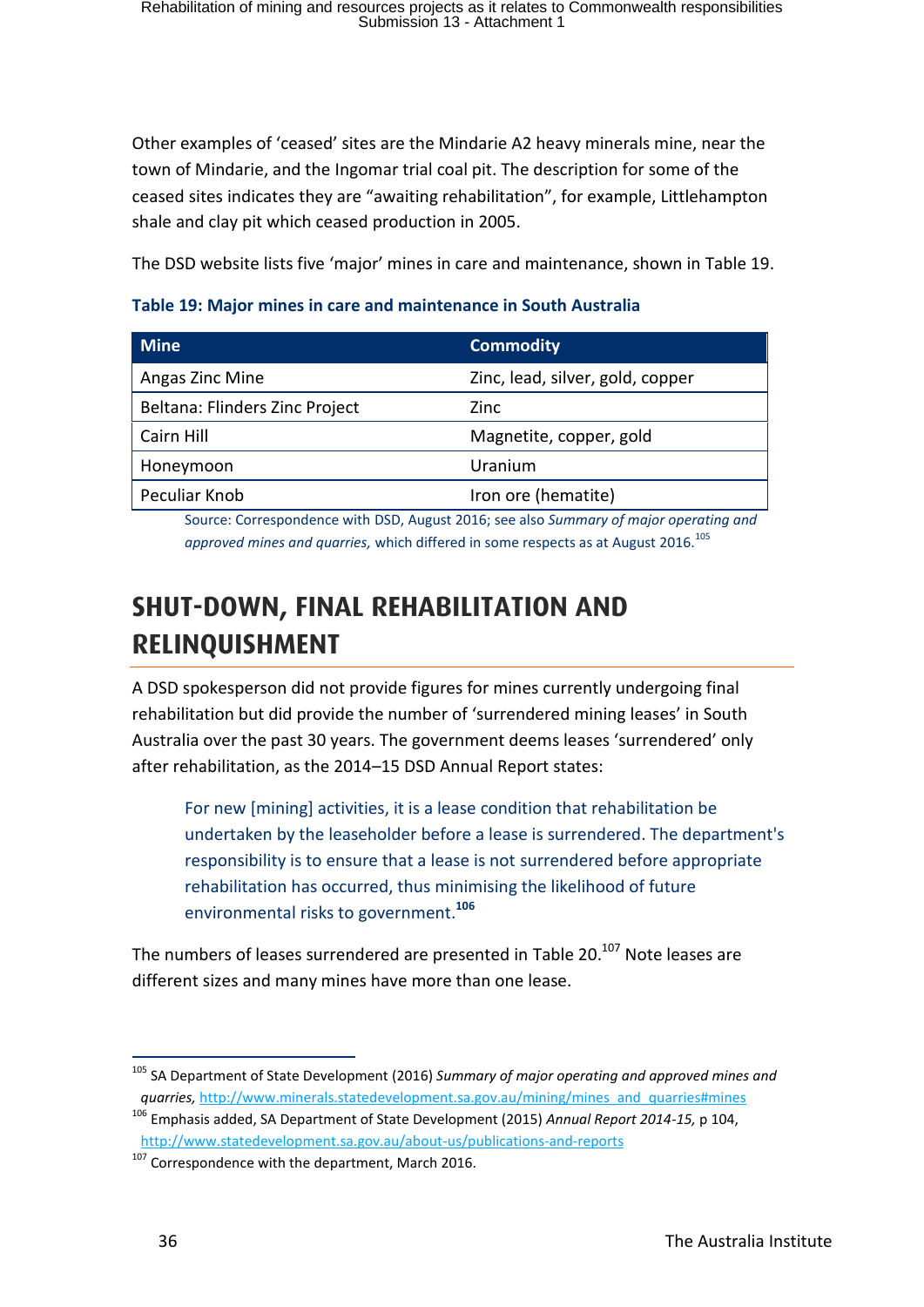|            | <b>Leases</b><br><b>Surrendered</b> | Per year |
|------------|-------------------------------------|----------|
| 1986-1989  | 252                                 | 50       |
| 1990-1994  | 143                                 | 29       |
| 1995-1999  | 115                                 | 23       |
| 2000-2004  | 93                                  | 19       |
| 2005-2009  | 43                                  | 9        |
| 2010-2014  | 122                                 | 24       |
| 2015-2016* | 37                                  | 30       |

#### <span id="page-38-0"></span>**Table 20: Surrendered mining leases in South Australia over 30 years**

Source: to March 2016, \* x 0.25 year; Correspondence with DSD, 17 March 2016.

On the DSD website for major mines, the Leigh Creek coal mine was recently listed as undergoing rehabilitation, following the closure of the Port Augusta power plant. It is the only 'major mine' in this category, <sup>108</sup> although a spokesperson for the DSD said that Mindarie is also in the final stages of rehabilitation. <sup>109</sup> The Port Augusta power plant is also to be rehabilitated. However there are concerns the site is not being appropriately maintained; residual fly ash has been filmed spreading from the site, where it is stockpiled in large amounts, and the ash could pose health risks.<sup>110</sup>

The SARIG database lists 423 mine sites that have been rehabilitated. A further 55 are listed for recreational use. [Table 21](#page-38-1) outlines selected data about rehabilitated sites.

| Site type       |     | <b>Site Size</b> |     | <b>Commodity</b>                                    |     |
|-----------------|-----|------------------|-----|-----------------------------------------------------|-----|
| <b>Mine</b>     | 18  | Insignificant    | 324 | <b>All construction</b><br>materials <sup>111</sup> | 408 |
| Pit             | 268 | <b>LOC</b>       | 89  | <b>Barite</b>                                       | 8   |
| <b>Prospect</b> | 1   | <b>SA</b>        | 10  | Coal                                                | 1   |
| Quarry          | 136 |                  |     | Copper                                              | 1   |
|                 |     |                  |     | Gold                                                | 1   |
|                 |     |                  |     | Lead, Copper, Gold,                                 | 1   |
|                 |     |                  |     | Silver, Zinc, Arsenic                               |     |
|                 |     |                  |     | Sulphur                                             | 1   |
|                 |     |                  |     | Talc, Albite                                        | 1   |

<span id="page-38-1"></span>

| Table 21: Selected information about South Australian rehabilitated mine sites |  |  |  |  |
|--------------------------------------------------------------------------------|--|--|--|--|
|--------------------------------------------------------------------------------|--|--|--|--|

<sup>108</sup> SA Department of State Development (2014) *Summary of major operating and approved mines and quarries* [http://www.minerals.statedevelopment.sa.gov.au/mining/mines\\_and\\_quarries#mines](http://www.minerals.statedevelopment.sa.gov.au/mining/mines_and_quarries#mines)

<https://www.facebook.com/SCNewsSA/videos/986405068124791/>

<sup>109&</sup>lt;br>Correspondence with the department, August 2016.

<sup>110</sup> Southern Cross News SA (2016) *Facebook video, 28 July* 

<sup>&</sup>lt;sup>111</sup> Basalt, Calcrete, Clav, Dolomite, Gneiss, Granite, Gravel, Ironstone - construction materials, Kaolin, Limestone, Marble, Quartzite, Sand, Sandstone, Schist, Shale, Shell grit, Silica sand, Siltstone, Slate.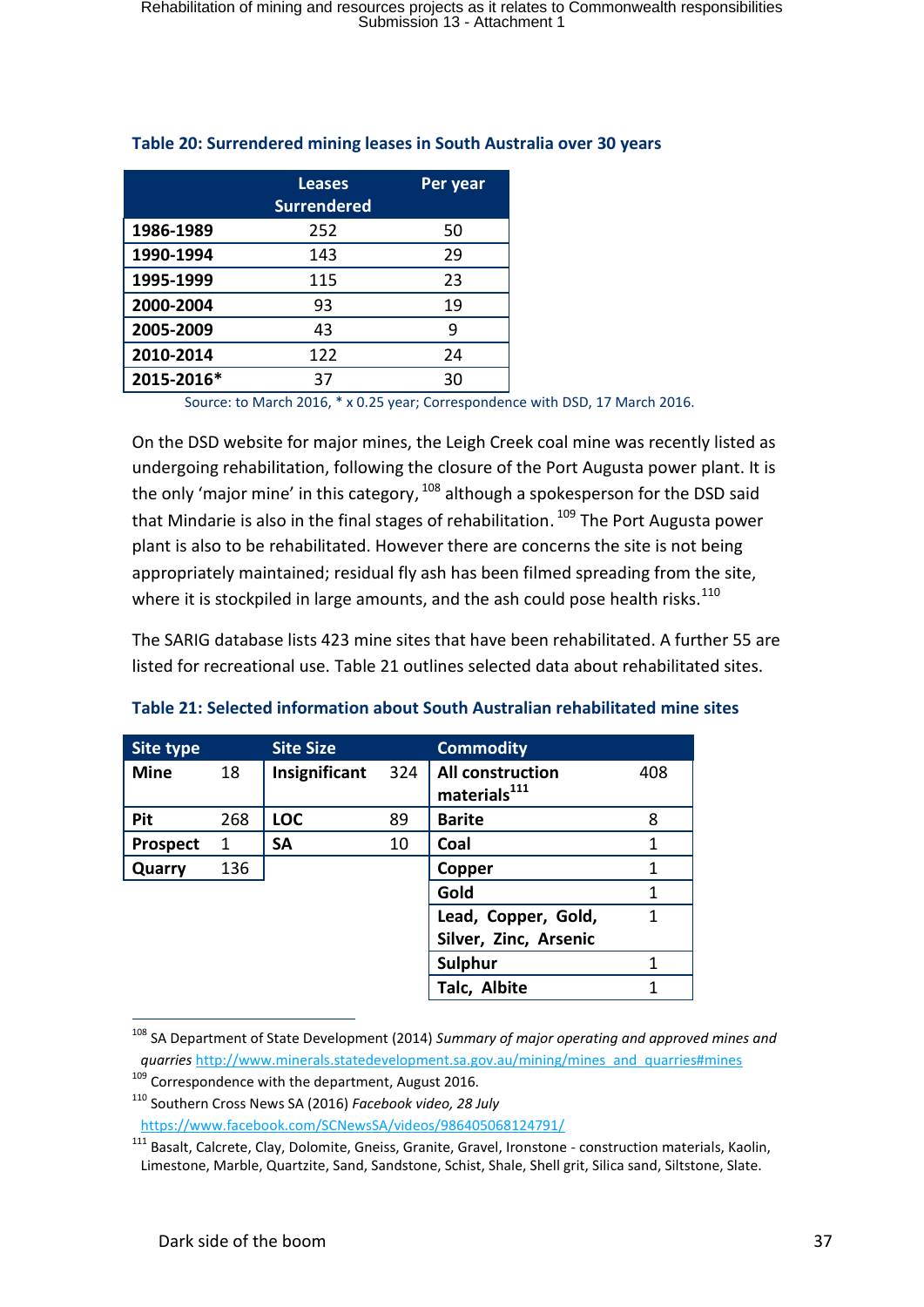Source: South Australian Resources Information Geoserver (SARIG), export of layer "All Mines and Mineral Deposits", last updated 20 Feb 2015

The 423 mines sites classified as rehabilitated include 324 classified as being an "insignificant" size. Most are 'pits' or 'quarries' and only 18 are classified as mines. Most produced construction materials.

Only 14 of the rehabilitated sites once produced minerals. 8 of these were barite mines. Most of the remaining mines are from the  $19<sup>th</sup>$  Century. Weal Ellen mined a range of metals in the first half of the  $19<sup>th</sup>$  Century and is now listed as rehabilitated. The one rehabilitated coal mine listed in the state, at Montifoire Hill, was opened in the 1860s in what is now North Adelaide, and is covered by park and a golf course. The Rainsford heavy minerals pit is described as "partially rehabilitated in 1973". Brukunga is listed as rehabilitated in the database, although it is listed on the DSD website as a "Major Rehabilitation Project".<sup>112</sup>

### <span id="page-39-0"></span>**MINE ABANDONMENT MINE ABANDONMENT**

SARIG shows there are over three thousand abandoned mines in South Australia. Most of these are small mines, some as small one mine shaft. There are also 40 mines categorised as 'unknown', again mostly smaller historic copper and gold mines.

The DSD spokesperson stated there is no formal program for dealing with these abandoned mines. Where "an abandoned mine is causing an environmental impact a case may be made to spend money on preventing this environmental damage but as this would require Government funding such cases are very rare." The Extractive Areas Rehabilitation Fund (EARF) has been used for this purpose on occasion. $113$ 

A small number of sites categorised as 'abandoned' are nonetheless described as 'rehabilitated' in the site description field.

### <span id="page-39-1"></span>**RONDS BONDS**

Companies proposing to mine for commodities must first lodge a bond to DSD equal to the full expected costs of rehabilitation.<sup>114</sup> The bond can be in cash or as a bank guarantee.

<sup>1</sup> <sup>112</sup> DSD (2016) *Former Mines,* http://www.minerals.statedevelopment.sa.gov.au/mining/former\_mines

<sup>&</sup>lt;sup>113</sup> Correspondence with the Department, February 2016.

<sup>114</sup> SA Department of State Development (n.d.) *South Australian Mining Investment Guide,* p 30, <http://www.statedevelopment.sa.gov.au/upload/investment-and-trade/mining-investment-guide.pdf>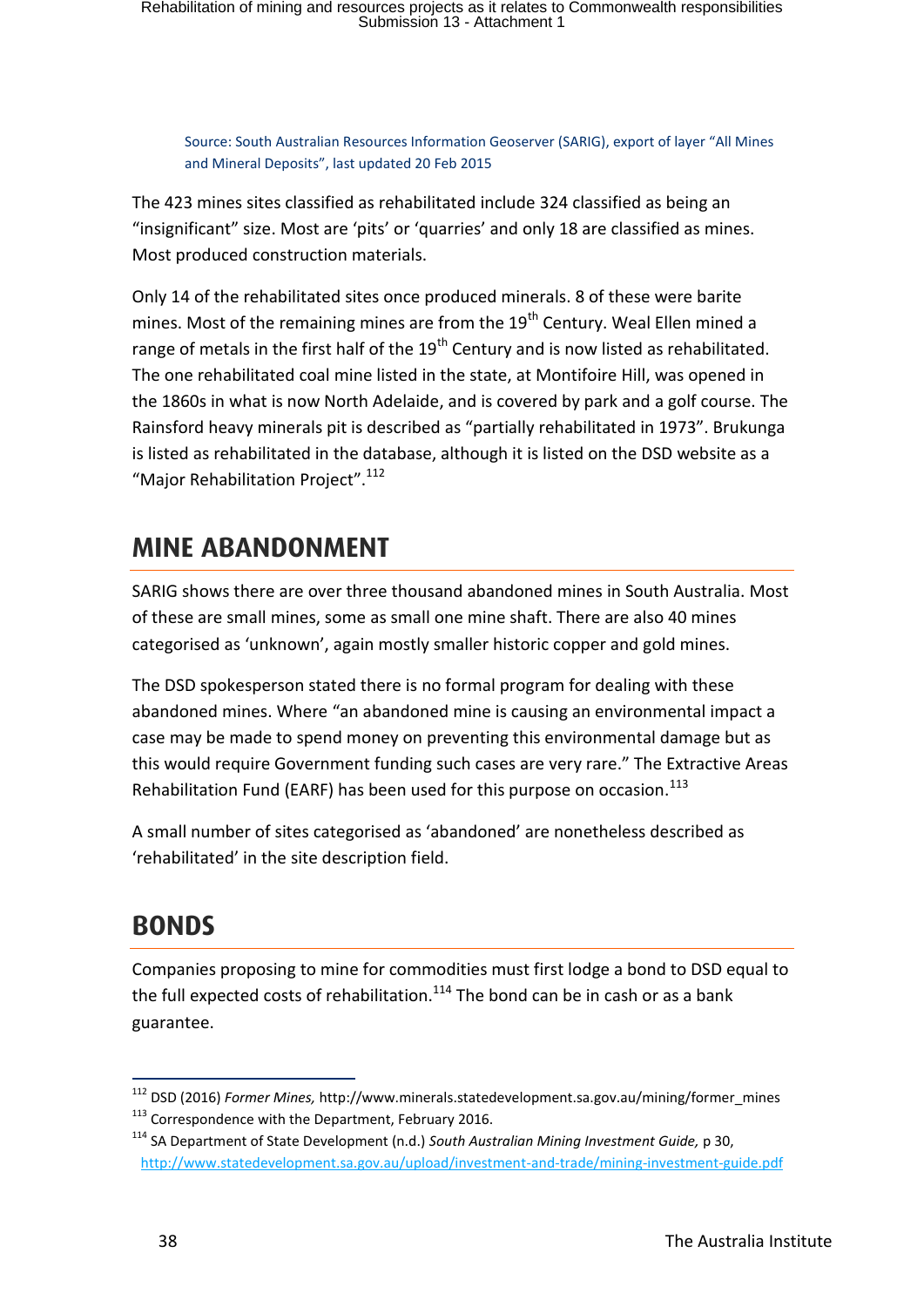The required bond is estimated by the proponent in the PEPR. The government may accept this estimate; if not, the government produces their own. The two parties conduct "discussion and review" to determine correct amount. On some occasions a third party is commissioned to produce another estimate.

Bonds may be reviewed on a site by site basis to make sure that they are still accurate. For major bonds this review is annual. An overall review of data is currently underway to ensure old bonds that have not been reviewed due to low site activity are still accurate.

There is no public register of bonds. DSD explained they range between a few thousand to over \$10 million, totalling in early 2016 at "just over \$100 million".<sup>115</sup> The 2014-2015 annual report shows that in June 2015 rehabilitation bonds were \$4.4 million in cash and \$127 million in bank guarantees. $^{116}$ 

The DSD spokesperson said:

There is no example that I can think of in recent times when the Government has had to fund rehabilitation of private mines where there has been a rehabilitation failure. Only very rarely has the bond been called upon to fund rehabilitation.<sup>117</sup>

Several examples exist, however, of government funded rehabilitation and management. The open pit Brukunga mine was mined for iron sulphides from 1955. $^{118}$ A substantial amount of sulphur waste was accumulated on site. When mining ceased in 1972, acidic waste water collected on site, dissolving heavy metals into ground and surface water. In 1977 the government took over responsibility for rehabilitation. Rehabilitation work continues today, including a 'neutralisation plant', site revegetation and multiple diversions of a contaminated creek.

The Port Pirie treatment plant involved uranium and rare earths.<sup>119</sup> The Radium Hill mine produced uranium.<sup>120</sup> Both were previously government operated. The government is taking responsibility for remediation.

<sup>1</sup> <sup>115</sup> Correspondence with the Department.

<sup>116</sup> SA Department of State Development (2015) *Annual Report 2014-15,* pp 92, 104, <http://www.statedevelopment.sa.gov.au/about-us/publications-and-reports>

<sup>&</sup>lt;sup>117</sup> Correspondence with the department, February 2016

<sup>118</sup> SA Department of State Development (2014) *Brukunga Mine Site,*

[http://minerals.statedevelopment.sa.gov.au/mining/former\\_mines/brukunga\\_mine\\_site](http://minerals.statedevelopment.sa.gov.au/mining/former_mines/brukunga_mine_site)

<sup>119</sup> SA Department of State Development (2014) *Port Pirie treatment plant,* [http://minerals.statedevelopment.sa.gov.au/mining/former\\_mines/port\\_pirie\\_treatment\\_plant](http://minerals.statedevelopment.sa.gov.au/mining/former_mines/port_pirie_treatment_plant)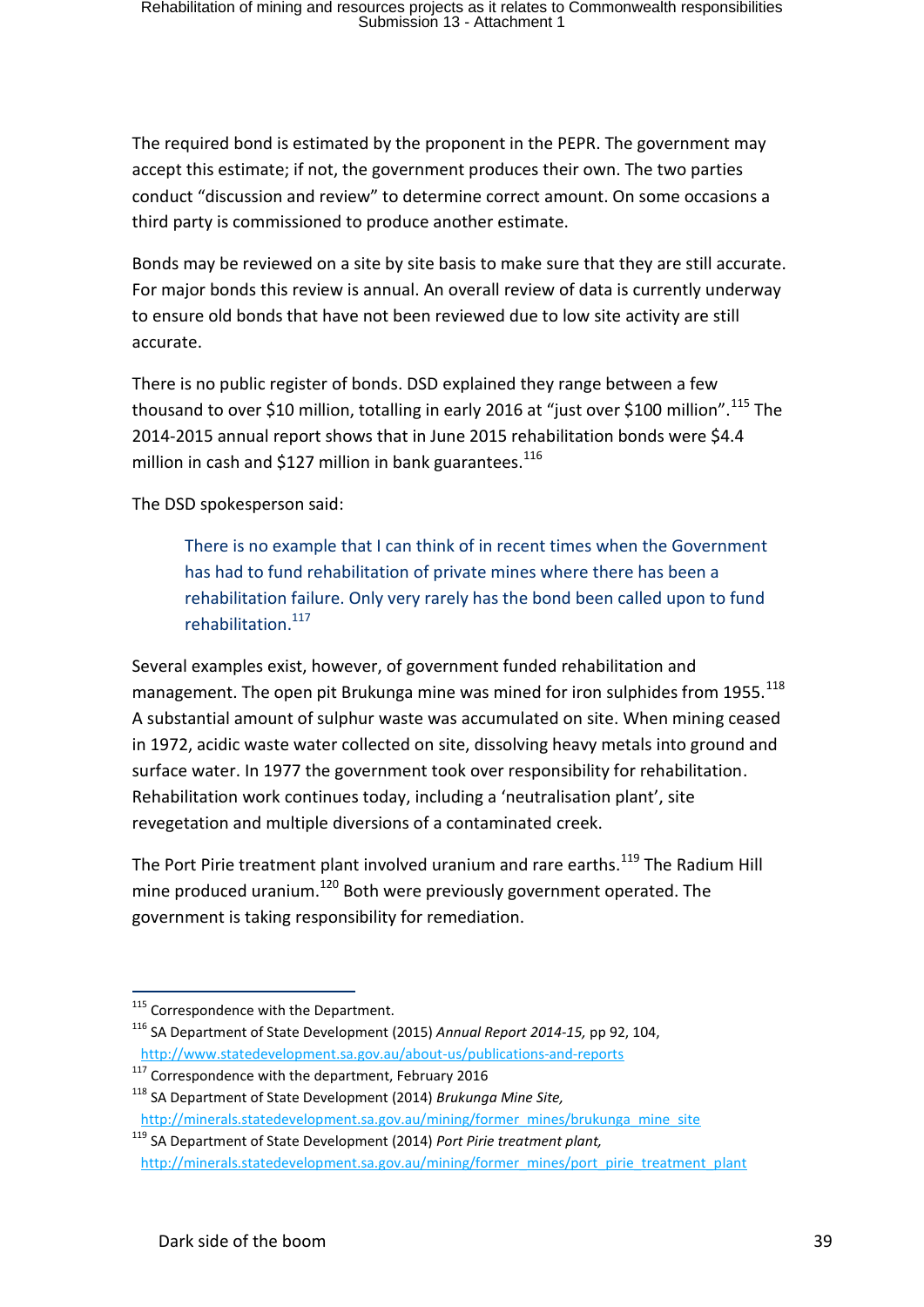# <span id="page-41-0"></span>**EXTRACTIVE AREAS REHABILITATION FUND (EARF)**

'Private mines' and mines producing construction materials such as clay and sandstone ('extractive minerals') typically do not need to lodge a bond. Instead, they are covered by the Extractive Areas Rehabilitation Fund (EARF).<sup>121</sup> The EARF is intended to ensure that the state has sufficient funds to cover rehabilitation when needed, at any stage of mining. The EARF functions in a similar way to the MRF in Western Australia.

The EARF is funded from royalty payments. Extractive minerals production incurs a royalty, currently 55 cents per tonne, from which 25 cents is allocated to the EARF by the Minister. The department can spend up to a total of 4 cents per tonne (from the 25 cents allocation) on ensuring extractive mining operations are rehabilitated in accordance with the requirements under the Act.<sup>122</sup>

In June 2015 the EARF held \$19.8 million in cash. In the year to June 2015 it received \$2.4 million and spent \$1.7 million.<sup>123</sup>

[http://minerals.statedevelopment.sa.gov.au/mining/former\\_mines/radium\\_hill\\_mine](http://minerals.statedevelopment.sa.gov.au/mining/former_mines/radium_hill_mine)

http://www.pir.sa.gov.au/ data/assets/pdf file/0019/222157/EARF Information Sheet -Eligibility\_and\_Application\_process\_July\_2014.pdf

**<sup>.</sup>** <sup>120</sup> SA Department of State Development (2014) *Radium Hill mine,*

<sup>121</sup> SA Department of State Development (2014) *Extractive Areas Rehabilitation Fund (EARF),* [http://minerals.statedevelopment.sa.gov.au/exploration/tenement\\_information/extractive\\_areas\\_reh](http://minerals.statedevelopment.sa.gov.au/exploration/tenement_information/extractive_areas_rehabilitation_fund_earf) abilitation fund earf

<sup>122</sup> SA Department of State Development (2014) *Extractive Areas Rehabilitation Fund (EARF) – Information Sheet,*

<sup>123</sup> SA Department of State Development (2015) *Annual Report 2014-15,* p 112, <http://www.statedevelopment.sa.gov.au/about-us/publications-and-reports>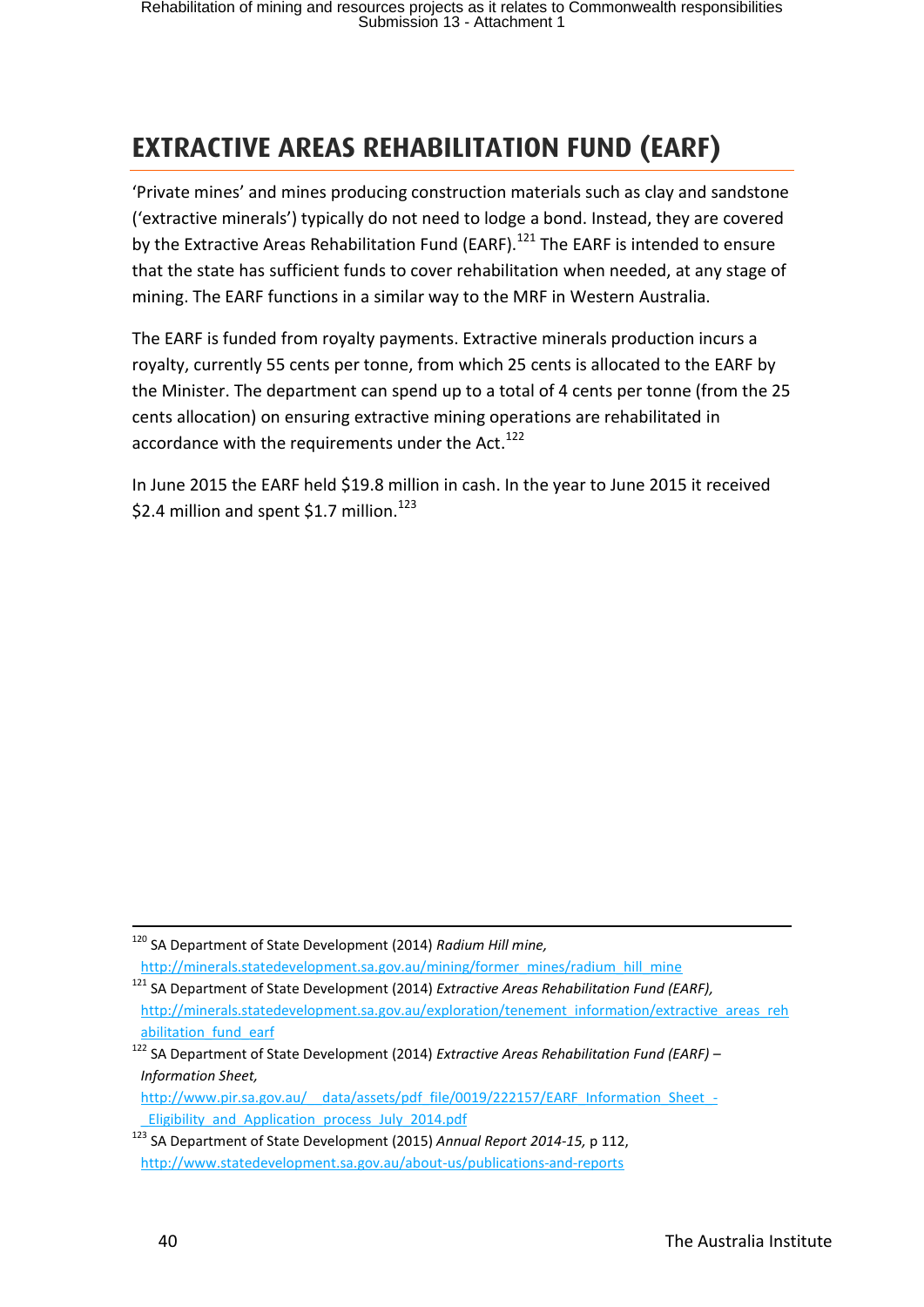| <b>Category</b>      | <b>Number</b> | <b>Description</b>                                                                                                                  |
|----------------------|---------------|-------------------------------------------------------------------------------------------------------------------------------------|
| <b>Active</b>        | 452           | Mining or treatment is currently operating                                                                                          |
| <b>Seasonal</b>      | 331           | Mining intermittently on a part time basis with stockpiling<br>over short periods of the year                                       |
| Care                 | 151           | Mining has been temporarily suspended or put on care<br>and maintenance                                                             |
| Ceased               | 108           | Mining has ceased but regulatory obligations are unknown<br>or have not been satisfied. Used for post-1972 operations               |
| <b>Unknown</b>       | 40            | Where the exploration activity is either unknown, has not<br>been field checked or has not been evaluated from<br>available records |
| <b>Rehabilitated</b> | 423           | Mining has ceased and all regulatory obligations have been<br>satisfied                                                             |
| Recreation           | 55            | An abandoned site which is now a historic site, museum,<br>walking trail etc                                                        |
| <b>Abandoned</b>     | 3255          | [Description not provided]                                                                                                          |
| Not worked           | 2150          | No mining activity                                                                                                                  |

#### <span id="page-42-0"></span>**Table 22: All Mines and Mineral Deposits in South Australia (via SARIG)**

Source: South Australian Resources Information Geoserver (SARIG), export of layer "All Mines and Mineral Deposits", last updated 20 Feb 2015; Descriptions were quotes from layer metadata, accessed May 2016.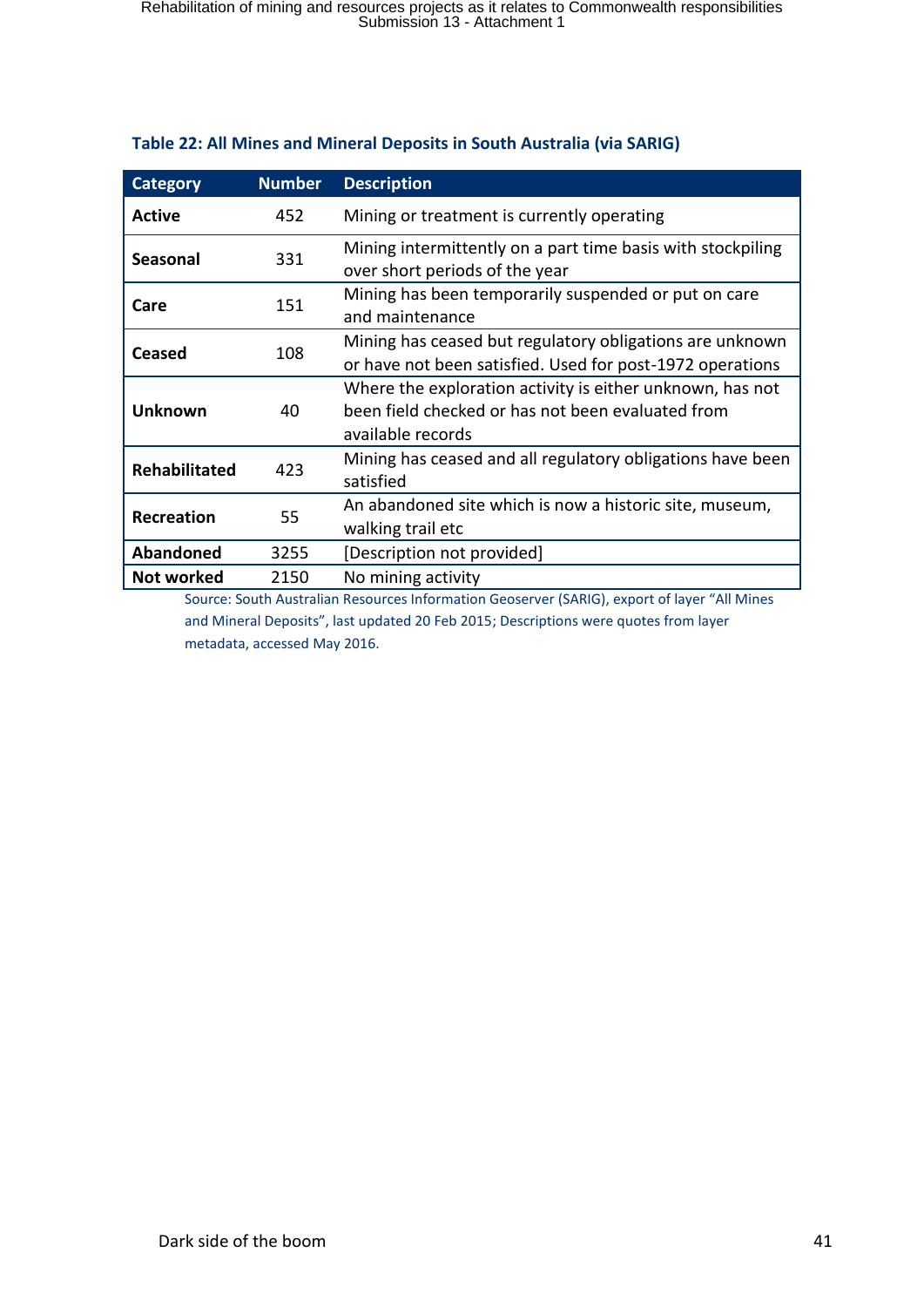# <span id="page-43-0"></span>**Tasmania Tasmania**

#### **Table 23: Tasmania section summary**

| <b>Category</b>                                                       | Low          | <b>High</b>   |
|-----------------------------------------------------------------------|--------------|---------------|
| <b>Mines in operation</b>                                             | 15           | 15            |
| Mines in care and maintenance                                         | 9            | 9             |
| Mines closed and undergoing final rehabilitation                      | 4 in last 10 | 11 in last 30 |
|                                                                       | years        | years         |
| Mine sites rehabilitated and relinquished or sold                     | 1 in last 10 | $\geq 6$      |
|                                                                       | years        |               |
| <b>Abandoned mines</b>                                                | 681          | 4,200         |
| <b>Rehabilitation bonds held</b>                                      | \$55 million | \$55 million  |
| <b>Estimate of total current rehabilitation liabilities</b>           | Unknown      | Unknown       |
| Estimate of current rehabilitation liabilities for<br>abandoned mines | Unknown      | Unknown       |

# <span id="page-43-1"></span>**INTRODUCTION INTRODUCTION**

The first European to reach Tasmania, Abel Tasman, did so because of its mineral resources. An onshore iron ore mass played havoc with his compass in 1642, alerting him to the presence of land.<sup>124</sup> The state now has eight major operating mines: a copper mine, a silver, lead and zinc mine, a tin mine, three iron ore mines and a gold mine. The state's other mineral resources include bauxite, tin-tungsten and scheelite.<sup>125</sup> Mining has contributed to the state's development, particularly in the west, but has also had environmental and social effects. For example, a century of digging at the Mt Lyell copper mine has "killed" the King and Queen rivers and created a 400 hectare delta of toxic sludge.<sup>126</sup>

Despite the then-minister for resources Paul Harriss saying that mining is a "key strength" of the state, $127$  mining is not a significant part of the Tasmanian economy.

<sup>1</sup> <sup>124</sup> Tasmanian Government (2014) *The mining and mineral processing industry in Tasmania,* p 2, [http://cg.tas.gov.au/\\_\\_data/assets/pdf\\_file/0020/123374/INVEST14001\\_IG\\_Mining\\_and\\_Minerals\\_En](http://cg.tas.gov.au/__data/assets/pdf_file/0020/123374/INVEST14001_IG_Mining_and_Minerals_En_20150617_Web.pdf) [\\_20150617\\_Web.pdf](http://cg.tas.gov.au/__data/assets/pdf_file/0020/123374/INVEST14001_IG_Mining_and_Minerals_En_20150617_Web.pdf)

<sup>125</sup> Mineral Resources Tasmania (2016) *Tasmania's Mineral Industry,*  <http://www.mrt.tas.gov.au/portal/mining>

<sup>126</sup> Blackwood (2004) *Acid Mine,* <http://www.abc.net.au/stateline/tas/content/2003/s1125095.htm> <sup>127</sup> Harriss (2014) *180 jobs created as Bald Hill Mine opens*,

http://www.premier.tas.gov.au/releases/180 jobs created as bald hill mine opens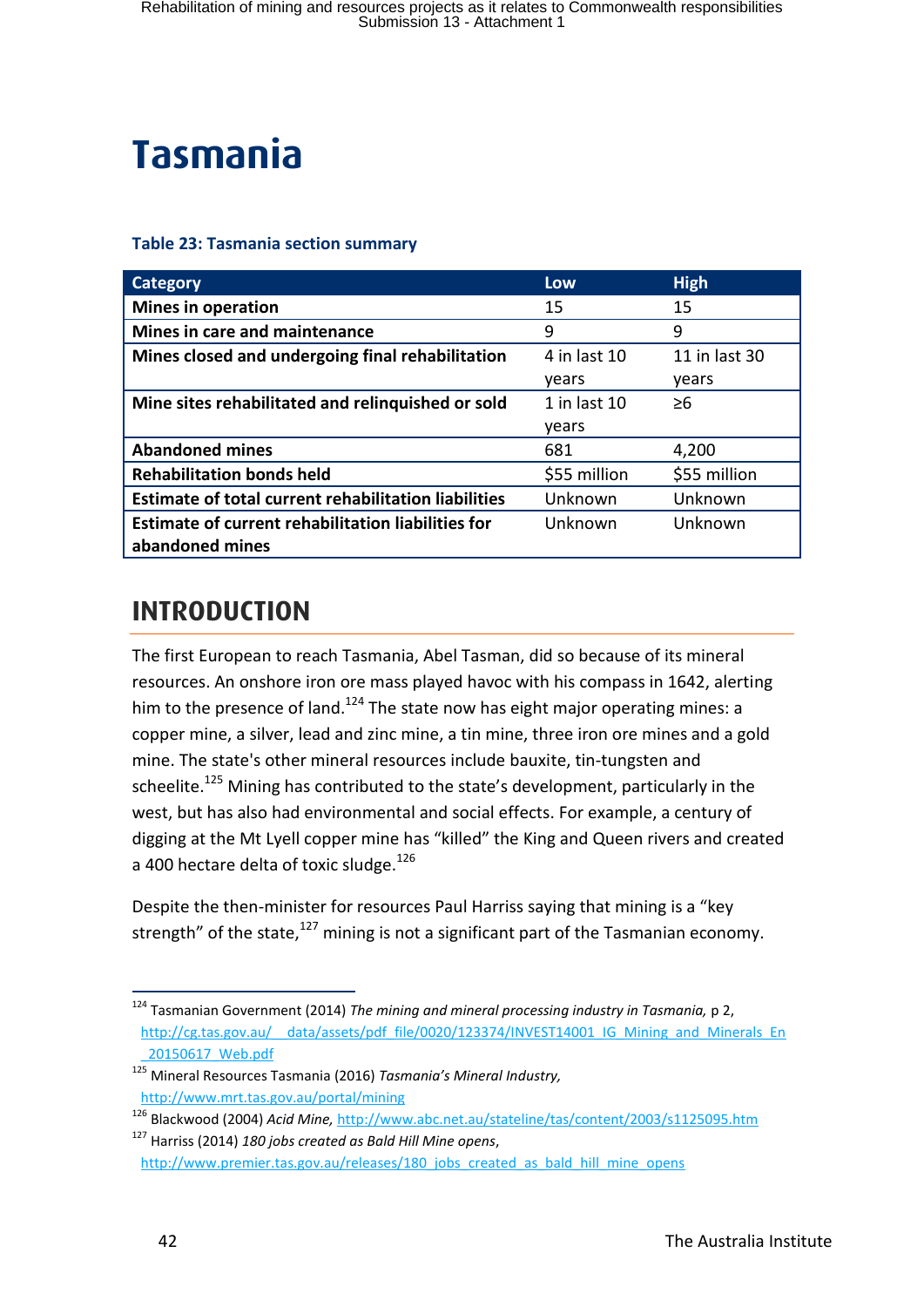Only 2,300 people are employed, part- or full-time, in Tasmanian mining.<sup>128</sup> This represents 0.9% of all Tasmanian employment and 1.5% of full-time employment, significantly less than the Australian averages of 1.8% and 2.6% respectively. The state is projected to collect \$28 million in mining royalties in the 2015–2016 financial year. This is 0.5% of budgeted state revenue.<sup>129</sup>

Mineral Resources Tasmania, a division of the Department of State Growth, is responsible for implementing government policy in relation to minerals and petroleum resources, including collecting and publishing information, issuing legal titles, regulating exploration, environmental appraisal and management and setting and monitoring standards.<sup>130</sup>

# <span id="page-44-0"></span>**MINES IN OPERATION MINES IN OPERATION**

Tasmania makes more mining data available than other states do. According to the Tasmanian Department of State Growth, there are 15 operating mines, shown in [Table](#page-44-1)  [24](#page-44-1) below:

| <b>Company</b>                | <b>Mine</b>             | <b>Mineral</b>      |
|-------------------------------|-------------------------|---------------------|
| <b>Naracoopa Mineral</b>      | Naracoopa               | Heavy mineral sands |
| <b>Sands</b>                  |                         |                     |
| <b>Circular Head Dolomite</b> | Smithton                | Dolomite            |
| <b>Tasmanian Advanced</b>     | <b>Blackwater River</b> | Silica flour        |
| <b>Minerals</b>               |                         |                     |
| <b>Tasmanian Advanced</b>     | <b>Hawkes Creek</b>     | Silica flour        |
| <b>Minerals</b>               |                         |                     |
| <b>Grange Resources</b>       | Savage River            | Iron ore            |
| <b>Tasmanian Advanced</b>     | Corinna                 | Silica flour        |
| <b>Minerals</b>               |                         |                     |
| <b>Bluestone Mines</b>        | <b>Renison Bell</b>     | Tin, copper         |

#### <span id="page-44-1"></span>**Table 24: Operating mines in Tasmania May 2016**

<sup>1</sup> <sup>128</sup> Australian Bureau of Statistics (2015) *6291.0.55.003 Labour Force, Australia, Detailed, Quarterly, Table 05. Employed persons by State, Territory and Industry division of main job (ANZSIC)*, <http://www.abs.gov.au/AUSSTATS/abs@.nsf/DetailsPage/6291.0.55.003Nov%202015?OpenDocument>

<sup>129</sup> Tasmanian Government (2015) *Budget Papers 2015-16, Budget Paper Number 1*, pp 82, 102, [http://www.treasury.tas.gov.au/domino/dtf/dtf.nsf/a6c28ced64705388ca256f0700810896/3425a94f1](http://www.treasury.tas.gov.au/domino/dtf/dtf.nsf/a6c28ced64705388ca256f0700810896/3425a94f1d3894baca257e49000ff529?OpenDocument) [d3894baca257e49000ff529?OpenDocument](http://www.treasury.tas.gov.au/domino/dtf/dtf.nsf/a6c28ced64705388ca256f0700810896/3425a94f1d3894baca257e49000ff529?OpenDocument)

<sup>130</sup> Mineral Resources Tasmania (2016) *About Mineral Resources Tasmania,* <http://www.mrt.tas.gov.au/portal/about-mrt>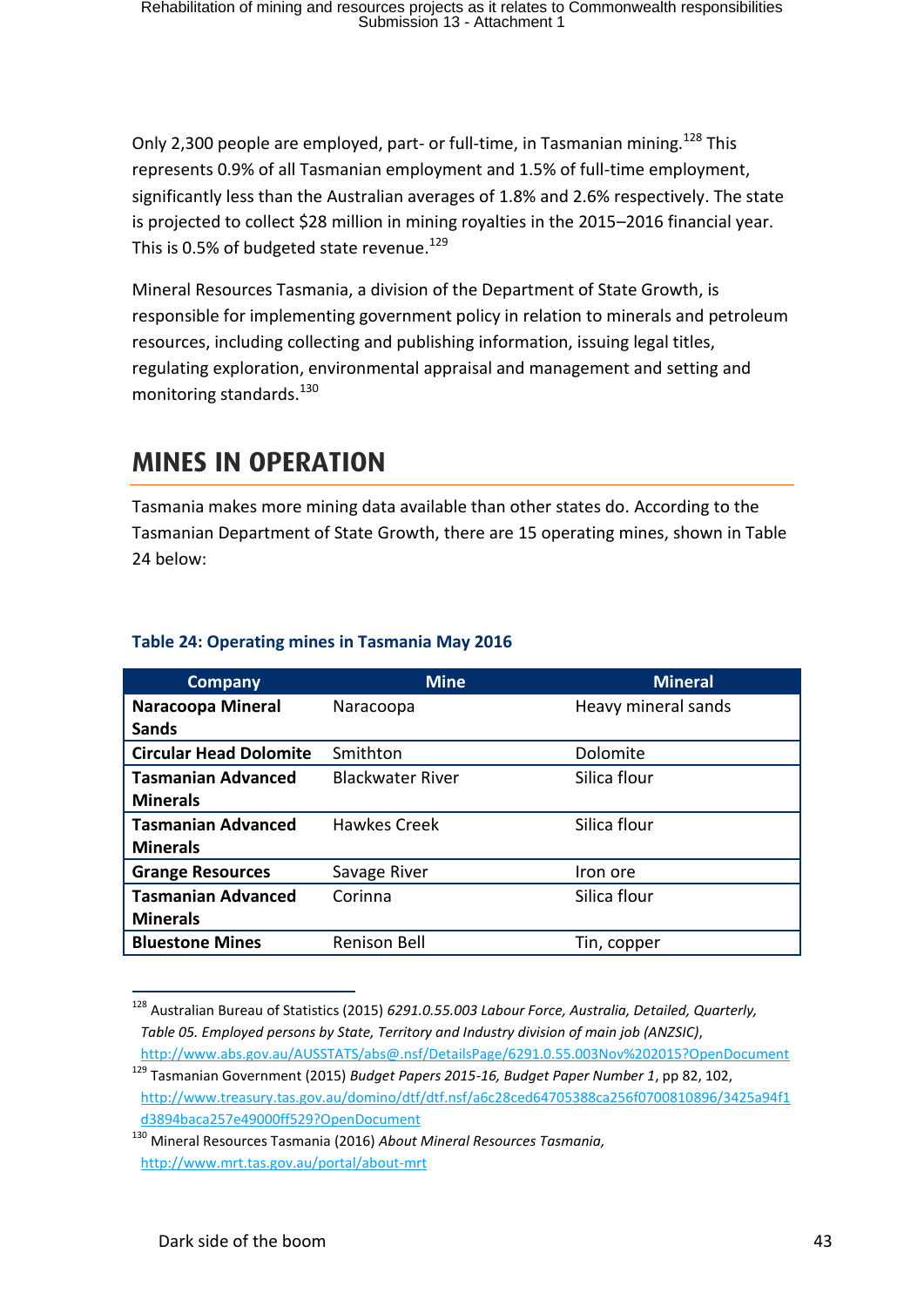| <b>MMG</b>                  | Rosebery          | Zinc, lead, gold, silver, |
|-----------------------------|-------------------|---------------------------|
|                             |                   | copper                    |
| <b>Cresswells Transport</b> | <b>Eddy Creek</b> | Dolomite                  |
| <b>Cornwall Coal</b>        | Kimbolton         | Coal                      |
| Sibelco Lime Tasmania       | Mole Creek        | Limestone                 |
| <b>Cornwall Coal</b>        | Blackwood         | Coal                      |
| <b>Cornwall Coal</b>        | Cullenswood       | Coal                      |
| <b>Cornwall Coal</b>        | Huntsman          | Coal                      |
| <b>Tasmania Mines</b>       | Kara              | Iron ore, tungsten        |

Source: Major Mining and Mineral Processing Operations map from the Department of State Growth dated May 2016, exported 13 July 2016.<sup>131</sup>

Two iron ore mines, Savage River and Kara, remain in operation despite the collapse in the iron ore price. $132$ 

### <span id="page-45-0"></span>**MINES IN CARE AND MAINTENANCE MINES IN CARE AND MAINTENANCE**

Tasmania was the only state able to provide information on mines going into care and maintenance and closure over time, summarised in [Table 25](#page-45-1) below:

| Mines that                                          | $2011 -$<br>2015 | $2006 -$<br>2010 | 1996 -<br>2005 | 1986 -<br>1995 |
|-----------------------------------------------------|------------------|------------------|----------------|----------------|
| Went into care and maintenance                      | 9                | 4                | 0              | Unknown        |
| Were relinguished and handed<br>back to the state   | 1                | 0                | າ              | 3              |
| Abandoned by company without<br>full rehabilitation | 1                | O                | O              |                |
| Were closed and final rehabilitation 3<br>begun     |                  |                  | 6              |                |

#### <span id="page-45-1"></span>**Table 25: Mining in Tasmania over 30 years**

Source: Correspondence by phone and email  $28<sup>th</sup>$  of January to  $8<sup>th</sup>$  of March.

The mines currently in care and maintenance are summarised in [Table 26](#page-46-0) below:

<sup>131</sup> Mineral Resources Tasmania (2016) *Tasmanian Mining Infrastructure,* <http://www.mrt.tas.gov.au/portal/1-500000-geology>

<sup>132</sup> Diss (2015) *Fresh iron ore price slump hits mining companies, State Government royalties,* [http://www.abc.net.au/news/2015-11-18/fresh-iron-ore-price-slump-tests-junior-miners-and-wa](http://www.abc.net.au/news/2015-11-18/fresh-iron-ore-price-slump-tests-junior-miners-and-wa-budget/6953168)[budget/6953168](http://www.abc.net.au/news/2015-11-18/fresh-iron-ore-price-slump-tests-junior-miners-and-wa-budget/6953168) and Curtain (2016) *Six mines remain operational in Northern Territory, as companies struggle with low ore prices,* [http://www.abc.net.au/news/2016-02-16/six-mines-remaining-nt-mining](http://www.abc.net.au/news/2016-02-16/six-mines-remaining-nt-mining-industry-downturn/7121396)[industry-downturn/7121396](http://www.abc.net.au/news/2016-02-16/six-mines-remaining-nt-mining-industry-downturn/7121396)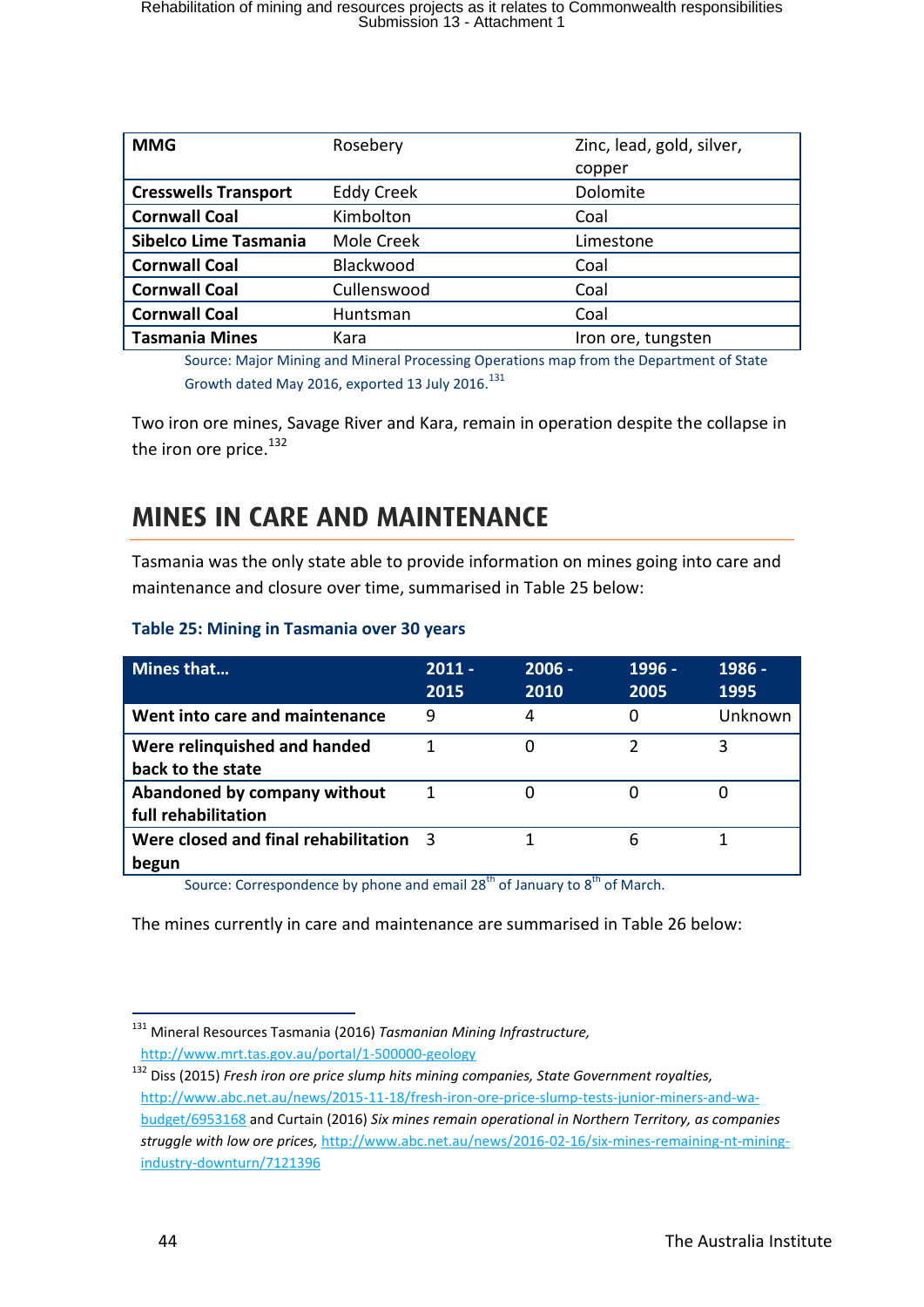| <b>Company</b>            | <b>Mine</b>              | <b>Mineral</b>            |
|---------------------------|--------------------------|---------------------------|
| <b>Shree Minerals</b>     | Nelson Bay River         | Iron ore                  |
| <b>Bluestone Mines</b>    | Mt Bischoff              | Tin                       |
| <b>MMG</b>                | Avebury                  | Nickel                    |
| <b>CMT</b>                | Mt Lyell                 | Gold, silver, copper      |
| <b>Bass Metals</b>        | Que River                | Zinc, lead, gold, silver, |
|                           |                          | copper                    |
| <b>Bass Metals</b>        | Fossey                   | Zinc, lead, gold, silver, |
|                           |                          | copper                    |
| <b>Australian Bauxite</b> | Bald Hill <sup>133</sup> | <b>Bauxite</b>            |
| <b>Webb Mining</b>        | Mangana                  | Gold                      |
| <b>Unity Mining</b>       | Henty                    | Gold                      |

#### <span id="page-46-0"></span>**Table 26: Mines in care and maintenance in Tasmania May 2016**

Source: Major Mining and Mineral Processing Operations map from the Department of State Growth dated May 2016, exported 13 July 2016.<sup>134</sup>

The Bald Hill bauxite mine went into care and maintenance in January 2016 after failing to find a buyer for its first shipment of bauxite.<sup>135</sup> The mine began operations in late 2014 amid considerable fanfare; a media release from Minister for Resources Paul Harriss in 2014 stated that:

Bald Hill is Australia's first new bauxite mine in more than 35 years and comes at the perfect time for Tasmania, with the emergence of China as a major consumer of the type of bauxite Tasmania produces, which is in short supply worldwide.<sup>136</sup>

TasRail, a company owned by the state of Tasmania, tendered for a \$7 million dollar George Town facility to cater to Bell Bay exports.<sup>137</sup> The project was funded by a \$5.2 million dollar federal government grant with the balance paid for by the Tasmanian

<sup>133</sup> Gibson (2016) *Tasmanian bauxite mine suspends production after first shipment stalls,* [http://www.abc.net.au/news/2016-01-14/new-bauxite-mine-suspends-production-after-first](http://www.abc.net.au/news/2016-01-14/new-bauxite-mine-suspends-production-after-first-shipment-stalls/7089722)[shipment-stalls/7089722](http://www.abc.net.au/news/2016-01-14/new-bauxite-mine-suspends-production-after-first-shipment-stalls/7089722)

<sup>134</sup> Mineral Resources Tasmania (2016) *Tasmanian Mining Infrastructure,* <http://www.mrt.tas.gov.au/portal/1-500000-geology>

<sup>135</sup> Gibson (2016) *Tasmanian bauxite mine suspends production after first shipment stalls,* [http://www.abc.net.au/news/2016-01-14/new-bauxite-mine-suspends-production-after-first](http://www.abc.net.au/news/2016-01-14/new-bauxite-mine-suspends-production-after-first-shipment-stalls/7089722)[shipment-stalls/7089722](http://www.abc.net.au/news/2016-01-14/new-bauxite-mine-suspends-production-after-first-shipment-stalls/7089722)

<sup>136</sup> Harriss (2014) *180 jobs created as Bald Hill Mine opens*, [http://www.premier.tas.gov.au/releases/180\\_jobs\\_created\\_as\\_bald\\_hill\\_mine\\_opens](http://www.premier.tas.gov.au/releases/180_jobs_created_as_bald_hill_mine_opens)

<sup>137</sup> TasRail (2015) *Annual Report,* pp 3, 20, [http://www.tasrail.com.au/client](http://www.tasrail.com.au/client-assets/downloads/annual_reports/2014-2015_Annual_Report_(with_financials).pdf)[assets/downloads/annual\\_reports/2014-2015\\_Annual\\_Report\\_\(with\\_financials\).pdf](http://www.tasrail.com.au/client-assets/downloads/annual_reports/2014-2015_Annual_Report_(with_financials).pdf)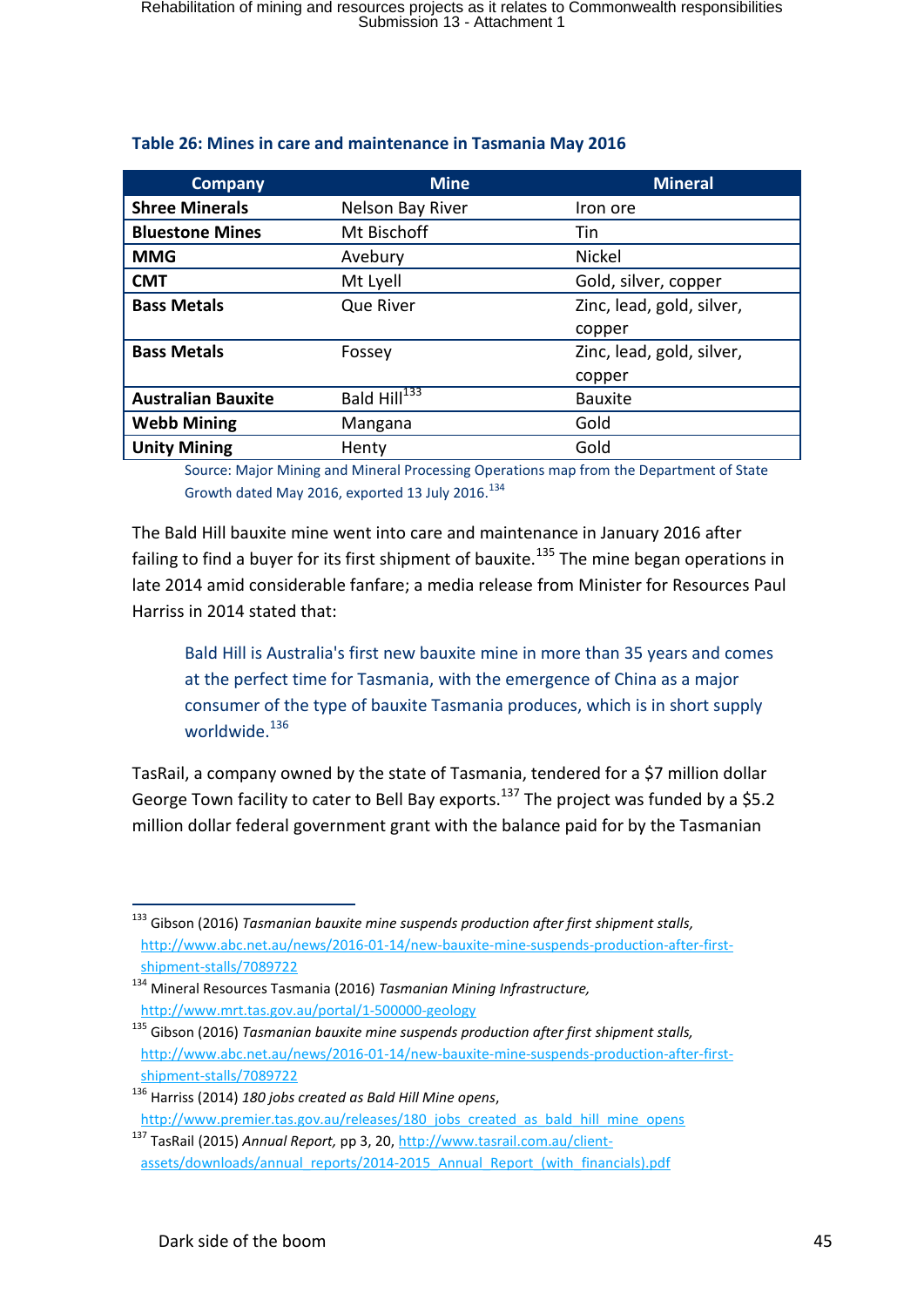government.<sup>138</sup> The decision to build the facility seems at least partly driven by TasRail's contract with Australian Bauxite to freight over a million tonnes of bauxite to Bell Bay, which will go unfulfilled now that the mine is in care and maintenance.

The non-executive chair of Australian Bauxite is a former premier of Tasmania, Paul Lennon. $139$ 

# <span id="page-47-0"></span>**SHUT-DOWN, FINAL REHABILITATION AND RELIN**

An apparent trend over the last twenty years is an increase in mines going into care and maintenance, from none in the decade 1996–2005 to thirteen in the decade 2006–2015 (four in 2006–2010, nine in 2011–2015). At the same time, there is an apparent downward trend in mines that were closed and rehabilitation began, from six in 1995–2005 to four in 2006–2015, and mines where rehabilitation was concluded and they were handed back to the state, from two in 1996–2005 to one in 2006–2015.

The department did not provide care and maintenance figures for 1986–1995, so a comparison of that decade is not possible.

The department did indicate that three mines were relinquished and handed back to the state in 1986–1995. However, a spokesperson for the department indicated that the government only started "taking rehabilitation bonds seriously from the 1980's … in line with changing community expectations around environmental disturbance", before the *Mineral Resources Development Act 1995* tightened controls on environmental performance. $140$  It is not clear if these three mine sites would have been rehabilitated to current standards.

# <span id="page-47-1"></span>**MINE ARANDONMENT MINE ABANDONMENT**

Tasmania has a number of abandoned mines or mine features, distributed across the entire state. One estimate puts the figure at over 4.200 mines.<sup>141</sup> In 2013 the

<sup>1</sup> <sup>138</sup> TasRail (2014) *Major Contract Awarded to Local Company,* <http://www.tasrail.com.au/blog/2014/11/18/major-contract-awarded-to-local-company/>

<sup>139</sup> Australian Bauxite Ltd (2016) *Board of directors,* [http://www.australianbauxite.com.au/Board-of-](http://www.australianbauxite.com.au/Board-of-Directors.htm)[Directors.htm](http://www.australianbauxite.com.au/Board-of-Directors.htm)

 $140$  Correspondence with the department, February 2016.

<sup>141</sup> Unger et al (2012) *Mapping and Prioritising Rehabilitation of Abandoned Mines in Australia*, p 262, [https://www.researchgate.net/publication/236900961\\_Mapping\\_and\\_Prioritising\\_Rehabilitation\\_of\\_A](https://www.researchgate.net/publication/236900961_Mapping_and_Prioritising_Rehabilitation_of_Abandoned_Mines_in_Australia) bandoned Mines in Australia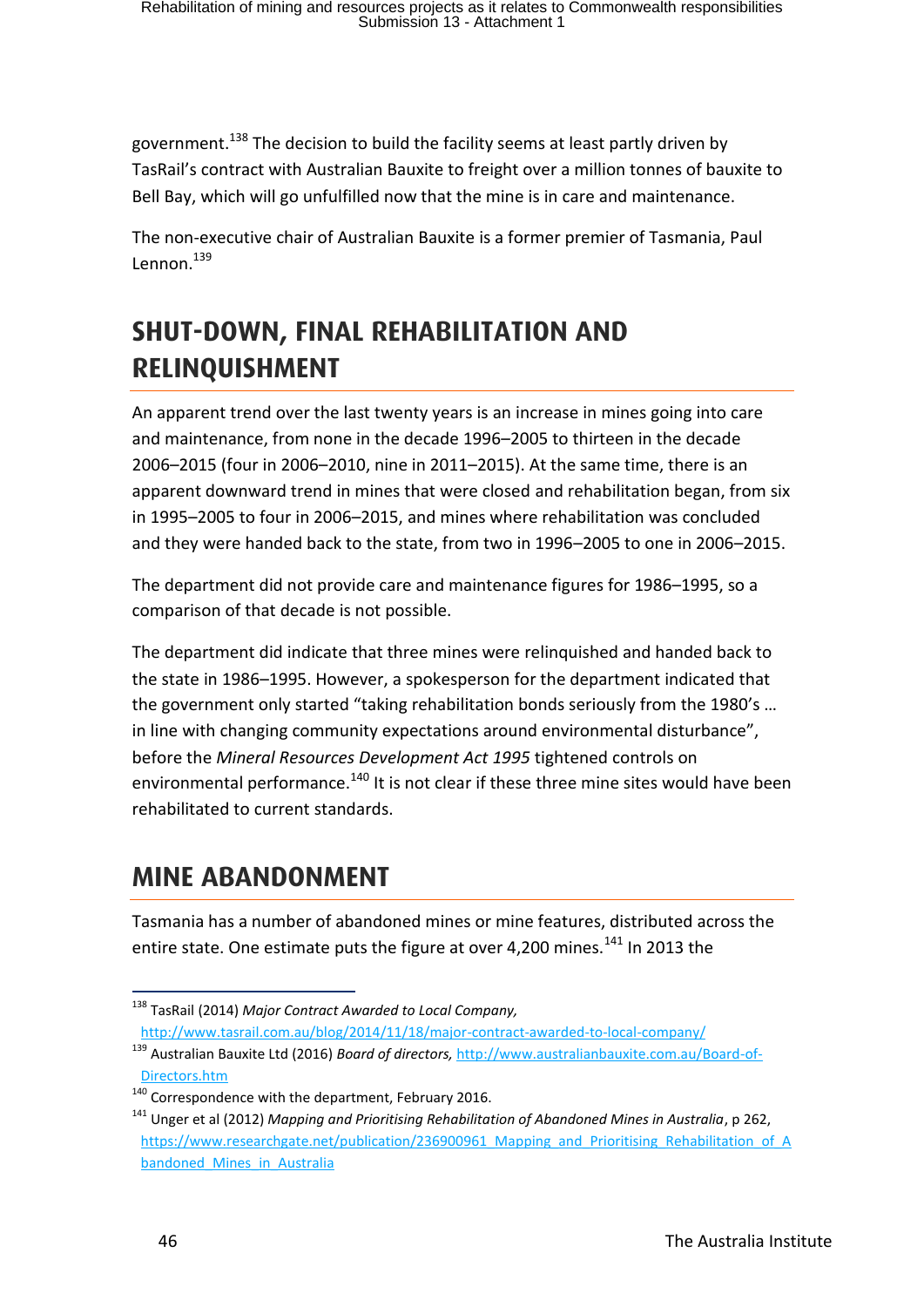Tasmanian Minerals Conference put the figure at 681 abandoned mines, 215 of which contain potentially acid-producing rock.<sup>142</sup>

Part of mining company royalties is paid into a Rehabilitation of Mining Lands Trust Fund to pay for the rehabilitation of abandoned mines. $143$ 

A representative for the Department of State Growth said that the budget for rehabilitation of abandoned mines is \$150,000 a year and that is "a miniscule part of what is needed."<sup>144</sup>

One example of an abandoned mine is the Scotia tin mine near Gladstone, Tasmania. Its owner, Van Dieman Mines, went into administration in 2009 and was liquidated in 2010–11, mainly as a result of low tin prices. $145$  In 2013, environmental groups said that the government planned to release a billion litres of liquid from the abandoned mine's tailings dam into the Ringarooma River. $146$ 

# <span id="page-48-0"></span>**BONDS BONDS**

The department indicates that it only holds \$55 million in bonds (as at February 2016).<sup>147</sup> to cover the liabilities from 22 mines in operation or in care and maintenance. It appears that security deposits have been consistently undervalued.

A bond is meant to cover the whole rehabilitation liability.<sup>148</sup> While bonds are calculated on the basis of risk, a "smaller mining lease" is generally:

- $\bullet$  \$200 per hectare for lease area if on Crown Land.
- $\bullet$  \$5,000 per hectare for quarries which have good access.
- $\bullet$  \$10,000 per hectare for more remote or larger sites.
- $\bullet$  \$20,000 per hectare for contaminated sites, sensitive environments, etc.  $^{149}$

<sup>1</sup> <sup>142</sup> LEAD Action News (2013) *In Tasmania, they came, they mined, they left … 681 times,*  <http://www.lead.org.au/lanv13n3/lanv13n3-2.html>

<sup>143</sup> Mineral Resources Tasmania (2016) *Rehabilitation Trust Fund,* <http://www.mrt.tas.gov.au/portal/rehabilitation-trust-fund>

<sup>&</sup>lt;sup>144</sup> Correspondence with the department, March 2016.

<sup>145</sup> ITRI (2009) *Van Dieman Mines goes into administration,* [https://www.itri.co.uk/tin-explorers/van](https://www.itri.co.uk/tin-explorers/van-dieman-mines-goes-into-administration)[dieman-mines-goes-into-administration](https://www.itri.co.uk/tin-explorers/van-dieman-mines-goes-into-administration) and Correspondence with the department, March 2016.

<sup>146</sup> LEAD Action News (2013) *Planned tailings dam release to contaminate Ringarooma RAMSAR wetland,* <http://www.lead.org.au/lanv13n3/lanv13n3-10.html>

 $147$  Correspondence with the department, February 2016.

<sup>148</sup> Mineral Resources Tasmania (2013) *The Tasmanian security deposit system for mining and exploration tenements,* p 2,

[http://www.mrt.tas.gov.au/portal/documents/10184/21260/UR2013\\_05\\_Security\\_Deposits.pdf](http://www.mrt.tas.gov.au/portal/documents/10184/21260/UR2013_05_Security_Deposits.pdf)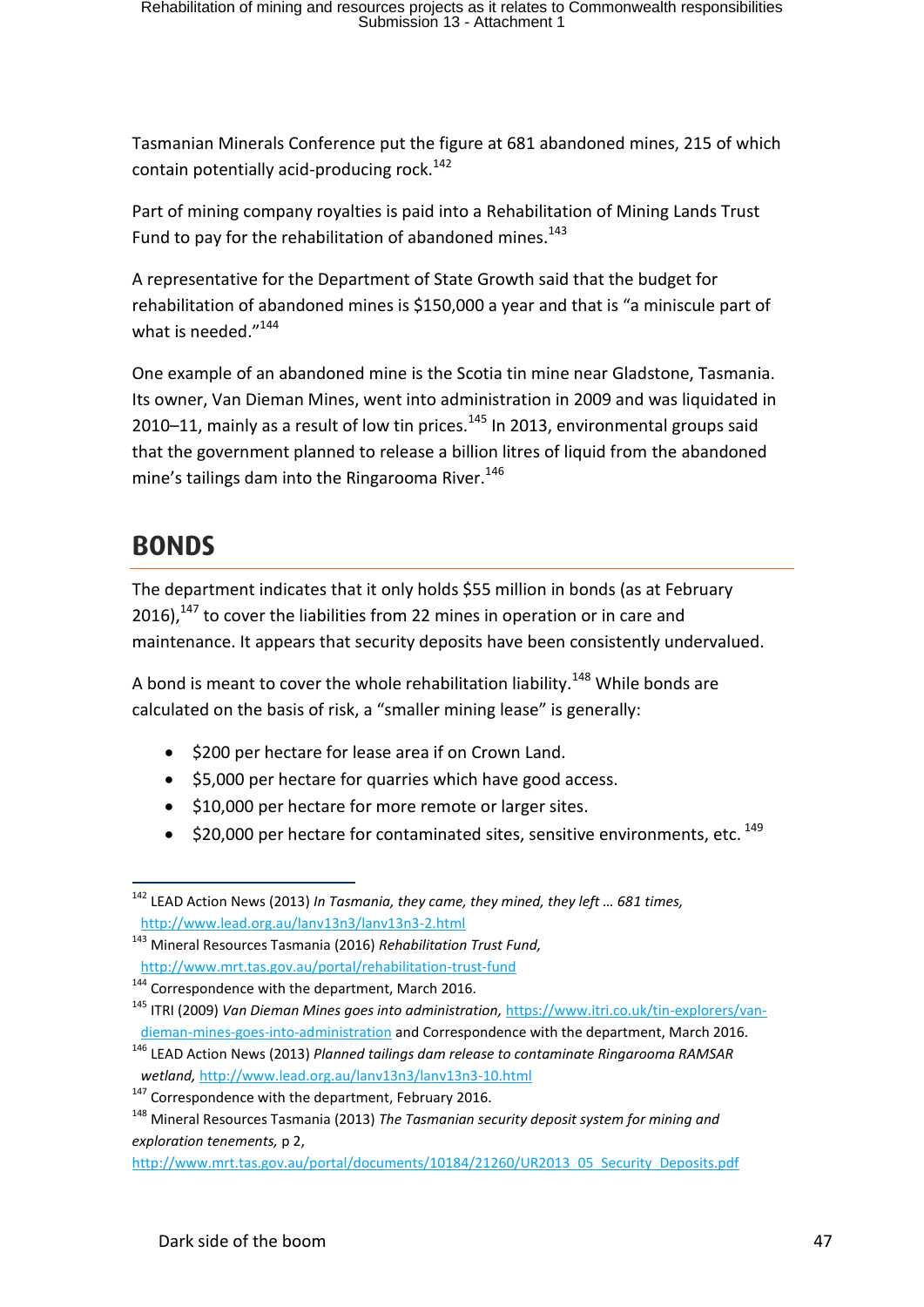Security deposits are payable in stages as the project progresses.

Calculations of "larger mining leases" are more complicated and the department has not provided examples of typical costs.

The state does not always hold security deposits large enough to cover the total liability:

The security deposits on most of the larger operators are insufficient to cover the cost of the current on-site liabilities, in the form of both current disturbance and historical legacies. It is thought that the liabilities at some sites may amount to \$20–30 million, while the security deposits which are held are only for \$2–3 million. Clearly, it will be impossible for a company to increase the security deposit ten-fold over a short period of time. 150

For these reasons, the Tasmanian government does not expect security deposits to be increased to the real cost of future rehabilitation. Instead the government wants to make a new estimation of the cost with "an understanding that this sum will not be paid as a security deposit".<sup>151</sup> It further states that the company "may elect an additional sum"<sup>152</sup> that can be added to the security deposit total.

[http://www.mrt.tas.gov.au/portal/documents/10184/21260/UR2013\\_05\\_Security\\_Deposits.pdf](http://www.mrt.tas.gov.au/portal/documents/10184/21260/UR2013_05_Security_Deposits.pdf)

<sup>150</sup> Mineral Resources Tasmania (2013) *The Tasmanian security deposit system for mining and exploration tenements,* p 3,

[http://www.mrt.tas.gov.au/portal/documents/10184/21260/UR2013\\_05\\_Security\\_Deposits.pdf](http://www.mrt.tas.gov.au/portal/documents/10184/21260/UR2013_05_Security_Deposits.pdf)

**.** 

<sup>149</sup> Mineral Resources Tasmania (2013) *The Tasmanian security deposit system for mining and exploration tenements,* p 3,

[http://www.mrt.tas.gov.au/portal/documents/10184/21260/UR2013\\_05\\_Security\\_Deposits.pdf](http://www.mrt.tas.gov.au/portal/documents/10184/21260/UR2013_05_Security_Deposits.pdf)

<sup>151</sup> Mineral Resources Tasmania (2013) *The Tasmanian security deposit system for mining and exploration tenements,* p 3,

<sup>152</sup> Mineral Resources Tasmania (2013) *The Tasmanian security deposit system for mining and exploration tenements,* p 4,

[http://www.mrt.tas.gov.au/portal/documents/10184/21260/UR2013\\_05\\_Security\\_Deposits.pdf](http://www.mrt.tas.gov.au/portal/documents/10184/21260/UR2013_05_Security_Deposits.pdf)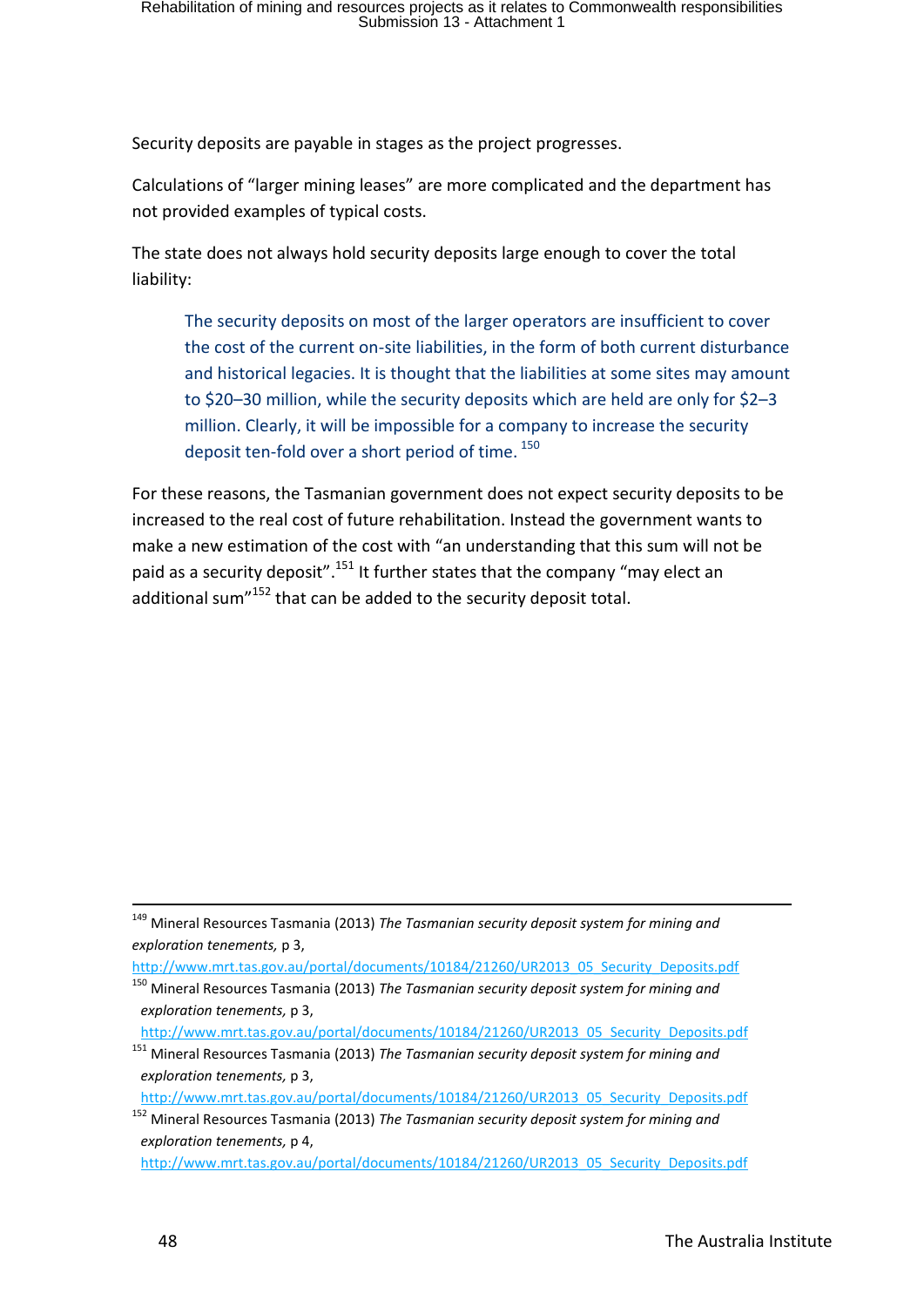# <span id="page-50-0"></span>**Victoria Victoria**

| <b>Category</b>                                      | Low             | <b>High</b>   |
|------------------------------------------------------|-----------------|---------------|
| <b>Mines in operation</b>                            | 47              | 162           |
| Mines in care and maintenance                        | 122             | 122           |
| Mines closed and undergoing final rehabilitation     | 2               | Unknown       |
| Mine sites rehabilitated and relinquished or sold    | 1               | Unknown       |
| <b>Abandoned mines</b>                               | Average one per | 19,010        |
|                                                      | year            |               |
| <b>Rehabilitation bonds held</b>                     | \$160 million   | \$160 million |
| Estimate of total current rehabilitation liabilities | \$160 million   | >\$938        |
|                                                      |                 | million       |
| Estimate of current rehabilitation liabilities for   | Unknown         | Unknown       |
| abandoned mines                                      |                 |               |

### <span id="page-50-1"></span>**INTRODUCTION INTRODUCTION**

Mining is a small part of Victoria's economy, although historically its resources have been of national significance. The state's goldfields were the site of the gold rush of the 1850s and 60s, and several commercial mines and many recreational prospecting sites still operate. Victoria's 430 billion tonne resource represents over 20% of the world's recoverable brown coal. Three brown coal mines, Hazelwood, Loy Yang and Yallourn, serve power plants responsible for most of the state's electricity generation.<sup>153</sup> Base metals and mineral sands are also mined in the state.

Mining is responsible for just 0.2% of the state's employment (7,000 people), and 0.4% of its full-time employment.<sup>154</sup> Royalties, accounting for an increase in the brown coal royalty rate, were expected to bring in \$85 million in revenue in financial year 2016– 2017. This is 0.1% of total revenue.<sup>155</sup>

<sup>&</sup>lt;sup>153</sup> Victorian Department of Economic Development, Jobs, Transport and Resources (2016) *Lignite/Brown Coal,* [http://www.energyandresources.vic.gov.au/earth-resources/victorias-earth](http://www.energyandresources.vic.gov.au/earth-resources/victorias-earth-resources/coal)[resources/coal](http://www.energyandresources.vic.gov.au/earth-resources/victorias-earth-resources/coal) and Geoscience Australia (2016) *Brown Coal,*  [http://www.australianminesatlas.gov.au/aimr/commodity/brown\\_coal.html](http://www.australianminesatlas.gov.au/aimr/commodity/brown_coal.html)

<sup>154</sup> Australian Bureau of Statistics (2016) *6291.0.55.003 Labour Force, Australia, Detailed, Quarterly Table 05. Employed persons by State, Territory and Industry division of main job (ANZSIC),*  <http://www.abs.gov.au/Ausstats/abs@.nsf/mf/6291.0.55.003>

<sup>155</sup> Victorian Government (2016) *2016–17 Budget Papers, Budget Paper 5: Statement of Finances,* pp 6, 164, <https://www.budget.vic.gov.au/budget-papers>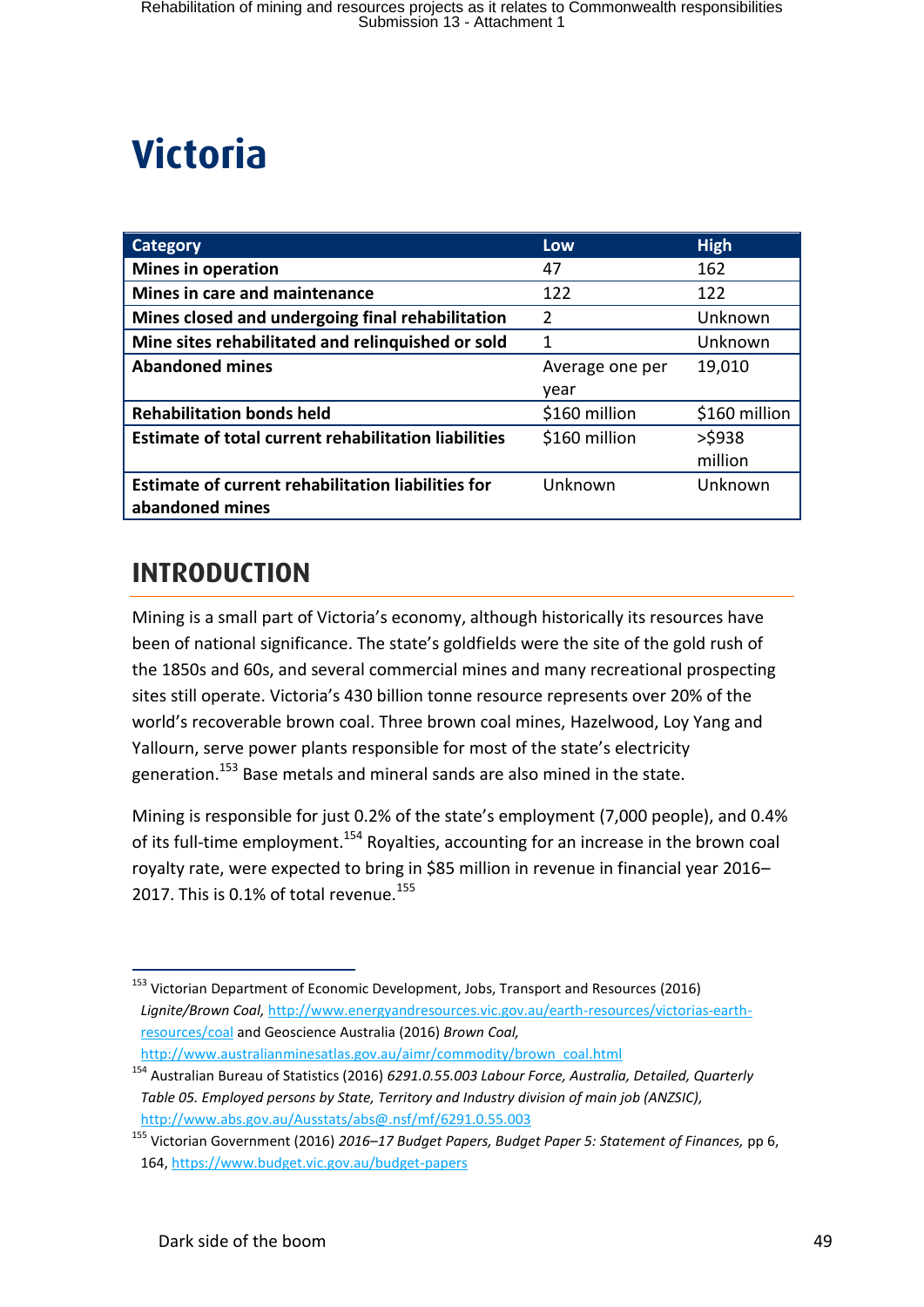The Energy and Earth Resources division of the state's Department of Economic Development, Jobs, Transport and Resources is responsible for developing policy, attracting and facilitating investment, responsibly managing earth resources, supporting investment in technological development and providing an efficient regulatory framework that effectively manages potential risks.<sup>156</sup>

### <span id="page-51-0"></span>**MINES IN OPERATION MINES IN OPERATION**

The Victorian Department of Economic Development, Jobs, Transport and Resources (DEDJTR) has a database of mining operations in the state. In late 2015 the DEDJTR database had 162 mines registered as operational, broken down in [Table 27](#page-51-1) below:

| <b>Type</b>          | <b>Number</b> |
|----------------------|---------------|
| Gold                 | 91            |
| Gypsum               | 48            |
| Coal and peat        | 6             |
| <b>Base metals</b>   | 5             |
| <b>Kaolin</b>        | 5             |
| <b>Mineral sands</b> | 4             |
| <b>Other</b>         | $\mathcal{P}$ |
| <b>Total</b>         | 162           |
|                      |               |

#### <span id="page-51-1"></span>**Table 27: Operational mines Victoria**

Source: Department of Economic Development, Jobs, Transport and Resources.

The Department emphasises that the majority of gold and gypsum mines are "very small scale". It seems likely that many of these mines are different parts of the same mine, or not actually operational.

While the DEDJTR database contains 91 gold mines, the same department's GeoVic mapping application lists only five – Balmain Gold, Unity Mining, Fosterville Gold Mine, Mandalay Resources Costerfield Operations and Stawell Gold Mine. These five mines accounted for over 99 percent of Victorian gold production in 2013, with 30 others reporting some production.<sup>157</sup> Victoria, with its long history of gold mining, has an

<sup>156</sup> Victorian Department of Economic Development, Jobs, Transport and Resources (2016) *About Energy and Earth Resources,* <http://www.energyandresources.vic.gov.au/about-us>

<sup>157</sup> Victorian Department of Economic Development, Jobs, Transport and Resources (2013) *Earth Resources Regulations – 2012/13 Statistical Report,* table 3.3C, <http://earthresources.efirst.com.au/product.asp?pID=1131&cID=46>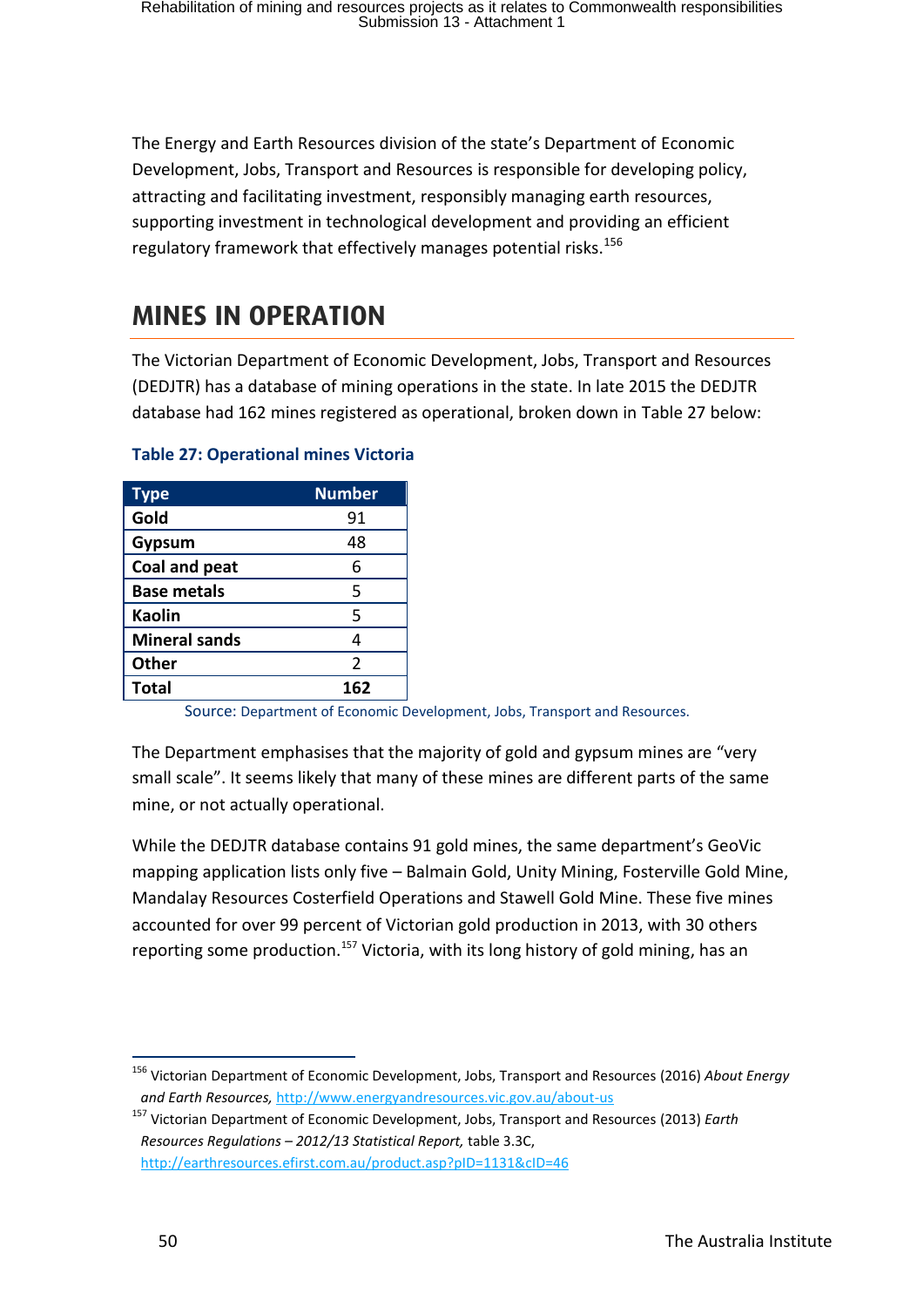active small scale and hobbyist fossicking community.<sup>158</sup> The Department's statistics make it difficult to understand the scale and nature of the mines in the state.

Similarly, while the Department's database says there are 48 operating gypsum mines, the National Gypsum Miners Association website says there are only 20 commercial gypsum mines in Victoria.<sup>159</sup>

# <span id="page-52-0"></span>**MINES IN CARE AND MAINTENANCE MINES IN CARE AND MAINTENANCE**

DEDJTR's database does not distinguish between mines that have been closed temporarily and those that will not open again. According to the database there are 122 mines that are either in care and maintenance or undergoing final rehabilitation.

| <b>Type</b>          | <b>Number</b> |
|----------------------|---------------|
| Gold                 | 99            |
| Gypsum               | 15            |
| Coal and peat        | 2             |
| <b>Kaolin</b>        | 2             |
| <b>Mineral sands</b> | 2             |
| <b>Total</b>         | 122           |

#### **Table 28: Non-operational mines in Victoria**

Source: Department of Economic Development, Jobs, Transport and Resources.

As with estimates of operational mines, numbers of non-operational mines include substantial numbers of very small gold and gypsum mines. The DEDJTR database does have data on when mines went into 'non-operational' status, shown in Table 29 below:

|  | Table 29: Mines go into non-operational status in Victoria |  |
|--|------------------------------------------------------------|--|
|--|------------------------------------------------------------|--|

| <b>Year of closure</b> | <b>Number</b> |
|------------------------|---------------|
| 2011-2015              | 68            |
| 2006-2011              | 17            |
| 2005 and before        | 37            |
| Total                  | 122           |

Source: Department of Economic Development, Jobs, Transport and Resources.

These numbers are also dominated by hobbyist gold mines and small-scale gypsum mines. Regardless of scale, the database shows that 37 mines have been nonoperational in Victoria for at least a decade without being fully rehabilitated.

<sup>1</sup> <sup>158</sup> See, for example, Prospectors and Miners Association of Victoria (2016) *Welcome,*  [http://www.pmav.org.au/#](http://www.pmav.org.au/)

<sup>159</sup> NGMA (2009) *Gypsum Mining in Victoria,* [http://www.gypsum.asn.au/gypsum\\_mining.htm](http://www.gypsum.asn.au/gypsum_mining.htm)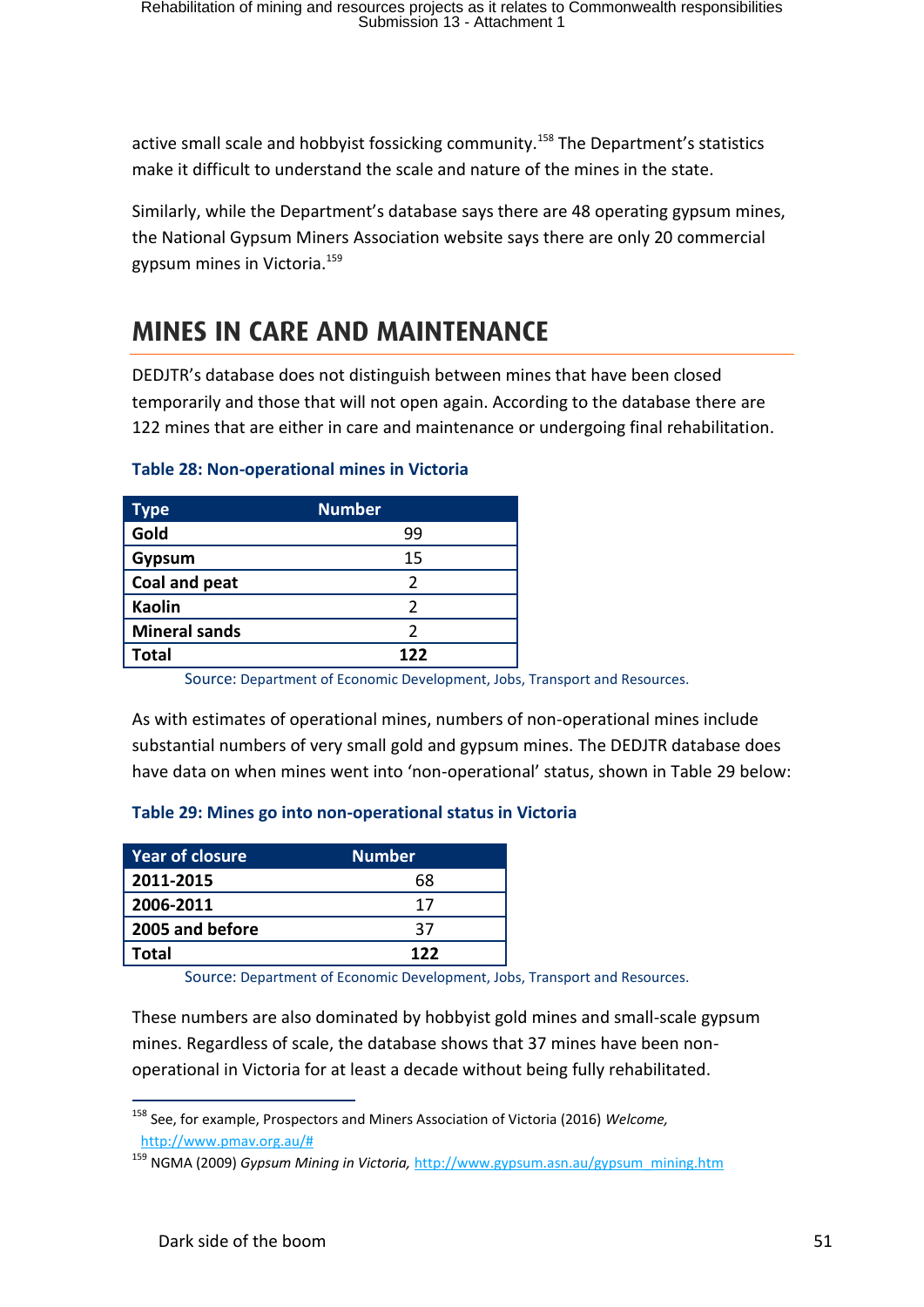# <span id="page-53-0"></span>**SHUT-DOWN, FINAL REHABILITATION AND RELINQUISHMENT**

The DEDJTR database has data on approved final rehabilitation, but does not differentiate between mines handed back to the state and mines on private property found to be fully rehabilitated. As with other statistics in Victoria, they are dominated by very small gold and gypsum mines. Data is only available since 2013:

| Type                 | 2013-2015 |
|----------------------|-----------|
| Gold                 | 34        |
| Gypsum               |           |
| Coal and peat        |           |
| <b>Kaolin</b>        |           |
| <b>Mineral sands</b> | 2         |
| <b>Total</b>         | 44        |

#### **Table 30: Final rehabilitation in Victoria**

Source: Department of Economic Development, Jobs, Transport and Resources.

A representative of DEDJTR gave some examples of final rehabilitation projects – the Douglas mineral sand mine near Horsham, other mineral sand mines owned by the same company near Ouyen, the Wemen mineral sands mine and the Cranbourne Sand Quarry.<sup>160</sup> While the Douglas mine has received approval as being fully rehabilitated, it is now proposed to be used as a dump for radioactive mining waste.<sup>161</sup> The Ouyen mines are still being rehabilitated, a project that may take up to seven years.<sup>162</sup>

The Cranbourne Sand Quarry was closed in the 1960s and has operated as part of the Royal Botanical Gardens since 2006.<sup>163</sup> While a good example of successful rehabilitation to a productive use, this hardly qualifies as a recent example.

<sup>1</sup>  $160$  Correspondence with the department, February and August 2016.

<sup>161</sup> Hollingworth (2016) *EPA defends time taken to assess Douglas mine works approval application,* [http://www.abc.net.au/news/2016-05-09/epa-defends-time-taken-to-assess-iluka-mine-works](http://www.abc.net.au/news/2016-05-09/epa-defends-time-taken-to-assess-iluka-mine-works-approval-bid/7395048)[approval-bid/7395048](http://www.abc.net.au/news/2016-05-09/epa-defends-time-taken-to-assess-iluka-mine-works-approval-bid/7395048)

<sup>162</sup> ABC News (2015) *Mildura' Garraway Group wins \$35m contract to rehabilitate Iluka mineral sands mine near Ouyen,* [http://www.abc.net.au/news/2015-04-02/mildura-firm-wins-35m-contract-to](http://www.abc.net.au/news/2015-04-02/mildura-firm-wins-35m-contract-to-rehabilitate/6367038)[rehabilitate/6367038](http://www.abc.net.au/news/2015-04-02/mildura-firm-wins-35m-contract-to-rehabilitate/6367038)

<sup>163</sup> Casey-Cardinia Library Corporation (2014) *Quarries and sand mines,* <http://caseycardinialinkstoourpast.blogspot.com.au/2014/05/quarries-and-sand-mines.html> and Royal Botanic Gardens Victoria (2016) *Visit Cranbourne,* <https://www.rbg.vic.gov.au/visit-cranbourne>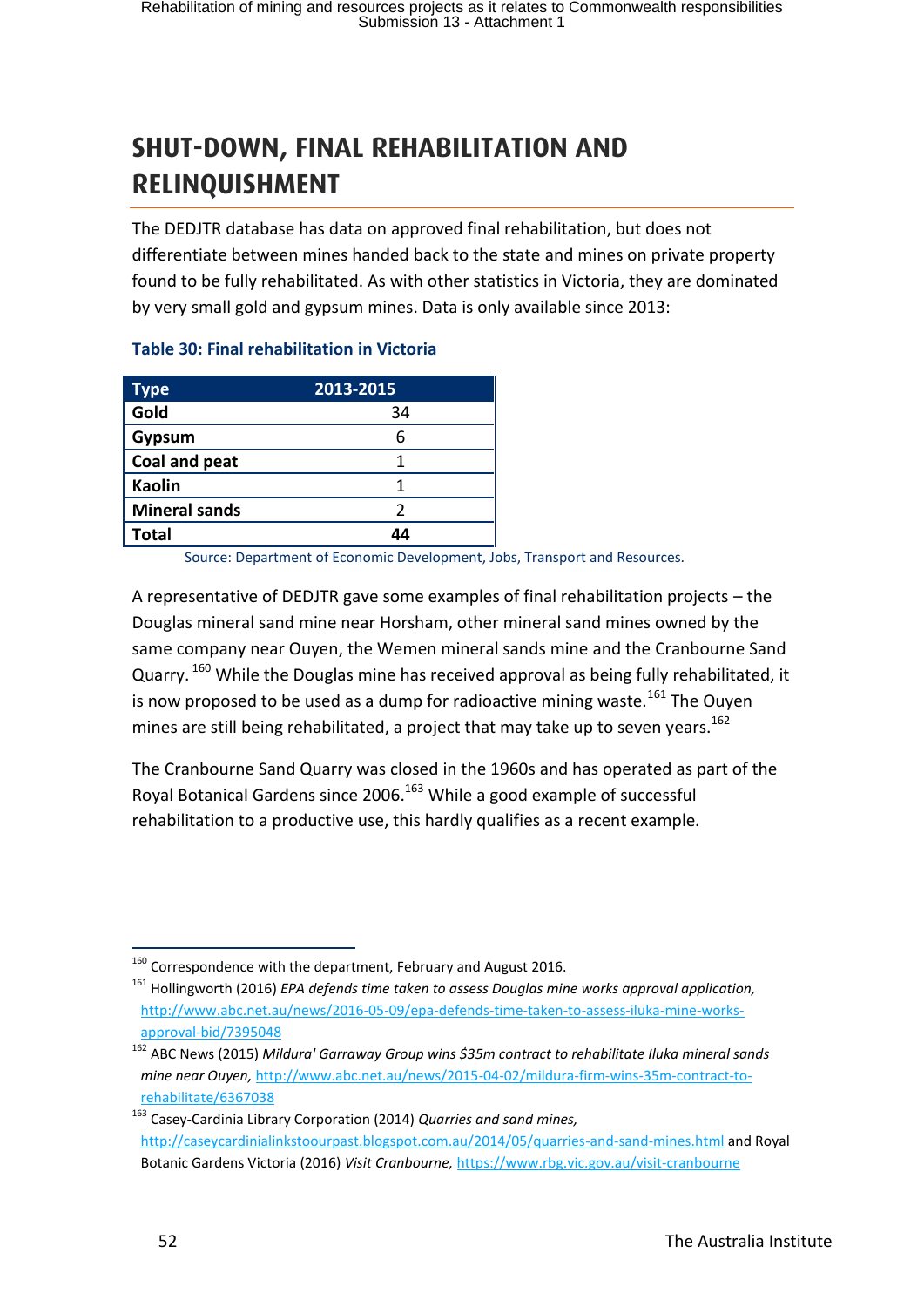# <span id="page-54-0"></span>**MINE ARANDONMENT MINE ABANDONMENT**

Victoria's long mining history has resulted in a large number of small abandoned mines or mine features. One estimate of this largely historical legacy puts the figure at over 19,000 mines, mainly in the goldfields region. $164$ 

More recently, DEDJTR reports that over the past 25 years, an average of around one mine per year is abandoned by the operator and the state has used bonds paid to remediate the site. No abandonments have been recorded in the last two years. As with most other statistics provided by the department, the majority of these mines are small scale gold and gypsum mines.

One example cited by the Department was the Benambra mine in the east of the state. It operated for only four years in the 1990s before being abandoned by its owner, Denehurst. The Victorian government spent around \$7 million on remediation, apparently far more than was held as a bond.<sup>165</sup> There is a current proposal to reopen the mine, despite the considerable controversy around its earlier incarnation.<sup>166</sup>

# <span id="page-54-1"></span>**BONDS**

Bonds are supposed to cover the entire mine rehabilitation cost<sup>167</sup> and according to the Department of Economic Development, Jobs, Transport and Resources this is reassessed every two to ten years depending on the risk associated with the operation.<sup>168</sup> The Australia Institute has been unable to find an assessment of all mines

<sup>1</sup> <sup>164</sup> Unger et al (2012) *Mapping and Prioritising Rehabilitation of Abandoned Mines in Australia*, [https://www.researchgate.net/publication/236900961\\_Mapping\\_and\\_Prioritising\\_Rehabilitation\\_of\\_A](https://www.researchgate.net/publication/236900961_Mapping_and_Prioritising_Rehabilitation_of_Abandoned_Mines_in_Australia) bandoned Mines in Australia

<sup>165</sup> The Australian (2006) *Bailieu linked to mine debacle,*  [http://www.theaustralian.com.au/news/nation/baillieu-linked-to-mine-debacle/story-e6frg6nf-](http://www.theaustralian.com.au/news/nation/baillieu-linked-to-mine-debacle/story-e6frg6nf-1111112492922)[1111112492922](http://www.theaustralian.com.au/news/nation/baillieu-linked-to-mine-debacle/story-e6frg6nf-1111112492922) and Mining Legacies (2016) *Benambra,* 

<http://www.mininglegacies.org/mines/vic/benambra/>

<sup>166</sup> IGO (2016) *Stockman Project,* <http://www.igo.com.au/irm/content/stockman.aspx?RID=304>

<sup>&</sup>lt;sup>167</sup> Victorian Department of Economic Development, Jobs, Transport and Resources (2016) *Establishment and Management of Rehabilitation Bonds for the Mining and Extractive Industries,* [http://www.energyandresources.vic.gov.au/earth-resources-regulation/licensing-and](http://www.energyandresources.vic.gov.au/earth-resources-regulation/licensing-and-approvals/minerals/guidelines-and-codes-of-practice/establishment-and-management-of-rehabilitation-bonds-for-the-mining-and-extractives-industries)[approvals/minerals/guidelines-and-codes-of-practice/establishment-and-management-of](http://www.energyandresources.vic.gov.au/earth-resources-regulation/licensing-and-approvals/minerals/guidelines-and-codes-of-practice/establishment-and-management-of-rehabilitation-bonds-for-the-mining-and-extractives-industries)[rehabilitation-bonds-for-the-mining-and-extractives-industries](http://www.energyandresources.vic.gov.au/earth-resources-regulation/licensing-and-approvals/minerals/guidelines-and-codes-of-practice/establishment-and-management-of-rehabilitation-bonds-for-the-mining-and-extractives-industries)

<sup>&</sup>lt;sup>168</sup> The matrix is publicly available: Victorian Department of Economic Development, Jobs, Transport and Resources (2016) *Establishment and Management of Rehabilitation Bonds for the Mining and Extractive Industries,* Appendix II, [http://www.energyandresources.vic.gov.au/earth-resources](http://www.energyandresources.vic.gov.au/earth-resources-regulation/licensing-and-approvals/minerals/guidelines-and-codes-of-practice/establishment-and-management-of-rehabilitation-bonds-for-the-mining-and-extractives-industries)[regulation/licensing-and-approvals/minerals/guidelines-and-codes-of-practice/establishment-and](http://www.energyandresources.vic.gov.au/earth-resources-regulation/licensing-and-approvals/minerals/guidelines-and-codes-of-practice/establishment-and-management-of-rehabilitation-bonds-for-the-mining-and-extractives-industries)[management-of-rehabilitation-bonds-for-the-mining-and-extractives-industries;](http://www.energyandresources.vic.gov.au/earth-resources-regulation/licensing-and-approvals/minerals/guidelines-and-codes-of-practice/establishment-and-management-of-rehabilitation-bonds-for-the-mining-and-extractives-industries) see also Victorian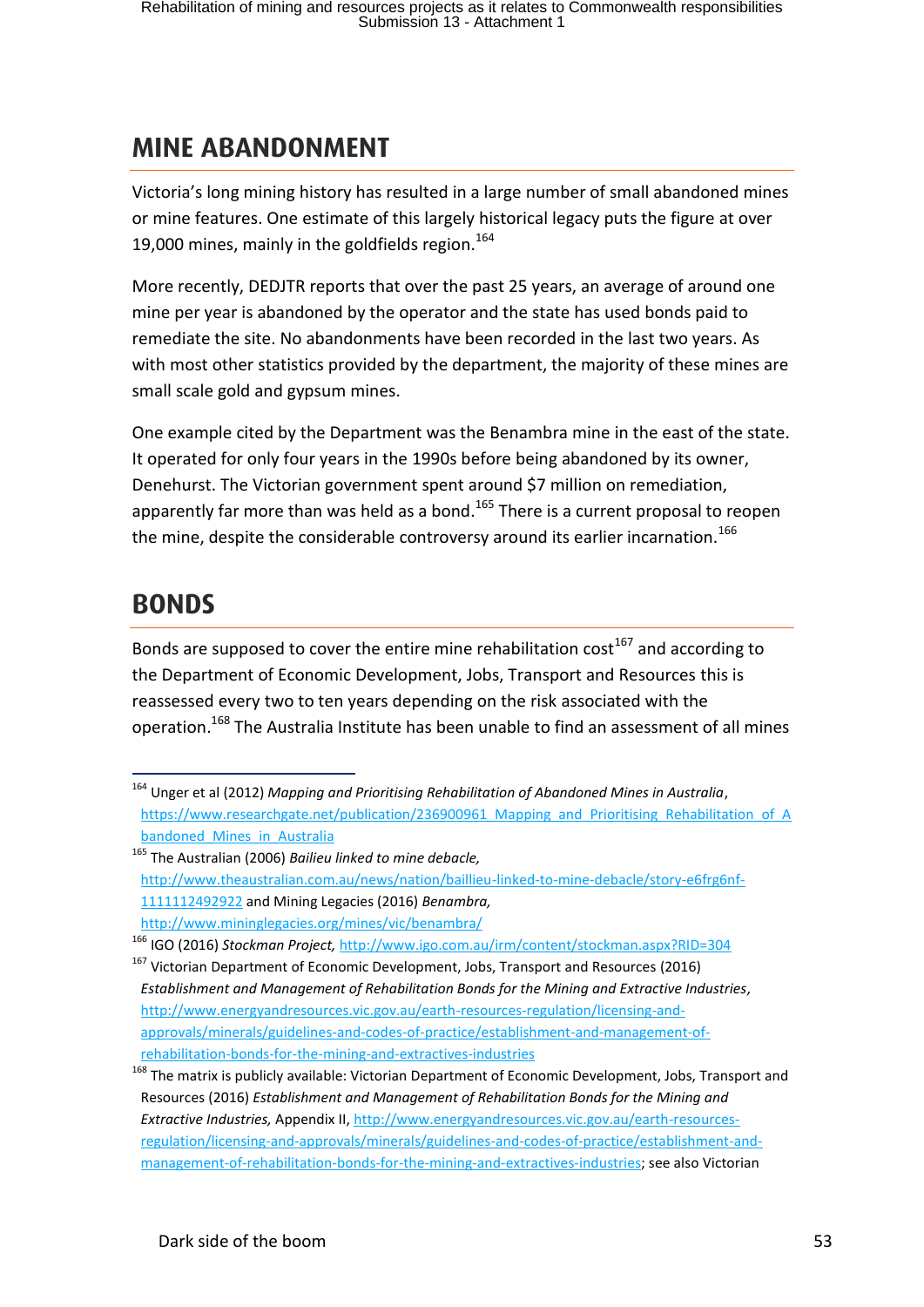in Victoria and whether the bonds actually cover the estimated rehabilitation costs. However, the independent inquiries that have been made have found serious shortcomings in the size of the bonds and how they are assessed.

The government's second inquiry into the 2014 fire at the Hazelwood brown coal mine (held in 2015) scrutinised, among other things, the adequacy of the rehabilitation bonds for all three brown coal mines in Victoria. An independent report to the inquiry found that rehabilitation bonds were seriously inadequate. At that time, the three coal mines had each paid approximately \$15 million in security bonds. But the independent report estimated Yallourn's rehabilitation costs to be between \$167 million and \$262 million, Loy Yang's to be between \$221 million and \$319 million, and Hazelwood's to be between \$264 million and \$357 million; for a total of between \$652 million and \$938 million. $^{169}$ 

The mines have subsequently paid more into their bonds: as at June 2016, Yallourn's bond now stands at \$34.25 million, Loy Yang's at \$56 million and Hazelwood's at \$36.7 million.<sup>170</sup> This is 50% of the mines' self-assessed liabilities, and by 31 December 2016 they should have paid bonds equal to 100% of the self-assessed liabilities.<sup>171</sup> The amounts will be independently reviewed in 2017.<sup>172</sup>

Before the bond revision, the independently-assessed liability was more than ten times as much as the government held in bonds. Even now, the bonds only cover 14–19% of the total liability. The mines' self-assessed liability is half what the independent assessment of their liability is. The state and ultimately Victorian tax payers are at risk of taking on a large liability if one or more of these brown coal companies default.

Figure 1 below summarises the difference between original bonds paid by companies and the subsequent estimates of liabilities:

<http://earthresources.efirst.com.au/product.asp?pID=1131&cID=46>

**.** 

Department of Economic Development, Jobs, Transport and Resources (2013) *Earth Resources Regulations – 2012/13 Statistical Report,*

<sup>169</sup> Hazelwood Mine Fire Inquiry (2015) *Report 2015/2016 Volume IV – Mine Rehabilitation,* p 105, [http://hazelwoodinquiry.vic.gov.au/wp-content/uploads/2015/09/Hazelwood-Mine-Fire-Inquiry-](http://hazelwoodinquiry.vic.gov.au/wp-content/uploads/2015/09/Hazelwood-Mine-Fire-Inquiry-Report-2015-2016-Volume-IV-%E2%80%93-Mine-Rehabilitation-web.pdf)[Report-2015-2016-Volume-IV-%E2%80%93-Mine-Rehabilitation-web.pdf](http://hazelwoodinquiry.vic.gov.au/wp-content/uploads/2015/09/Hazelwood-Mine-Fire-Inquiry-Report-2015-2016-Volume-IV-%E2%80%93-Mine-Rehabilitation-web.pdf)

 $170$  Correspondence with the department, August 2016.

<sup>171</sup> Victorian State Government (2016) *Hazelwood Mine Fire Inquiry: Victorian Government Implementation Plan,* p 72[, http://www.dpc.vic.gov.au/index.php/news-publications/hazelwood-mine](http://www.dpc.vic.gov.au/index.php/news-publications/hazelwood-mine-fire-inquiry-implementation-monitor)[fire-inquiry-implementation-monitor](http://www.dpc.vic.gov.au/index.php/news-publications/hazelwood-mine-fire-inquiry-implementation-monitor)

<sup>&</sup>lt;sup>172</sup> Correspondence with the department, August 2016.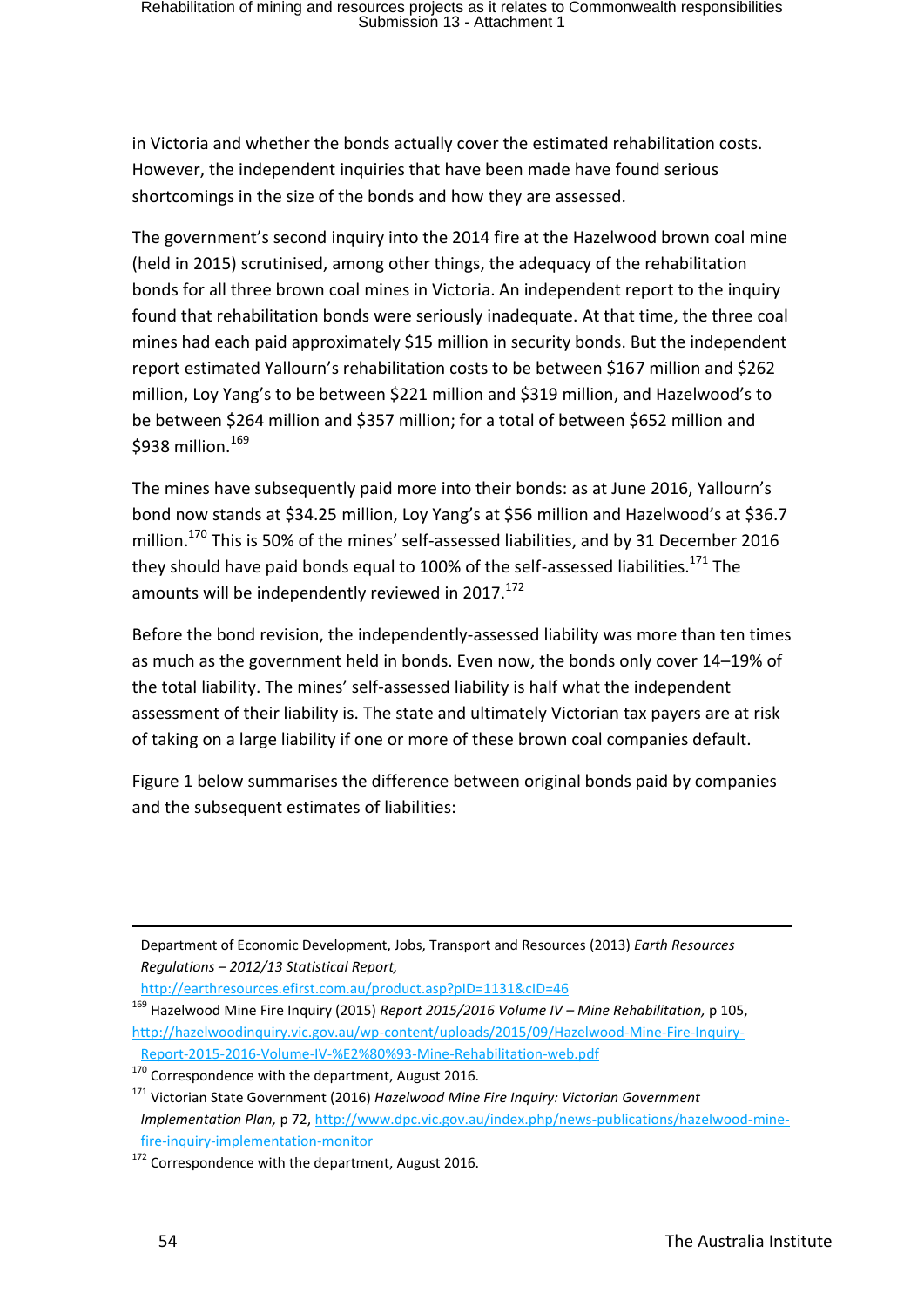



Victorian State Government (2016) *Hazelwood Mine Fire Inquiry: Victorian Government Implementation Plan,* p 72 and Hazelwood Mine Fire Inquiry (2015) *Report 2015/2016 Volume IV – Mine Rehabilitation,* p 105.

The Hazelwood Mine Fire Inquiry found that the department had deficiencies in skills to properly assess rehabilitation costs and had serious concerns that the current bonds paid by the brown coal mine were far too low.<sup>173</sup> It recommended the department acquire the necessary skills and reassess to size of the bonds. The government has since allocated money to implement the recommendations of the Hazelwood mine fire inquiry, and issued an implementation plan and an annual progress report. The implementation plan does include a commitment to review the qualifications of its current audit team.<sup>174</sup>

Most bonds are typically very small and the large part of the almost \$160 million in bonds<sup>175</sup> is from a handful of mines (the data pre-dates the brown coal bond adjustments; the figure will presumably be higher now). Table 31 shows that the top ten mine bonds in Victoria accounts for a little bit more than \$145 million out of the

<sup>173</sup> Hazelwood Mine Fire Inquiry (2015) *Report 2015/2016 Volume IV – Mine Rehabilitation,* parts 11, 12, [http://hazelwoodinquiry.vic.gov.au/wp-content/uploads/2016/04/Hazelwood-Mine-Fire-Inquiry-](http://hazelwoodinquiry.vic.gov.au/wp-content/uploads/2016/04/Hazelwood-Mine-Fire-Inquiry-Report-2015-2016-Volume-IV-%E2%80%93-Part-11-12.pdf)[Report-2015-2016-Volume-IV-%E2%80%93-Part-11-12.pdf](http://hazelwoodinquiry.vic.gov.au/wp-content/uploads/2016/04/Hazelwood-Mine-Fire-Inquiry-Report-2015-2016-Volume-IV-%E2%80%93-Part-11-12.pdf)

<sup>174</sup> Victorian State Government (2016) *Hazelwood Mine Fire Inquiry: Victorian Government Implementation Plan,* p 73[, http://www.dpc.vic.gov.au/index.php/news-publications/hazelwood-mine](http://www.dpc.vic.gov.au/index.php/news-publications/hazelwood-mine-fire-inquiry-implementation-monitor)[fire-inquiry-implementation-monitor](http://www.dpc.vic.gov.au/index.php/news-publications/hazelwood-mine-fire-inquiry-implementation-monitor)

<sup>175</sup> Victorian Department of Economic Development, Jobs, Transport and Resources (2013) *Earth Resources Regulations – 2012/13 Statistical Report,* p 23,

<http://earthresources.efirst.com.au/product.asp?pID=1131&cID=46>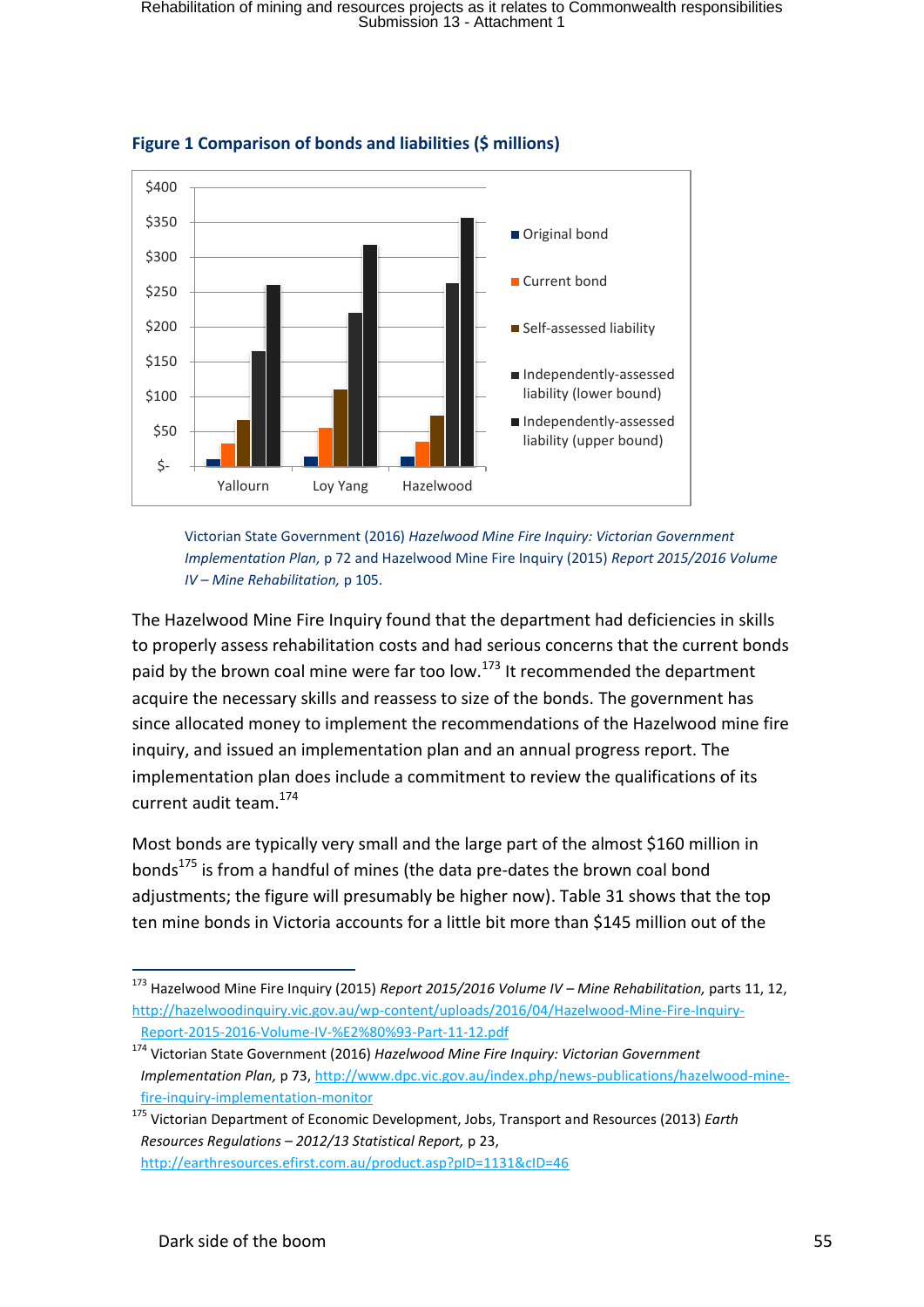\$160 million the state hold in bonds. It is therefore very important that these large mines' bonds are assessed correctly.

|  |  |  |  | Table 31: Top 10 bonds for mines in Victoria |
|--|--|--|--|----------------------------------------------|
|--|--|--|--|----------------------------------------------|

| <b>Company</b>                                                                                                                                                                                                                 | <b>Bond</b>                                                                                                     |  |
|--------------------------------------------------------------------------------------------------------------------------------------------------------------------------------------------------------------------------------|-----------------------------------------------------------------------------------------------------------------|--|
| <b>Basin Minerals Holdings Pty Ltd</b>                                                                                                                                                                                         | \$34,824,000                                                                                                    |  |
| <b>Basin Minerals Holdings Pty Ltd</b>                                                                                                                                                                                         | \$25,050,000                                                                                                    |  |
| <b>Basin Minerals Holdings Pty Ltd</b>                                                                                                                                                                                         | \$24,580,000                                                                                                    |  |
| <b>AGL LYP 3 Pty Ltd</b>                                                                                                                                                                                                       | \$15,000,000                                                                                                    |  |
| <b>Hazelwood Power Corporation Pty Ltd</b>                                                                                                                                                                                     | \$15,000,000                                                                                                    |  |
| <b>Yallourn Energy Pty Ltd</b>                                                                                                                                                                                                 | \$11,460,500                                                                                                    |  |
| <b>Fosterville Gold Mine Pty Ltd</b>                                                                                                                                                                                           | \$6,757,000                                                                                                     |  |
| <b>Stawell Gold Mines Pty Ltd</b>                                                                                                                                                                                              | \$4,803,000                                                                                                     |  |
| <b>Unity Mining Ltd</b>                                                                                                                                                                                                        | \$3,934,000                                                                                                     |  |
| <b>Balmaine Gold Pty Ltd</b>                                                                                                                                                                                                   | \$3,800,000                                                                                                     |  |
| Top ten total                                                                                                                                                                                                                  | \$145,208,500                                                                                                   |  |
| the contract of the contract of the contract of the contract of the contract of the contract of the contract of the contract of the contract of the contract of the contract of the contract of the contract of the contract o | the contract of the contract of the contract of the contract of the contract of the contract of the contract of |  |

Source: Geovic database. Note that this pre-dates the 30 June 2016 increase in bonds from the brown coal plants.<sup>176</sup>

The three coal mines were first assessed in the 1990s.<sup>177</sup> Yallourn's bond was reduced to \$11,460,500 in 2004.<sup>178</sup> This would appear to have been a mistake when we consider the AECOM independent report that suggests the cost of rehabilitation should be between \$167 million and \$262 million, and even the Yallourn selfassessment says that the liability is \$68.5 million. However, a spokesperson from the department emphasised that the 2004 bond reduction is not directly comparable to either other figure as it is a result of a different methodology with different unit rates directed at achieving a different outcome.<sup>179</sup>

Nonetheless, the independently-assessed liability for just one coal mine is greater than the total bonds held by the state for all mines.

<sup>1</sup> <sup>176</sup> Department of Economic Development, Jobs, Transport and Resources (2016) *Geovic*, [http://er](http://er-info.dpi.vic.gov.au/sd_weave/anonymous.html)[info.dpi.vic.gov.au/sd\\_weave/anonymous.html](http://er-info.dpi.vic.gov.au/sd_weave/anonymous.html)

<sup>177</sup> Hazelwood Mine Fire Inquiry (2015) *Report 2015/2016 Volume IV – Mine Rehabilitation,* p 33, [http://hazelwoodinquiry.vic.gov.au/wp-content/uploads/2016/04/Hazelwood-Mine-Fire-Inquiry-](http://hazelwoodinquiry.vic.gov.au/wp-content/uploads/2016/04/Hazelwood-Mine-Fire-Inquiry-Report-2015-2016-Volume-IV-%E2%80%93-Part-11-12.pdf)[Report-2015-2016-Volume-IV-%E2%80%93-Part-11-12.pdf.](http://hazelwoodinquiry.vic.gov.au/wp-content/uploads/2016/04/Hazelwood-Mine-Fire-Inquiry-Report-2015-2016-Volume-IV-%E2%80%93-Part-11-12.pdf) Note that Victorian electricity privatisation occurred in the 1990s.

<sup>178</sup>

Hazelwood Mine Fire Inquiry (2015) *Report 2015/2016 Volume IV – Mine Rehabilitation,* p 33, [http://hazelwoodinquiry.vic.gov.au/wp-content/uploads/2016/04/Hazelwood-Mine-Fire-Inquiry-](http://hazelwoodinquiry.vic.gov.au/wp-content/uploads/2016/04/Hazelwood-Mine-Fire-Inquiry-Report-2015-2016-Volume-IV-%E2%80%93-Part-11-12.pdf)[Report-2015-2016-Volume-IV-%E2%80%93-Part-11-12.pdf](http://hazelwoodinquiry.vic.gov.au/wp-content/uploads/2016/04/Hazelwood-Mine-Fire-Inquiry-Report-2015-2016-Volume-IV-%E2%80%93-Part-11-12.pdf)

 $179$  Correspondence with the department, August 2016.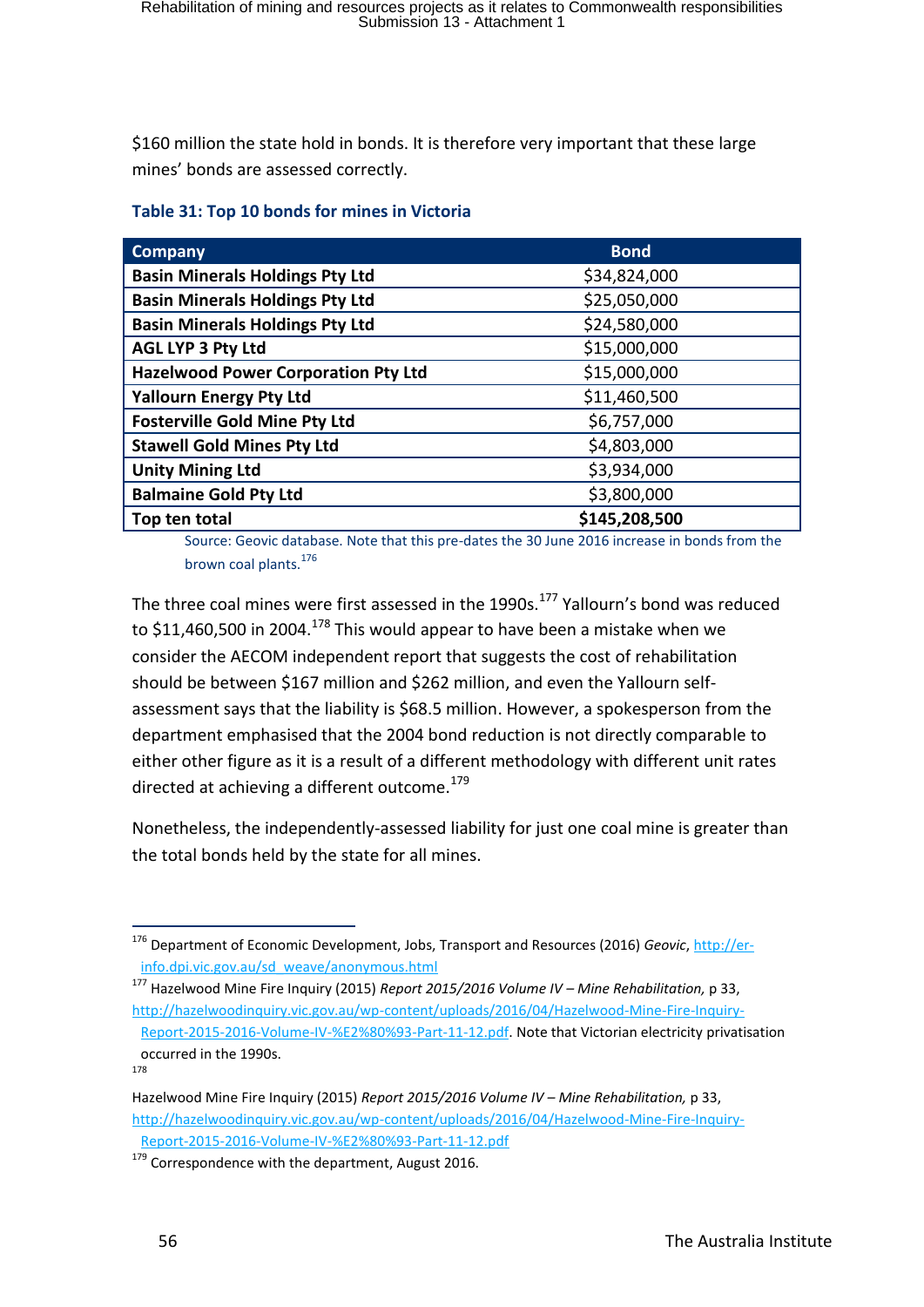Victoria provides a breakdown by mine of rehabilitation bonds paid – something no other state does. Despite the attention paid to the brown coal mines, the largest bonds currently held relate to mineral sand mines, as shown in Table 31 above.

The three largest bonds (prior to the upward adjustment of the brown coal bonds) all belong to the same company, Basin Minerals Holdings. These bonds are for three mineral sand mines that produce zircon, rutile and ilmenite. Their production accounts for about 15 per cent of Victoria's mineral production by value, behind brown coal (45 per cent) and gold (30 per cent).<sup>180</sup> The bonds were assessed and paid between 2002 and 2010, and the largest bond is the one assessed most recently. It is unclear whether the actual rehabilitation cost of these mines is comparable to that of the three brown coal mines. It may be that the mineral sands bonds are higher because they were assessed more recently, or according to a different methodology.

<sup>180</sup> Victorian Department of Economic Development, Jobs, Transport and Resources (2013) *Earth Resources Regulations – 2012/13 Statistical Report,* <http://earthresources.efirst.com.au/product.asp?pID=1131&cID=46>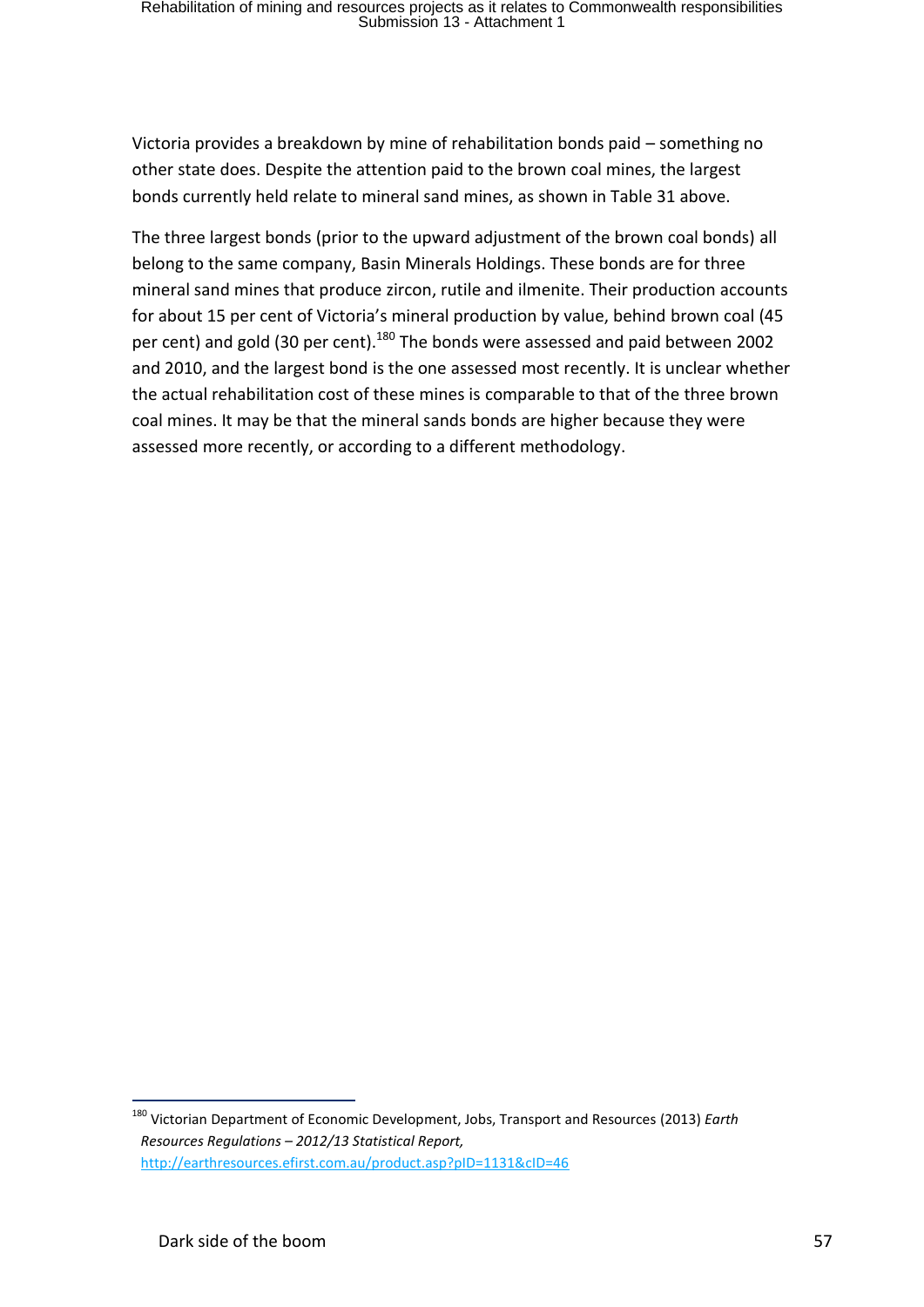# <span id="page-59-0"></span>Western Australia **Western Australia**

| <b>Category</b>                                                     |         |         |
|---------------------------------------------------------------------|---------|---------|
| <b>Mines in operation</b>                                           | 151     | 661     |
| Mines in care and maintenance                                       | 44      | 438     |
| Mines closed and undergoing final rehabilitation                    | Unknown | 1,137   |
| Mine sites rehabilitated and relinquished or sold                   | Unknown | Unknown |
| <b>Abandoned mines</b>                                              | 9,870   | 17,000  |
| <b>Rehabilitation bonds held</b>                                    | N/A     | N/A     |
| <b>Estimate of total current rehabilitation liabilities</b>         | \$4.8   | Unknown |
|                                                                     | billion |         |
| <b>Estimate of current rehabilitation liabilities for abandoned</b> | Unknown | Unknown |
| mines                                                               |         |         |

# <span id="page-59-1"></span>**INTRODUCTION INTRODUCTION**

WA has extensive iron ore, gold, alumina and nickel resources. The Pilbara, in the north of the state, is the source of most of Australia's iron ore, although there are iron ore mines in other parts of the state as well. The state's goldfields are typically in the south-west, with Kalgoorlie having been mined since the gold rush of the 1880s and 1890s.

Mining employs 7.2% of Western Australia's workforce, more than any other state.<sup>181</sup> It also receives more royalties than other states; they make up an estimated 14% (\$3.7 billion) of 2015-16 state budget revenue.<sup>182</sup>

Western Australia's Department of Mines and Petroleum (DMP) is responsible for the state's resources sector, including ensuring health and safety and environmental standards are kept, collecting royalties and providing geoscientific information.<sup>183</sup>

<sup>1</sup> <sup>181</sup> Australian Bureau of Statistics (2015) *6291.0.55.003 Labour Force, Australia, Detailed, Quarterly, Table 05. Employed persons by State, Territory and Industry division of main job (ANZSIC)*, <http://www.abs.gov.au/AUSSTATS/abs@.nsf/DetailsPage/6291.0.55.003Nov%202015?OpenDocument>

<sup>182</sup> Government of Western Australia (2015) *2015-16, Budget Paper No. 3*, pp 76, 89, 115, [http://static.ourstatebudget.wa.gov.au/15-16/2015-16-wa-state-budget\\_bp3.pdf](http://static.ourstatebudget.wa.gov.au/15-16/2015-16-wa-state-budget_bp3.pdf)

<sup>183</sup> WA Department of Mines and Petroleum (2016) *About DMP,* [http://www.dmp.wa.gov.au/About-Us-](http://www.dmp.wa.gov.au/About-Us-Careers/About-DMP-1422.aspx)[Careers/About-DMP-1422.aspx](http://www.dmp.wa.gov.au/About-Us-Careers/About-DMP-1422.aspx)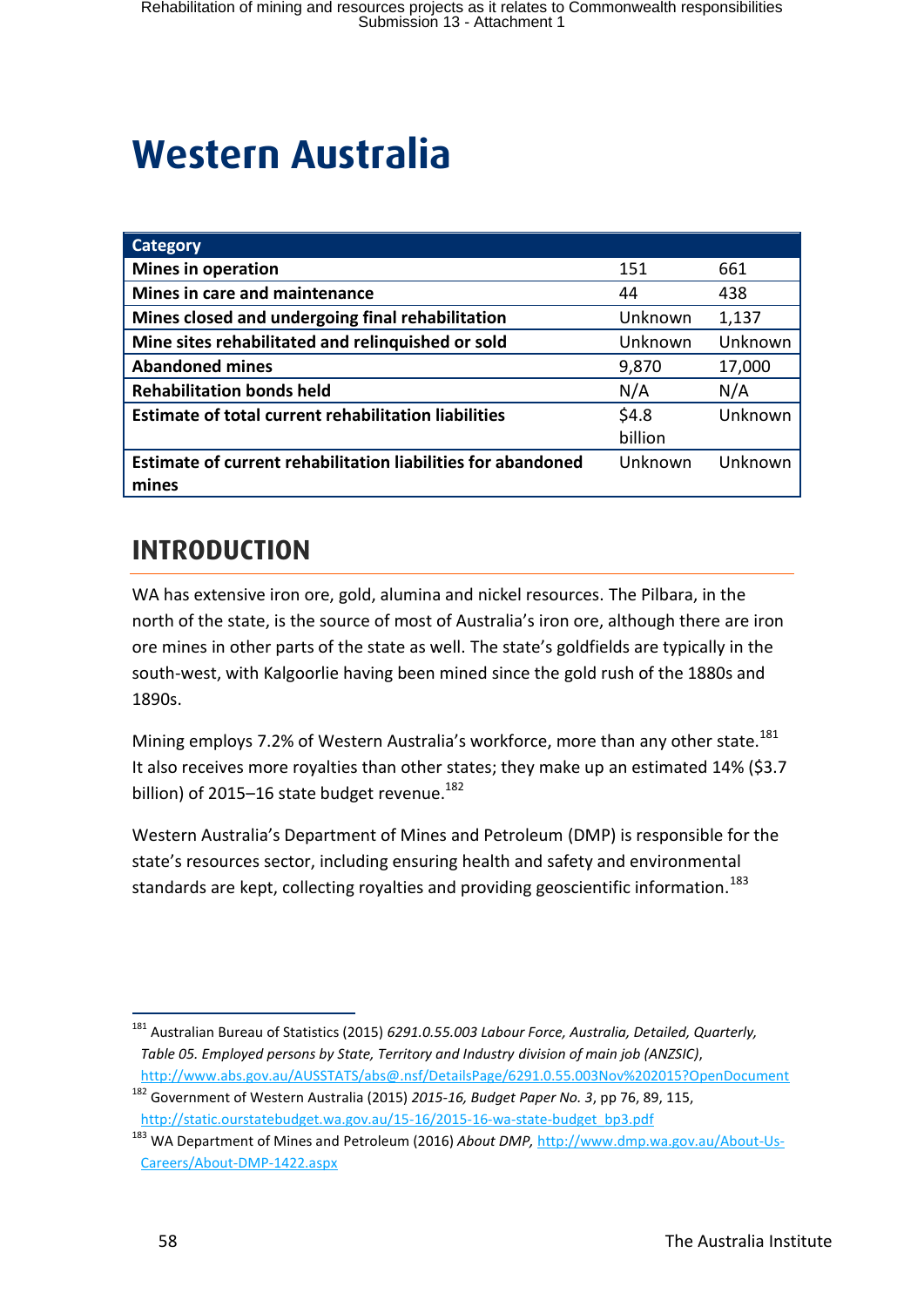# <span id="page-60-0"></span>**MINES IN OPERATION MINES IN OPERATION**

As is the case in many states, estimates vary on how many mines are operating in Western Australia. The highest figure, 1,694 currently operating mines, comes from the Mine Sites spreadsheet provided by DMP. However, these are better understood as mine site features. For example, the spreadsheet lists 16 open pit "mines" in the Paraburdoo/Rio Tinto "project". The entire project is often referred to as a single mine.<sup>184</sup> When the Mine Sites spreadsheet is limited to projects, rather than mines, it indicates that 661 projects have one or more operating mines.

Another figure provided in earlier correspondence with DMP in late 2015 was 414 mines in operation. Another estimate obtained from analysis of the DMP Statistics Digest lists 151 mines as currently having employees, so presumably in operation.<sup>185</sup> Both estimates are broken down by commodity in Table 32 below:

| <b>DMP statement, operating mines</b><br><b>Nov 2015</b> |     | The Australia Institute analysis of<br><b>Statistics Digest,</b> |     |
|----------------------------------------------------------|-----|------------------------------------------------------------------|-----|
| <b>Alumina</b>                                           | 8   | <b>Bauxite-Alumina</b>                                           | 2   |
| <b>Base metals</b>                                       | 9   | <b>Base metals</b>                                               | 6   |
| Coal                                                     | 5   | Coal                                                             | 2   |
| <b>Industrial mineral</b>                                | 38  | <b>Heavy mineral sands</b>                                       | 9   |
| <b>Iron</b>                                              | 147 | Iron ore                                                         | 35  |
| <b>Precious metal</b>                                    | 147 | Gold                                                             | 77  |
| <b>Diamond</b>                                           | 1   | <b>Diamonds</b>                                                  | 2   |
| Specialty metal (HM, Ta, Li)                             | 12  | Tin-Tantalum-Lithium                                             | 6   |
| Steel alloy metal (Chromite, Mn, Ni)                     | 47  | <b>Manganese</b>                                                 | 7   |
|                                                          |     | Salt                                                             | 5   |
| <b>Total</b>                                             | 414 |                                                                  | 151 |

#### **Table 32: Operational mine estimates, WA**

Sources: DMP statement obtained through Correspondence, DMP (2016) *Statistics Digest*.

These discrepancies are likely to be the result of different classification of mines, mine features and projects, as well as different assessments of what mines are 'significant' enough to be included in each estimate. Regardless, no definitions or clarifications are published by the department, making it difficult to assess the size and nature of mining operations in the state.

DMP provided information on the number of operating mines over time, summarised in Table 33 below:

<sup>1</sup> <sup>184</sup> See for example mining-technology.com (2016) *Paraburdoo Iron Ore Mine, Pilbara, Australia*, <http://www.mining-technology.com/projects/paraburdoo-iron-ore-mine-pilbara/>

<sup>185</sup> WA Department of Mines and Petroleum (2016) *Statistics Digest,* [http://www.dmp.wa.gov.au/About-](http://www.dmp.wa.gov.au/About-Us-Careers/Statistics-Digest-3962.aspx)[Us-Careers/Statistics-Digest-3962.aspx](http://www.dmp.wa.gov.au/About-Us-Careers/Statistics-Digest-3962.aspx)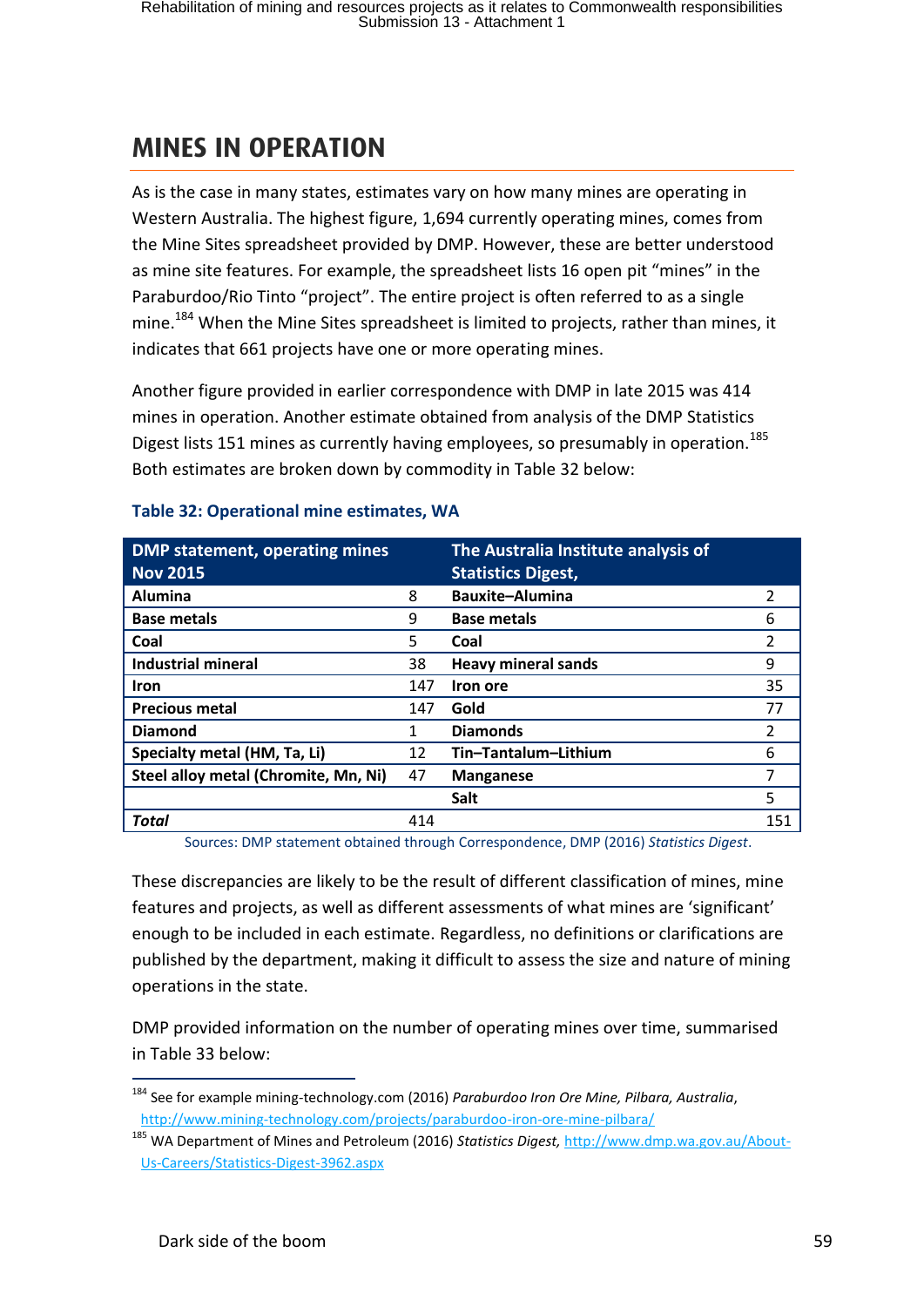| <b>Table 33: Mines operating, Western Australia</b> |  |  |
|-----------------------------------------------------|--|--|
|-----------------------------------------------------|--|--|

| Mines operating as at | <b>Total</b> |
|-----------------------|--------------|
| 2015                  | 414          |
| 2010                  | 336          |
| 2005                  | 468          |
| 1997                  | 335          |

Source: Department of Mines and Petroleum.

Table 33 shows that numbers of mines operating in WA increased through the early years of the new millennium, but then apparently declined substantially between 2005 and 2010. While this period included the global financial crisis, it seems unlikely that such a large decline occurred as a result of that slowdown. The apparent decline was largely driven by changes in the number of "precious metal" mines. In other states, notably Victoria, there are large numbers of small gold mines that could be classified as either operational or closed depending on definition. Given that WA has extensive goldfields, this may also be the case here.

### <span id="page-61-0"></span>**MINES IN CARE AND MAINTENANCE MINES IN CARE AND MAINTENANCE**

Estimates on number of mines in care and maintenance in WA also vary widely. The Mine Sites spreadsheet lists 970 "mines" (mine site features) in care and maintenance, but only 316 projects had one or more mines in care and maintenance.

The DMP provided different estimates in correspondence, of 158 and 438.<sup>186</sup> The Statistics Digest does not specifically identify mines as being in care and maintenance, but it lists 44 mines as having zero employees in 2014**–**15, as shown in Table 34 below:

|                             | Mines (0 employed only) |
|-----------------------------|-------------------------|
| <b>Bauxite-Alumina</b>      |                         |
| <b>Base metals</b>          |                         |
| Coal                        |                         |
| <b>Diamonds</b>             |                         |
| Gold                        | 21                      |
| <b>Heavy mineral sands</b>  | 1                       |
| Iron ore                    | 12                      |
| <b>Manganese</b>            | 8                       |
| Salt                        |                         |
| <b>Tin-Tantalum-Lithium</b> |                         |
| Total                       | 44                      |

**Table 34: Mines with zero employees 2014-15 in the WA Statistics Digest**

 $186$  Correspondence dated 19 November 2015 and 18 February 2016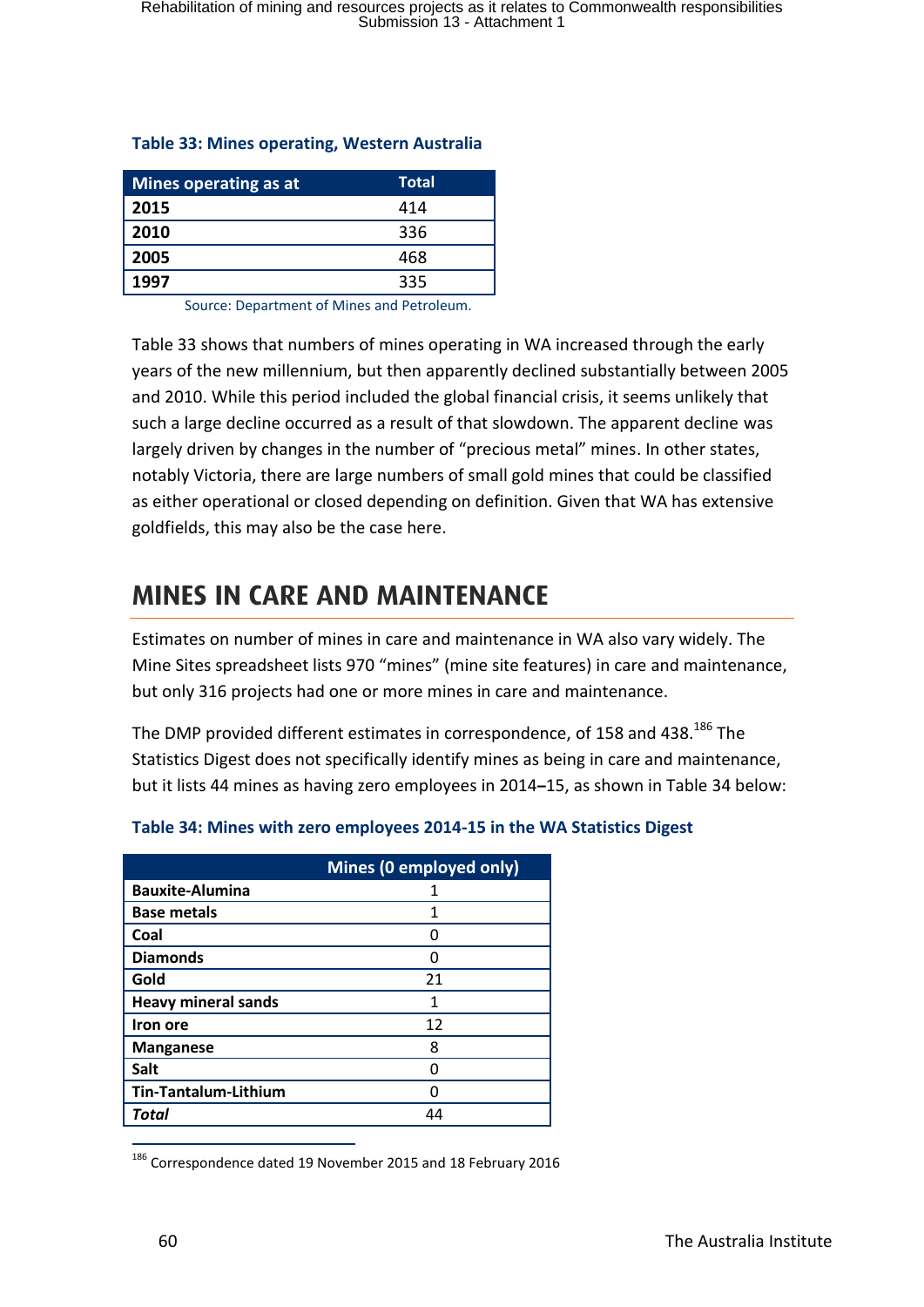#### Source: Department of Mines and Petroleum.

DMP also provided estimates of number of mines in care and maintenance in different years, showing a similar trend to mines in operation. These estimates are summarised in Table 35 below:

#### **Table 35: WA mines in care and maintenance 1997-2015**

| <b>Mines put into care and</b><br>maintenance as at | <b>Total</b> |
|-----------------------------------------------------|--------------|
| 2015                                                | 438          |
| 2010                                                | 351          |
| 2005                                                | 169          |
| 1997                                                | 337          |
|                                                     |              |

Source: Department of Mines and Petroleum.

As with the changes in numbers of operating mines in Table 33 in the previous section, the changes in Table 35 are primarily caused by changes in numbers of precious metal mines, likely small gold mines.

While estimates of the number of mines in care and maintenance in different years may assist in understanding some trends, no information is available on how long mines have been in care and maintenance. Mines that have been non-operational for many years risk being abandoned and imposing environmental costs on the community.

# <span id="page-62-0"></span>**SHUT MINES: REHABILITATED OR ABANDONED SHUT MINES: REHABILITATED OR ABANDONED**

Like estimates of operating mines and mines in care and maintenance, there are widely varying estimates of how many mines are being closed or have successfully completed rehabilitation. The Mine Sites spreadsheet lists 17,548 mine site features that are "shut" of which there are 1,137 projects with one or more shut "mines".

DMP also provided estimates of numbers of mines "shut" over time. Results are summarised in Table 36 below:

| Mines shut down as at | Total | Coal | Mineral/metal |
|-----------------------|-------|------|---------------|
| 2015                  | 2,388 | 37   | 2,351         |
| 2010                  | 2,080 | 36   | 2,044         |
| 2005                  | 1,503 | 35   | 1,468         |
| 1997                  | 619   | วร   | 592           |

#### **Table 36: WA mines shut 1997-2015**

Source: Department of Mines and Petroleum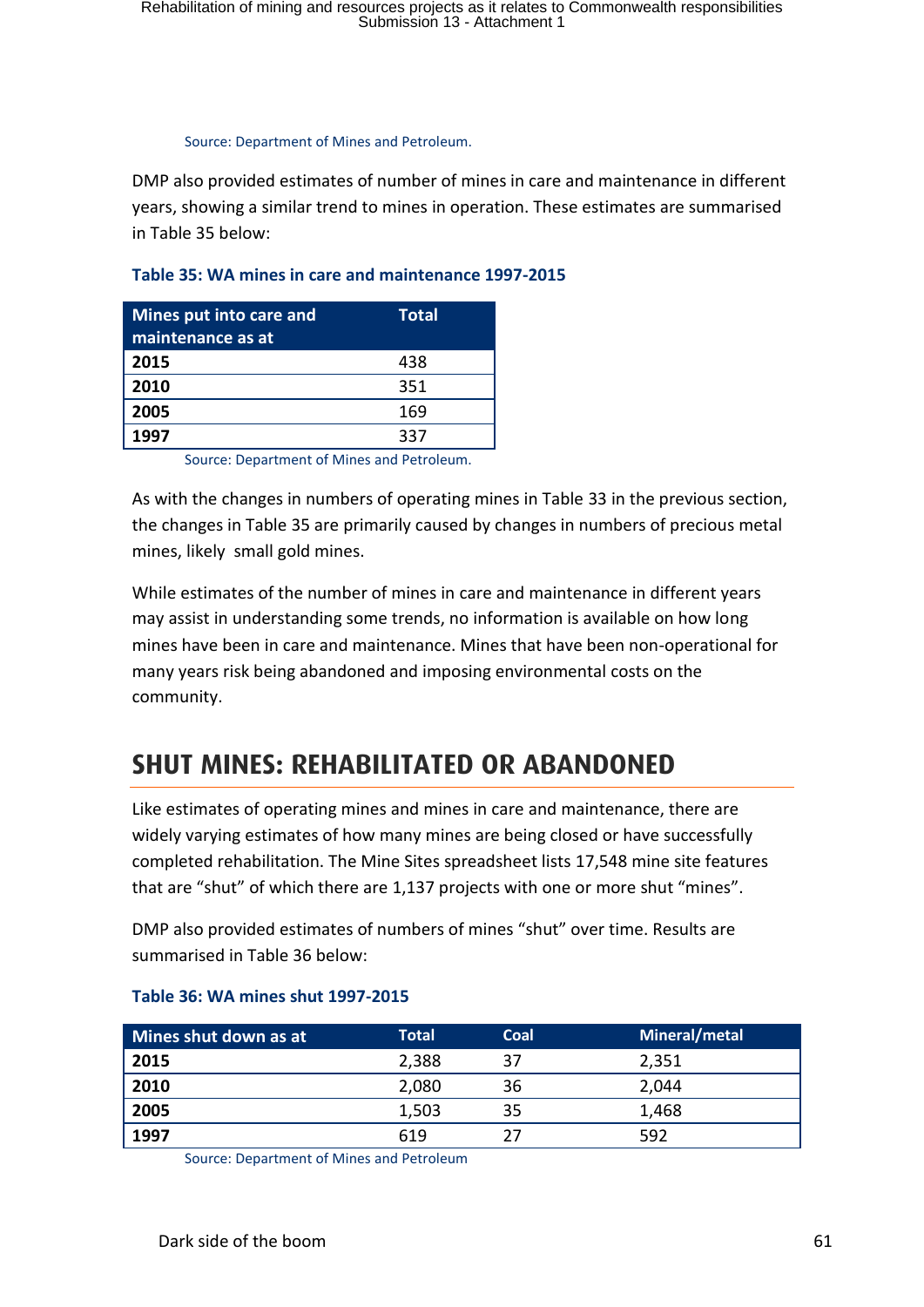However, a "shut" mine is not necessarily one that has completed rehabilitation or been relinquished by its owner. In late 2015, a spokesperson for the department described the registration of a mine as "shut" as representing a project "unlikely to be re-mined/reopened", with the next stage likely being a "move to total rehabilitation".

It is not clear how many, if any, of the shut mines have been rehabilitated. It is likely that many mines and mine features considered "shut" by DMP are considered abandoned by other parties. Western Australia was reported to have 9,870 abandoned mines in 2011,  $^{187}$  while a 2014 government estimate put that figure at 17,000 abandoned mine sites.<sup>188</sup>

While abandoned mines are often claimed by the mining industry to be a problem related only to historic mines, WA has several examples of recent abandonments. The Ellendale Diamond mine was abandoned in 2015, the Bulong Nickel Project was abandoned in 2013 and the Pro Force Gold Mine was abandoned in 2004.<sup>189</sup> All are now being managed by the WA government.

# <span id="page-63-0"></span>**BONDS AND THE MINING REHABILITATION FUND (MRF)**

Western Australia changed its rehabilitation bond system in 2013. The over \$1 billion in bonds that were held by the state was estimated to cover only a quarter of the total outstanding rehabilitation liability of Western Australian mines.<sup>190</sup> With the end of the bond system, the \$1.2 billion of bonds were paid back to mining companies.<sup>191</sup>

<sup>1</sup> <sup>187</sup> Unger et al (2012) *Mapping and Prioritising Rehabilitation of Abandoned Mines in Australia, p 262*, [https://www.researchgate.net/publication/236900961\\_Mapping\\_and\\_Prioritising\\_Rehabilitation\\_of\\_A](https://www.researchgate.net/publication/236900961_Mapping_and_Prioritising_Rehabilitation_of_Abandoned_Mines_in_Australia) bandoned Mines in Australia

<sup>188</sup> Marmion (2014) *Expired bonds yield \$20,000 to kick off Coolgardie site rehabilitation,*  [https://www.mediastatements.wa.gov.au/Pages/Barnett/2014/07/Expired-bonds-yield-\\$20,000-to](https://www.mediastatements.wa.gov.au/Pages/Barnett/2014/07/Expired-bonds-yield-$20,000-to-kick-off-Coolgardie-site-rehabilitation.aspx)[kick-off-Coolgardie-site-rehabilitation.aspx](https://www.mediastatements.wa.gov.au/Pages/Barnett/2014/07/Expired-bonds-yield-$20,000-to-kick-off-Coolgardie-site-rehabilitation.aspx)

<sup>189</sup> Evans (2015) *Liquidators try to dump mine*, [https://au.news.yahoo.com/thewest/wa/a/29861758/liquidators-try-to-dump-mine/#page1,](https://au.news.yahoo.com/thewest/wa/a/29861758/liquidators-try-to-dump-mine/#page1) DMP (2016) Improving Community Safety at the Pro-Force Plant Site, [http://www.dmp.wa.gov.au/Documents/Environment/Pro-Force.pdf;](http://www.dmp.wa.gov.au/Documents/Environment/Pro-Force.pdf) Tomlin and Bamford (2016) *Greens say WA taxpayers could be left liable for \$60 million mine clean-up bill*, [http://www.abc.net.au/news/2016-04-14/trouble-plagued-goldfields-nickel-project-leaves-big](http://www.abc.net.au/news/2016-04-14/trouble-plagued-goldfields-nickel-project-leaves-big-bill/7310480)[bill/7310480](http://www.abc.net.au/news/2016-04-14/trouble-plagued-goldfields-nickel-project-leaves-big-bill/7310480) 

<sup>190</sup> WA Department of Mines and Petroleum (2016) *Register for Mining Rehabilitation Fund,* <http://www.dmp.wa.gov.au/Environment/Register-for-Mining-4991.aspx>

<sup>191</sup> WA Department of Mines and Petroleum (2016) *Mining Rehabilitation Fund Yearly Report 2015,* p 1, [http://www.dmp.wa.gov.au/Documents/Environment/MRF\\_yearly\\_report\\_2015.pdf](http://www.dmp.wa.gov.au/Documents/Environment/MRF_yearly_report_2015.pdf)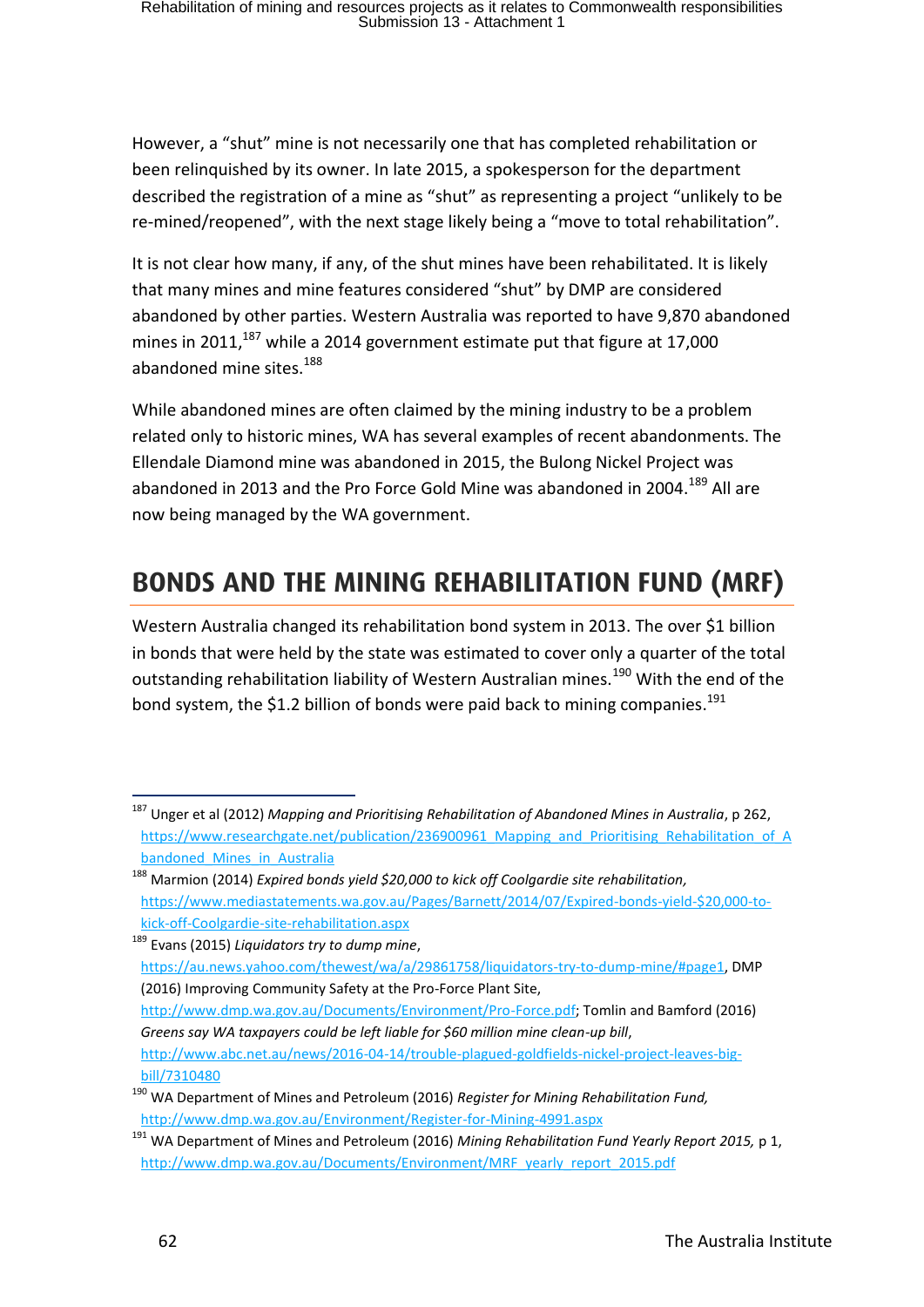In place of the bond system, the state introduced the Mining Rehabilitation Fund. Each year mining companies pay a non-refundable levy into the fund, to be spent on rehabilitating existing abandoned mines as well as well as any mines that are abandoned in the future. Mining companies are still responsible for rehabilitating the mines that they own. 192

A spokesperson for the department claimed that the bond system, which was set up in the 1980s, was intended to cover the full cost of rehabilitation. However, rehabilitation expectations rose so the bonds ended up being only a quarter of the total rehabilitation cost, implying estimated rehabilitation liabilities of \$4.8 billion.<sup>193</sup> Given the size of operations at Western Australia's large mines, particularly in the Pilbara, this seems a conservative estimate.

The bonds were also difficult for the state to access as they were held as bank securities by a financial institution, rather than deposited with the government. Companies could object to the bond being used, even for emergency situations. The bond calculation also did not cover administration or transportation costs and did not provide an incentive for progressive rehabilitation. The levy, being non-refundable, is the government's to spend and can be accessed quickly in emergency situations.

However, the new system has proven controversial and arguably increases the incentive for operators to abandon their liabilities to the state. The Ellendale diamond mine, which went into liquidation last year, is reported to have been refunded \$12.1 million in bonds, paid back \$820,000 to the MRF. Its owners then abandoned the site leaving behind rehabilitation costs estimated at \$40m.<sup>194</sup>

<sup>1</sup> <sup>192</sup> WA Department of Mines and Petroleum (2016) *Mining Rehabilitation Fund Yearly Report 2015,*  [http://www.dmp.wa.gov.au/Documents/Environment/MRF\\_yearly\\_report\\_2015.pdf](http://www.dmp.wa.gov.au/Documents/Environment/MRF_yearly_report_2015.pdf)

 $193$  Correspondence with the department, February 2016. <sup>194</sup> Williams (2015) *State picks up \$40m Ellendale bill*, [https://au.news.yahoo.com/thewest/wa/a/29978898/state-government-picks-up-40m-ellendale](https://au.news.yahoo.com/thewest/wa/a/29978898/state-government-picks-up-40m-ellendale-bill/#page1)[bill/#page1](https://au.news.yahoo.com/thewest/wa/a/29978898/state-government-picks-up-40m-ellendale-bill/#page1) and WA Department of Mines and Petroleum (2015) *Ellendale first site to be gazetted under the Mining Rehabilitation Fund Act,* [http://www.dmp.wa.gov.au/News/Ellendale-first-site-to-be-](http://www.dmp.wa.gov.au/News/Ellendale-first-site-to-be-17225.aspx)[17225.aspx;](http://www.dmp.wa.gov.au/News/Ellendale-first-site-to-be-17225.aspx) Evans (2015) *Liquidators try to dump mine,* <https://au.news.yahoo.com/thewest/wa/a/29861758/liquidators-try-to-dump-mine/#page1>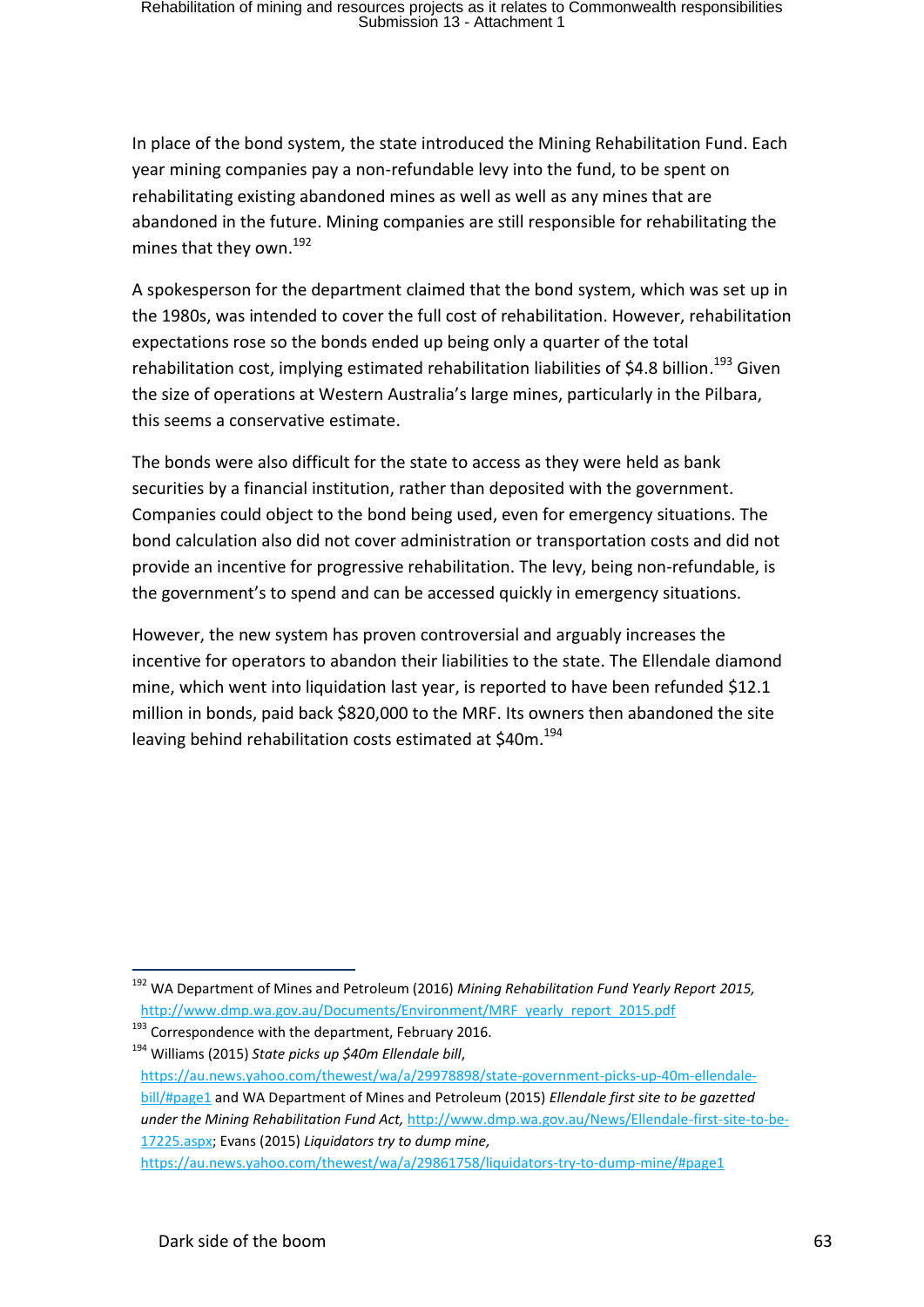# <span id="page-65-0"></span>**Conclusion and recommendations**

The stakes are high in Australia's mining clean up boom. The Australian public stands to incur billions of dollars in rehabilitation costs through either use of taxpayer funds or a degraded environment if rehabilitation is not well managed and regulated. This would represent a huge subsidy to the mining industry. The large number of historical and modern abandoned mines compared with the handful of fully rehabilitated sites shows that the mining industry does not have a good record at cleaning up after itself.

The last ten years have seen an increase in public attention paid to mining activity, with community groups and NGOs playing a key role in working with and monitoring the mining industry. Provision of better data on mines in each state, their status and history, would empower the community, the industry and the public service to ensure that sites are properly rehabilitated.